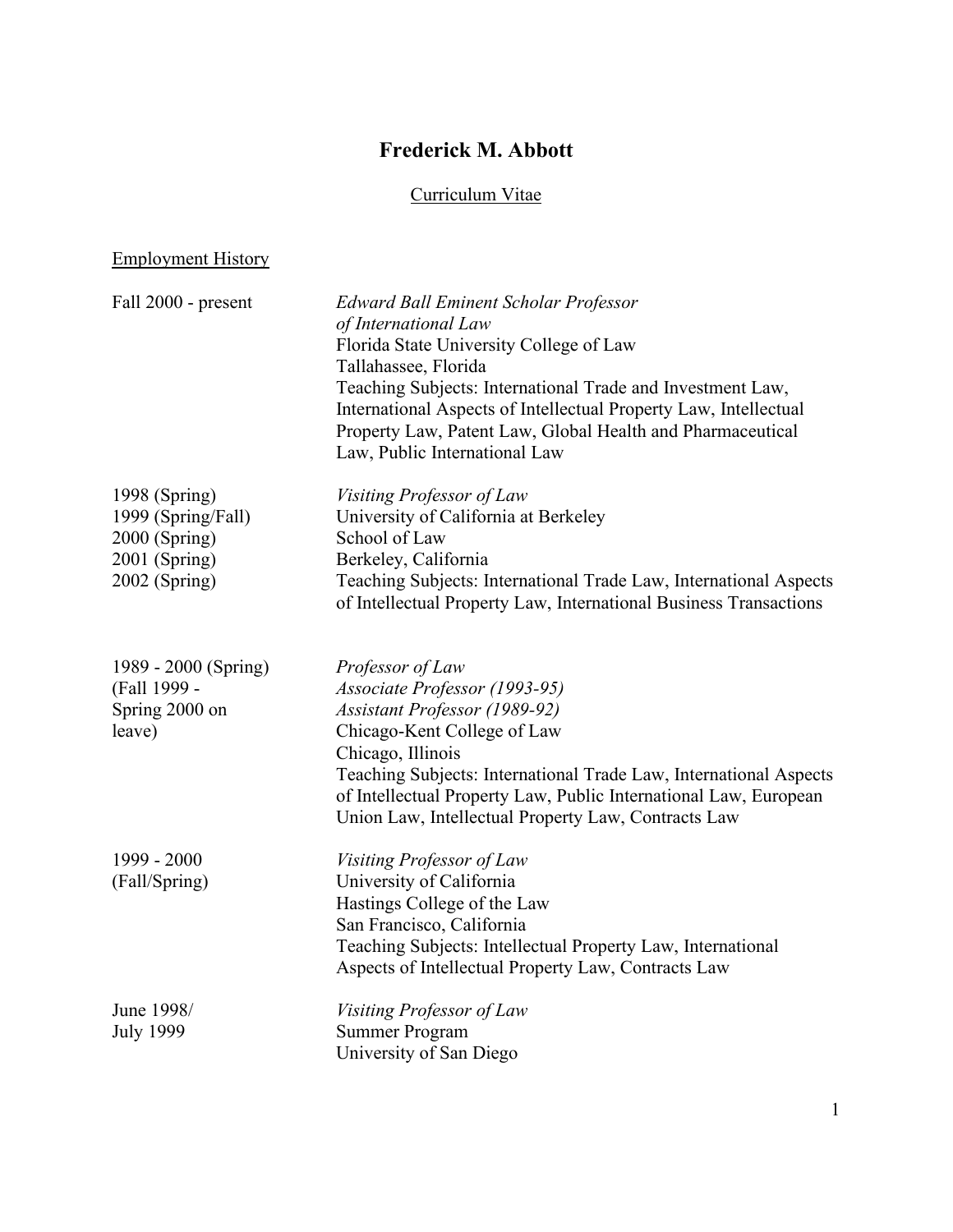|                              | Institute on International and Comparative Law<br>Florence, Italy (1998)<br>Paris, France (1999)                                                                        |
|------------------------------|-------------------------------------------------------------------------------------------------------------------------------------------------------------------------|
| June 1997 -<br>August 1997   | Visiting Professor and Weickert Fellow<br>Institute for European and International Economic Law<br>University of Berne<br>Berne, Switzerland                            |
| April 1996 -<br>August 1996  | Jean Monnet Professor<br>Center for European Economic Law<br>University of Bonn<br>Bonn, Germany                                                                        |
| June 1993 -<br>December 1993 | <i>Visiting Fellow</i><br>Max-Planck-Institute for Comparative<br>Public Law and International Law<br>Heidelberg, Germany                                               |
| 1977 - 1989                  | <i>Partner (1984-89)</i><br><i>Associate (1977-84)</i><br>Pillsbury, Madison & Sutro<br>(now Pillsbury Winthrop Shaw Pittman)<br>San Francisco and San Jose, California |

Law School Externship and Clerkships:

Externship, Judge Joseph Sneed, U.S. Court of Appeals for the Ninth Circuit, San Francisco (Fall 1976)

Clerkship, Office of the Legal Adviser, U.S. Department of State, Washington, D.C. (Summer 1976)

Clerkship, Office of the General Counsel, U.S. Overseas Private Investment Corporation (OPIC), Washington, D.C. (Summer 1975)

# **Education**

| LL.M. 1989 | University of California, Berkeley, School of Law                                                                                                                                  |
|------------|------------------------------------------------------------------------------------------------------------------------------------------------------------------------------------|
| J.D. 1977  | Yale Law School                                                                                                                                                                    |
| B.A. 1974  | University of California, Berkeley<br>Major: International Trade and Development<br>Graduated "With Highest Honors" (Summa Cum Laude) and<br>"With Great Distinction in the Major" |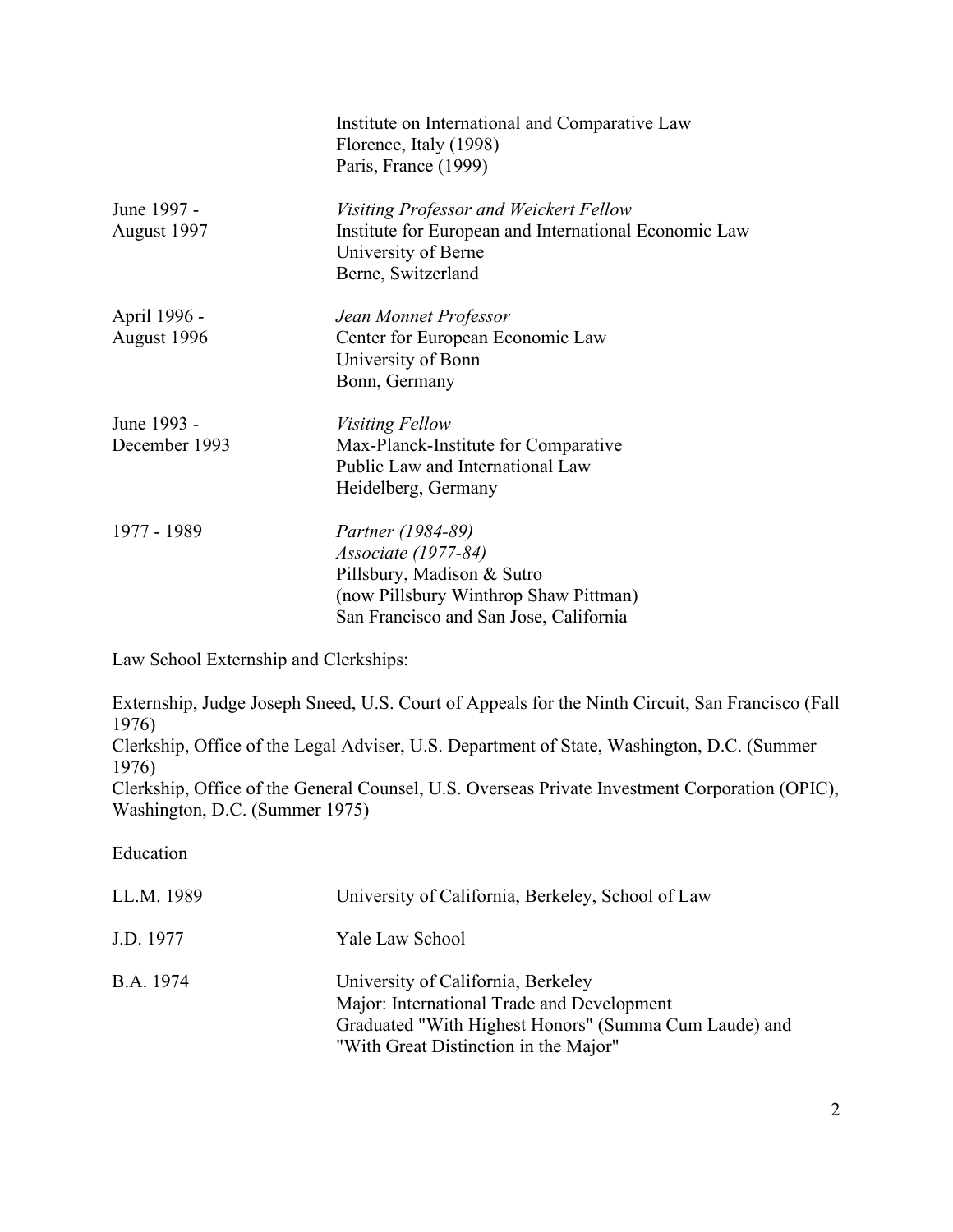# Active Professional Positions

Member, Board of Editors, Journal of International Economic Law (Oxford Univ. Press)

Co-Chair, Committee on Global Health Law, International Law Association (2014-present) Rapporteur, Committee on International Trade Law, International Law Association (1993-2014)

Executive Director, Global Medicines Council (2017-present)

Consultant, United Nations Development Program (UNDP)

Member, Technical Advisory Group (TAG), WHO COVID-19 -Technology Access Pool program

Member, Editorial Board, WIPO-WTO Colloquium Papers Series, Geneva

Member, Editorial Board, Journal of Intellectual Property Rights (NISCAIR/India)

Advisory Board, Kritika – Essays on Intellectual Property (Edward Elgar)

Roster of Panelists, WIPO Arbitration and Mediation Center

Roster of arbitrators under the dispute settlement mechanism of the CARIFORUM-EU Economic Partnership Agreement

Panel of arbitrators, Shenzhen Court of International Arbitration (SCIA) and South China International Arbitration Center (Hong Kong)(SCIAHK)

Prior Professional Positions

Member of Expert Advisory Group, United Nations Secretary General's High-Level Panel on Access to Medicines (2015-2016)

Consultant, World Health Organization (through Dec. 2016)

Consultant, Open Societies Foundation Public Health Program (October 2020-March 2021)

Consultant, UNCTAD Project on Intellectual Property and Sustainable Development

Roster of WIPO Legal Rights Objection Experts for appointment as Panelist under ICANN New gTLD Dispute Resolution for Existing Legal Rights Objections

Co-Director, Executive Course on Intellectual Property, Diplomacy and Global Public Health for the Global Health Programme of the Graduate Institute|Geneva (through 2016)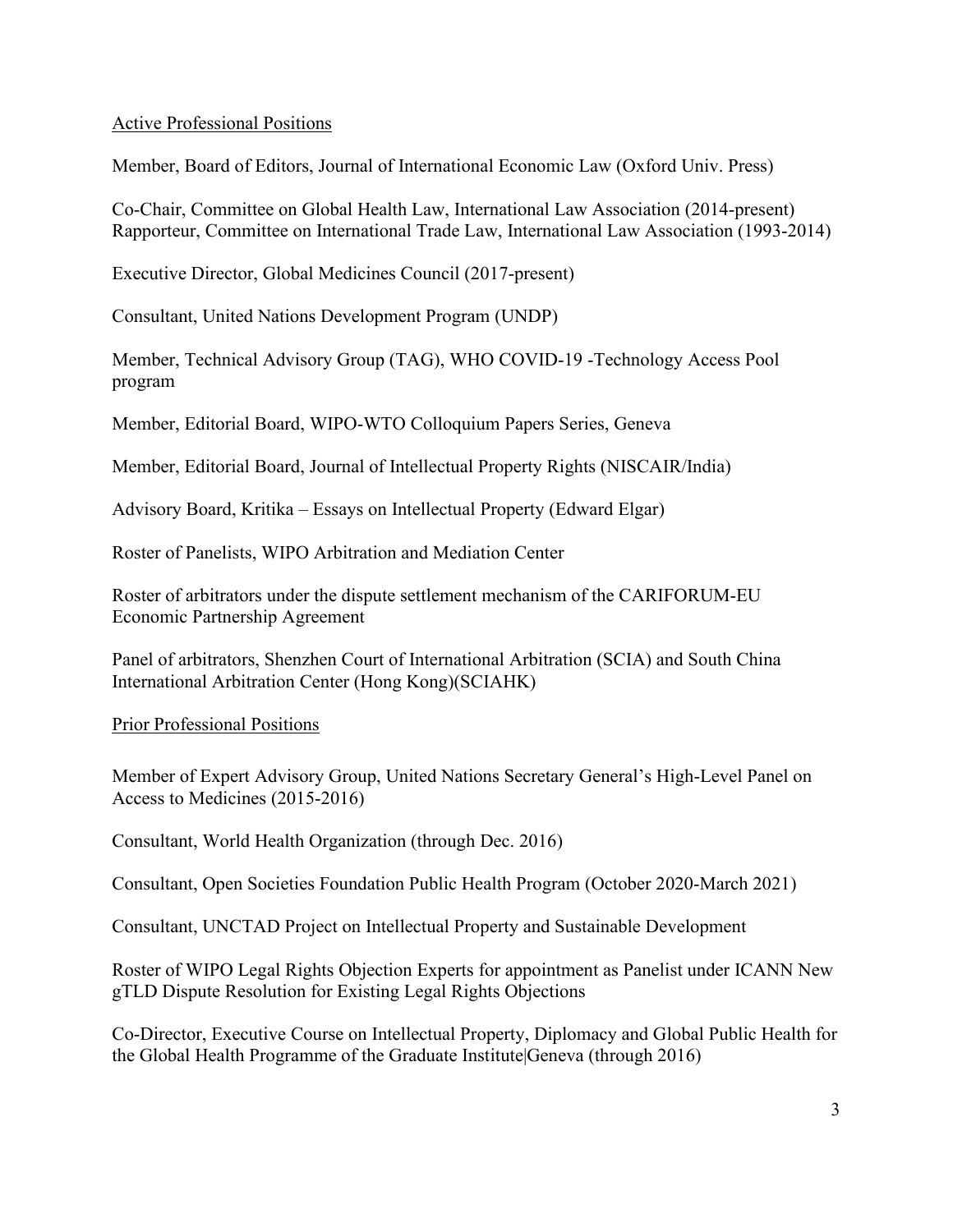Visiting Faculty, World Trade Institute, Berne, Switzerland, Masters in International Law and Economics (MILE) Program

Member of the World Health Organization Global Advisory Committee on local production for access to medical products

Panel of Experts, Program on the Settlement of Disputes in International Trade, Investment and Intellectual Property, United Nations Conference on Trade and Development (UNCTAD)

Rapporteur for the World Intellectual Property Organization IP Strategies Framework Expert Working Group on Public Health and Intellectual Property

Member of Medécins sans Frontiéres Expert Advisory Group on Intellectual Property Rights and Public Health

Chair of the Intellectual Property Advisory Committee, Foundation for Innovative New **Diagnostics** 

Member of the Intellectual Property Advisory Committee of the Drugs for Neglected Diseases initiative (DNDi)

Project Member, Global Governance: The World Health Organization (WHO) and the Need for Post-COVID-19 Reform, McDonnell International Scholars Academy Grant

Visiting Faculty, Central European University, Budapest, Hungary, Master of Laws in International Business Law Program

Consultant, USAID, World Bank, HERA

# Publications

# *Books*

USING COMPETITION LAW TO PROMOTE ACCESS TO HEALTH TECHNOLOGIES: A SUPPLEMENT TO THE GUIDEBOOK FOR LOW- AND MIDDLE-INCOME COUNTRIES, UNDP (2022), New York, NY

INTERNATIONAL INTELLECTUAL PROPERTY IN AN INTEGRATED WORLD ECONOMY, with Thomas Cottier and Francis Gurry,  $4<sup>th</sup>$  ed., Aspen Publishers (2019), with Teacher's Manual

UNDP, USING COMPETITION LAW TO PROMOTE ACCESS TO HEALTH TECHNOLOGIES: A GUIDEBOOK FOR LOW- AND MIDDLE-INCOME COUNTRIES (May 19, 2014), chapter author and overall editor (UNDP Publications)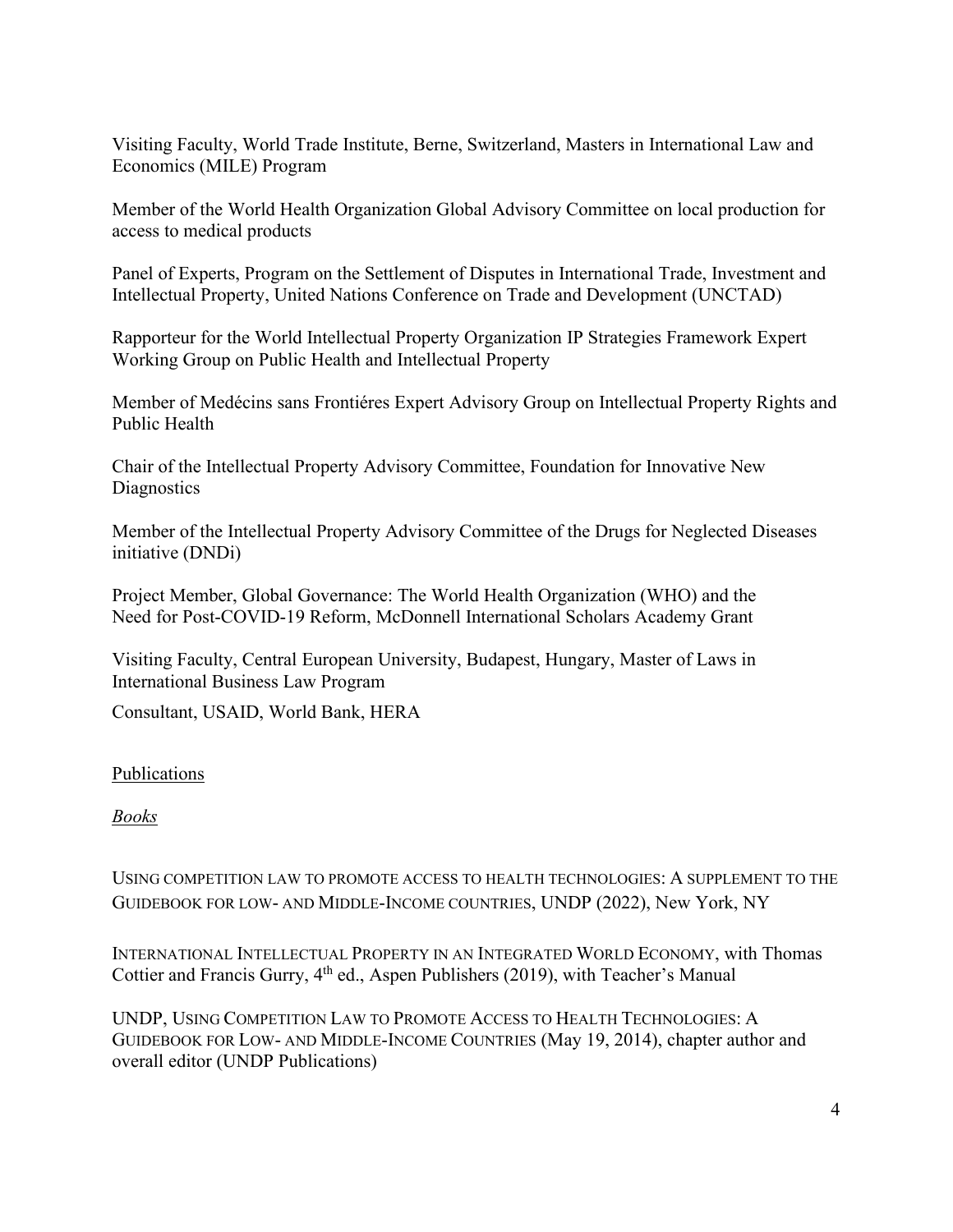EMERGING MARKETS AND THE WORLD PATENT ORDER, eds. Frederick M. Abbott, Carlos M. Correa and Peter Drahos, Edward Elgar Publishing (Cheltenham UK and Northampton USA), 2013

GLOBAL PHARMACEUTICAL POLICY: ENSURING MEDICINES FOR TOMORROW'S WORLD (with Graham Dukes), Edward Elgar Publishing 2009

INTERNATIONAL TRADE AND HUMAN RIGHTS: FOUNDATIONS AND CONCEPTUAL ISSUES (University of Michigan Press 2006) (ed. with Christine Breining-Kaufmann & Thomas Cottier)

UNCTAD/ICTSD RESOURCE BOOK ON TRIPS AND DEVELOPMENT (Principal Consultant, with Carlos Correa) (Cambridge University Press 2005)

THE INTERNATIONAL INTELLECTUAL PROPERTY SYSTEM: COMMENTARY AND MATERIALS (WITH THOMAS COTTIER AND FRANCIS GURRY) (1999) (Kluwer Law International)

CHINA IN THE WORLD TRADING SYSTEM: DEFINING THE PRINCIPLES OF ENGAGEMENT (ED. 1998) (Kluwer Law International)

PUBLIC POLICY AND GLOBAL TECHNOLOGICAL INTEGRATION (ED. WITH DAVID GERBER) (1997) (Kluwer Law International)

LAW AND POLICY OF REGIONAL INTEGRATION: THE NAFTA AND WESTERN HEMISPHERIC INTEGRATION IN THE WORLD TRADE ORGANIZATION SYSTEM (1995) (Kluwer/Martinus Nijhoff Publishers)

PARLIAMENTARY PARTICIPATION IN THE MAKING AND OPERATION OF TREATIES: A COMPARATIVE STUDY (ed. with Stefan Riesenfeld) (1994) (Martinus Nijhoff Publishers) (awarded American Society of International Law Certificate of Merit for a Preeminent Contribution which Exhibits High Technical Craftsmanship and is of High Utility to Practicing Lawyers and Scholars)

# *Articles and Book Chapters*

*Excessive Pricing Doctrine in the Pharmaceutical Sector: The Space for Reform,* in EU COMPETITION LAW AND PHARMACEUTICALS, W. Sauter, M. Canoy and J. Mulder (eds), Edward Elgar, 2022 (forthcoming)

*Regionalizing Pharmaceutical Production and Innovation*, Working Paper prepared for UNDP (with P. Gehl Sampath)(forthcoming 2022)

*A Competition Law Approach to Promoting Access to Insulin* (UNDP forthcoming 2022 (with P. Gehl Sampath)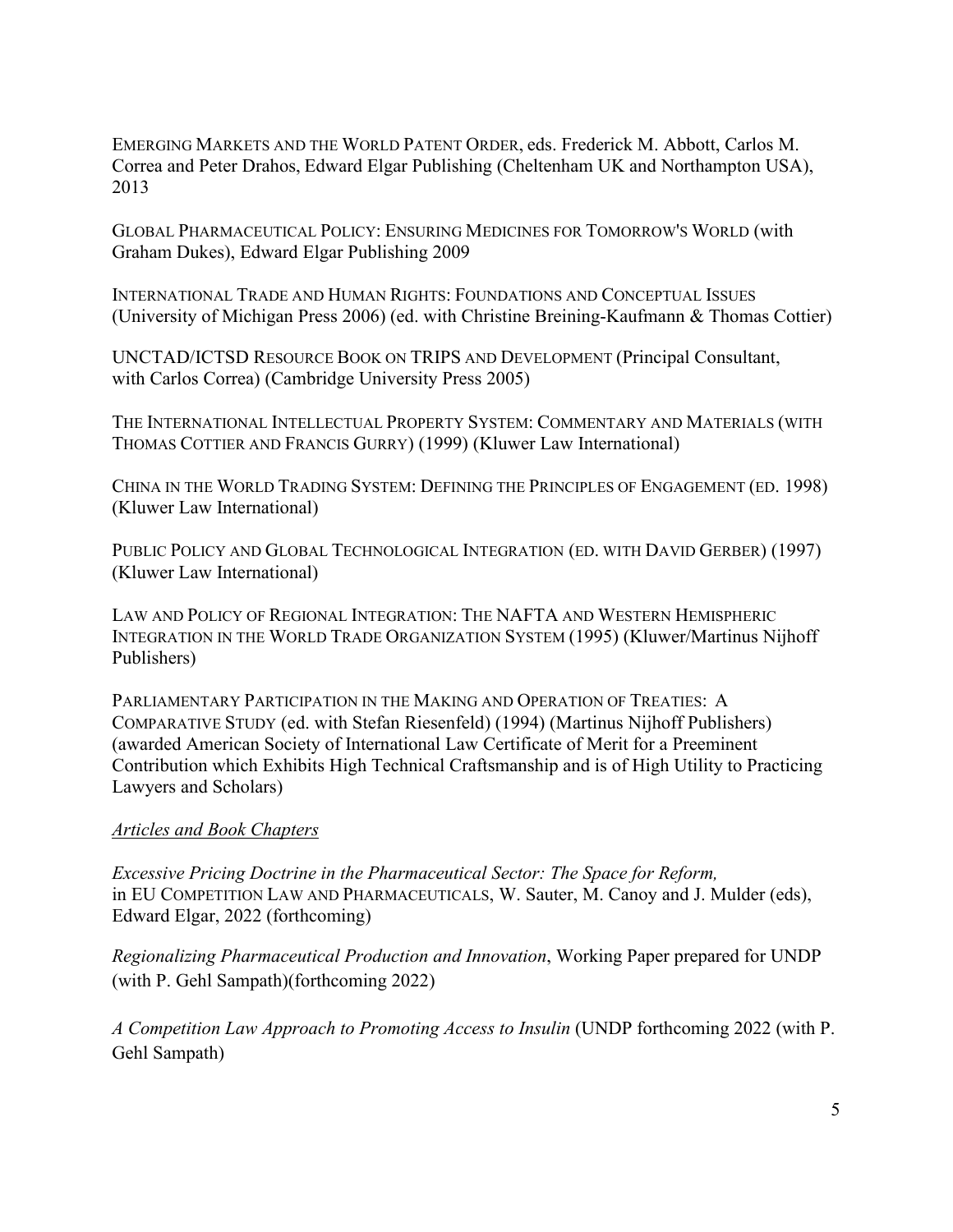*Intellectual Property, International Protection*, Max Planck Encyclopedia of Public International Law (Ann Peters ed.) (Oxford, updated to 2022)

*Technology Governance in a Devolved Global Legal Order: lessons from the China-USA strategic conflict,* in A NEW GLOBAL ECONOMIC ORDER, pgs. 197-226, Chia-Jui Cheng ed. (Brill/Nijhoff) (2022)

Child-Proofing Global Public Health in Anticipation of Emergency, WASHINGTON UNIV. GLOBAL STUDIES L. REV., Vol. 20, No. 3, pp. 583-92 (2021)

*Opportunities, Constraints and Critical Supports for Achieving Sustainable Local Pharmaceutical Manufacturing in Africa: With a Focus on the Role of Finance* (Nova Worldwide 2021) (Commissioned Study)(F. Abbott, R. Abbott, J. Fortunak, P. Gehl Sampath & D. Walwyn)

*Facilitating Access to Cross-Border Supplies of Patented Pharmaceuticals: The Case of the COVID-19 Pandemic*, JOURNAL OF INTERNATIONAL ECONOMIC LAW (Oxford)(Vol. 23, Issue 3, Sept. 2020, pp. 535-561)(with Jerome H. Reichman)

*Managed Trade and Technology Protectionism: a formula for perpetuating inequality?*, in INTELLECTUAL PROPERTY, INNOVATION, AND GLOBAL INEQUALITY, eds. Daniel Benoliel, Francis Gurry, Keun Lee and Peter Yu, (Cambridge Univ. Press, 2020) (forthcoming 2020)

*The TRIPS Agreement Article 73 Security Exceptions and the COVID-19 Pandemic*, Research Paper No. 116, South Centre (Geveva) (August 2020)

*Under the Radar: Reflections on 'Forced' Technology Transfer and the Erosion of Developmental Sovereignty*, GRUR INTERNATIONAL, 69(3), 2020, 260–263 (Oxford), doi: 10.1093/grurint/ikz023

*Legislative and regulatory takings of intellectual property: early stage intervention against a new jurisprudential virus*, Essay in Honor of Pedro Roffe, LIBER AMICORUM PEDRO ROFFE, INTELLECTUAL PROPERTY, TECHNOLOGY TRANSFER AND INVESTMENT: UNDERSTANDING THE INTERFACES AND DEVELOPMENT IMPACT (eds. C. Correa & X. Seuba)(Springer) (forthcoming 2018)

Public-Private Partnership as Model for New Drug R&D: the future as now, in THE CAMBRIDGE HANDBOOK OF PUBLIC-PRIVATE PARTNERSHIPS, INTELLECTUAL PROPERTY GOVERNANCE, AND SUSTAINABLE DEVELOPMENT, pp. 29-45 (M. Chon, P. Roffe & A. Abdel-Latif eds.) (Cambridge Univ. Press 2018)

The UK Competition Appeal Tribunal's Misguided Reprieve for Pfizer's Excessive Pricing Abuse, IIC - International Review of Intellectual Property and Competition Law, Vol. 49, No. 7, pp. 845-53, 2018 https://doi.org/10.1007/s40319-018-0734-y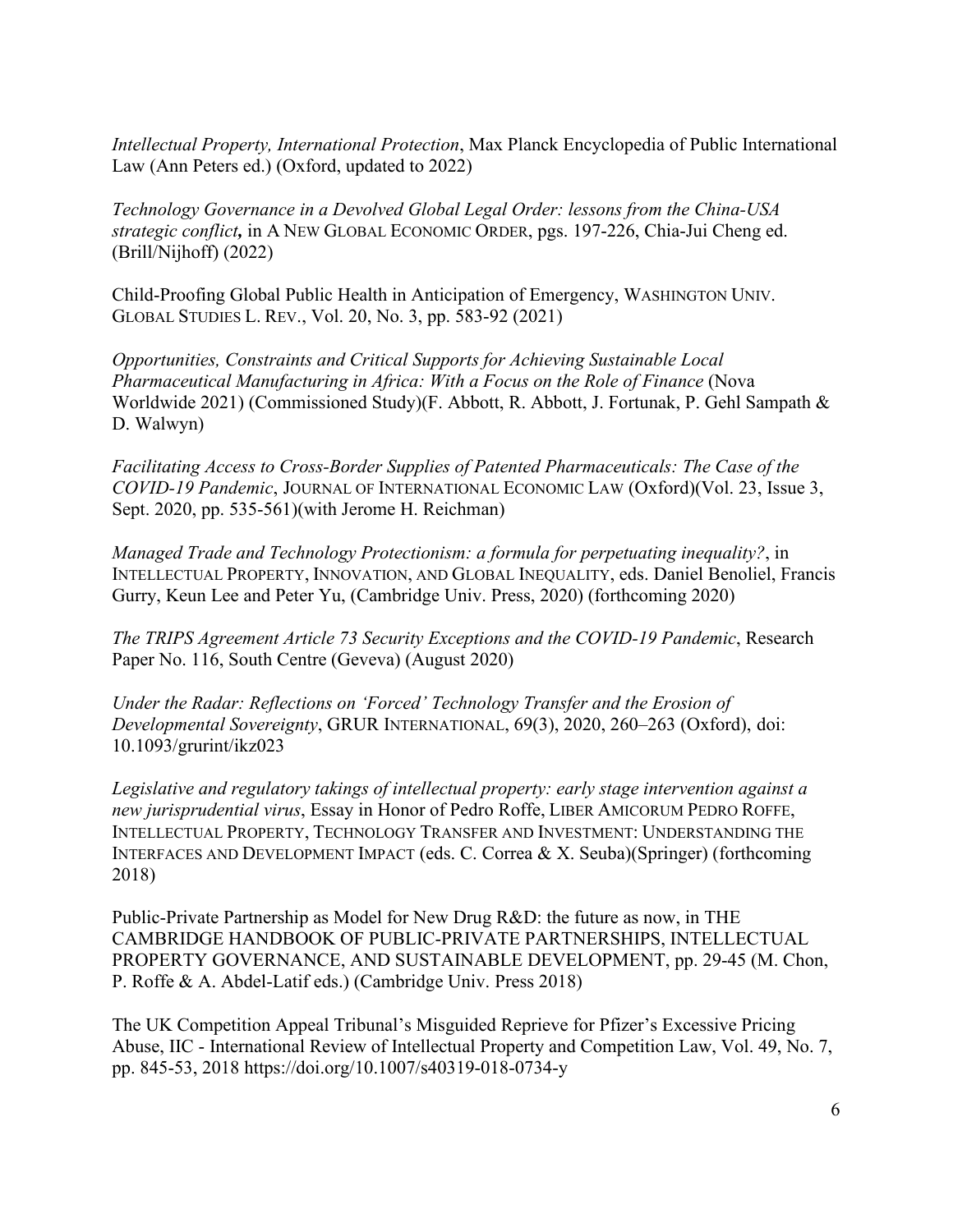Health and intellectual property rights, in RESEARCH HANDBOOK ON GLOBAL HEALTH LAW, pp. 135-63 (G-L Burci & B. Toebes, eds.) (Edward Elgar Pubs. 2018)

*Let International Competition Negotiations Sleep a While Longer: Focus on Tools and Capacity*, IIC - International Review of Intellectual Property and Competition Law, March 2018, Volume 49, Issue 3, PP 259–266, HTTPS://DOI.ORG/10.1007/S40319-018-0683-5

*The Generics Pathway in the USA: The American Experience, a Model for the World?,* IN INDUSTRIA FARMACÉUTICA, DERECHO A LA SALUD Y PROPIEDAD INTELECTUAL: EL RETO DEL EQUILIBRIO, PP. 253-67, eds. M. Becerra & R. Martinez, Universidad Nacional Autónoma de México (UNAM) (2018)

*Comment on the US Supreme Court Decision "Impression Products v. Lexmark International"*, 35 U.S.C., §154(a), IIC - International Review of Intellectual Property and Competition Law, Max Planck Institute for Innovation and Competition, November 2017, Volume 48, Issue 7, pp 889–896

*Goals, Principles and Minimum Standards of Protection of Intellectual Property Rights*, in ELGAR ENCYCLOPEDIA OF INTERNATIONAL ECONOMIC LAW pp. 519-24 (eds. T. Cottier and K.N. Schefer) (Elgar 2017)

*The Evolution of Public Health Provisions in Preferential Trade and Investment Agreements of the United States* in Current Alliances in International Intellectual Property Lawmaking: The Emergence and Impact of Mega-Regionals, Global Perspectives for the IP System, eds. P. Roffe and X. Seuba, CEIPI-ICTSD, Issue No. 4, 2017, pp. 45-63. *Available at SSRN: <https://ssrn.com/abstract=3032085>*

*Transfer of Technology and a Global Clean Energy Grid*, in INTERNATIONAL TRADE IN SUSTAINABLE ELECTRICITY, pp. 417-427 (eds. T. Cottier & I. Espa) (Cambridge 2017)

*China policies to promote local manufacturing of pharmaceutical products and protect public health*, World Health Organization (2017)

*Indian policies to promote local manufacturing of pharmaceutical products and protect public health*, World Health Organization (2017)

Brief of Amicus Curiae (Frederick M. Abbott) in Support of Petitioner in Impression Products v. Lexmark International, US Supreme Court, No. 15-1189, filed January 20, 2017

*Excessive Pharmaceutical Prices and Competition Law: Doctrinal Development to Protect Public Health*, UC Irvine Law Review, Volume 6, Issue 3, Spring 2017 (forthcoming). Available at SSRN: [http://papers.ssrn.com/sol3/papers.cfm?abstract\\_id=2719095](http://papers.ssrn.com/sol3/papers.cfm?abstract_id=2719095)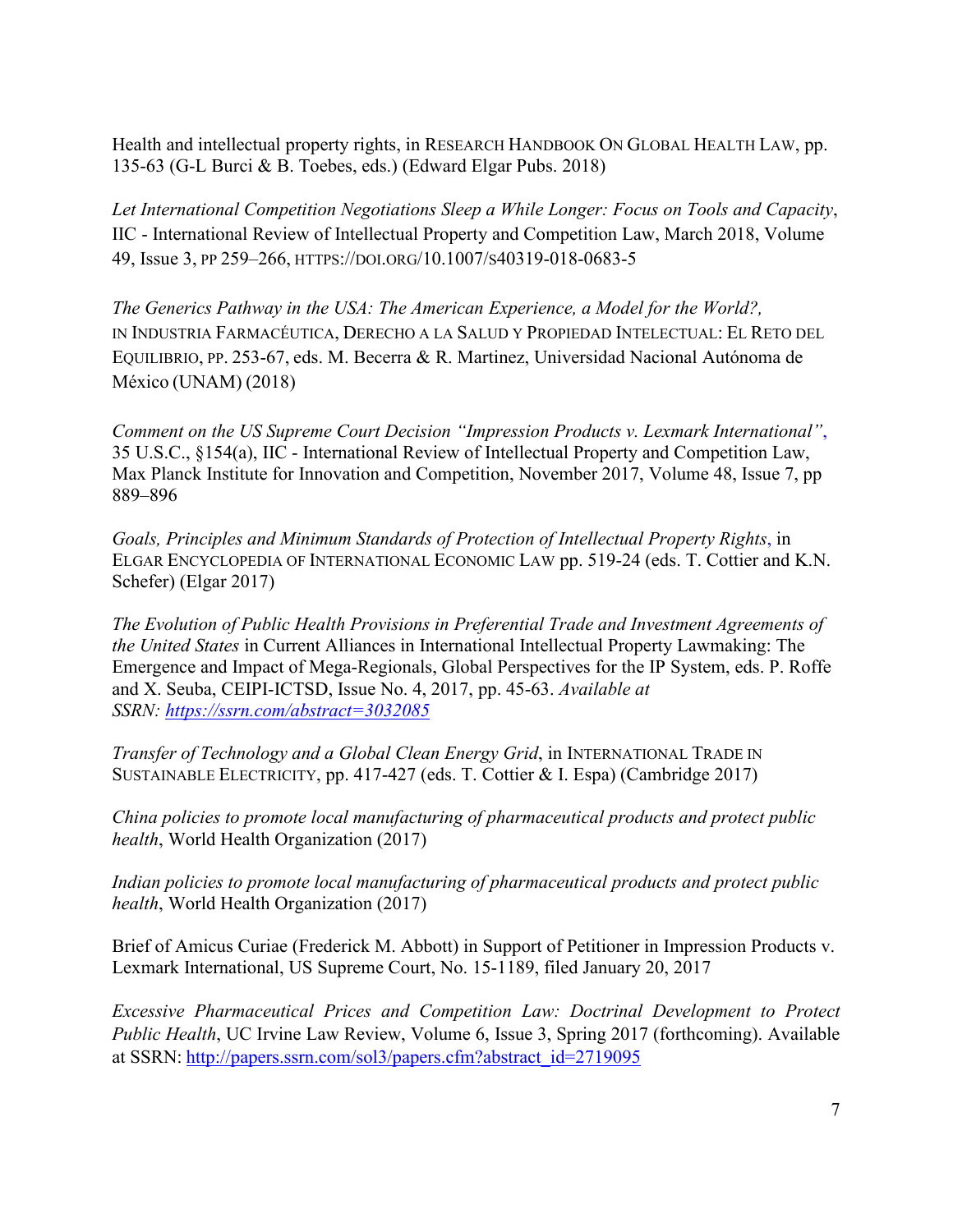*Transfer of Technology and a Global Clean Energy Grid*, in INTERNATIONAL TRADE IN ELECTRICITY AND THE GREENING ECONOMY, World Trade Forum 2014 Volume, forthcoming 2016: [http://papers.ssrn.com/sol3/papers.cfm?abstract\\_id=2505142](http://papers.ssrn.com/sol3/papers.cfm?abstract_id=2505142)

*Competition Law in Emerging Markets: The Virtue of Regulatory Diversity*, in INTERNATIONAL ECONOMIC LAW AND GOVERNANCE 216-32 (eds. J. Chaisse & T-Y Lin), Oxford University Press (2016)

*Parallel Trade in Pharmaceuticals: Trade Therapy for Market Distortions*, in RESEARCH HANDBOOK ON EXHAUSTION AND PARALLEL IMPORTS 145-65 (eds. I. Calboli & E. Lee), Edward Elgar Publishers (2016)

*Trade in Medicines* in TRADE AND HEALTH: TOWARDS BUILDING A NATIONAL STRATEGY 117-40 (eds. R. Smith et al.), World Health Organization (2015). Available at SSRN: <http://ssrn.com/abstract=2659277>

*Rethinking Patents: From 'Intellectual Property' to 'Private Taxation Scheme'* in KRITIKA: ESSAYS ON INTELLECTUAL PROPERTY, vol. 1, pgs. 1-16 (eds. P. Drahos, G. Ghidini, H. Ullrich), Edward Elgar 2015. Available at SSRN:<http://ssrn.com/abstract=2662674>

An Overview of the Agreement: Contents and Features, in THE ACTA AND THE PLURILATERAL ENFORCEMENT AGENDA 31-45, eds. P. Roffe and X. Seuba, Cambridge Univ. Press (Dec. 2014)

*Trade Costs and Shadow Benefits: EU Economic Partnership Agreements as Models for Progressive Development of International IP Law, in* EU BILATERAL TRADE AGREEMENTS AND INTELLECTUAL PROPERTY: FOR BETTER OR WORSE? *159-170 (eds. J. Drexl, H. Grosse Ruse-Khan and S. Nadde-Phlix), Max Planck Institute Studies, Springer (Berlin-Heidelberg), 2014*

*Emerging Markets and the World Patent Order: The Forces of Change (with C. Correa & P.* Drahos, in EMERGING MARKETS AND THE WORLD PATENT ORDER 3-33 (2013)

*The United States Response to Emerging Technological Powers, in EMERGING MARKETS AND* THE WORLD PATENT ORDER 391-406 (2013)

*On the Duality of Internet Domain Names: Propertization and Its Discontents3 N.Y.U. Journal of Intellectual Property and Entertainment Law 1, Fall 2013*

*Respect for Copyright Sovereignty in Transit: the European Court of Justice decision in the joined Philips/Nokia cases,* FSU College of Law, Public Law Research Paper, FSU College of Law, Law, Business & Economics Paper (2013)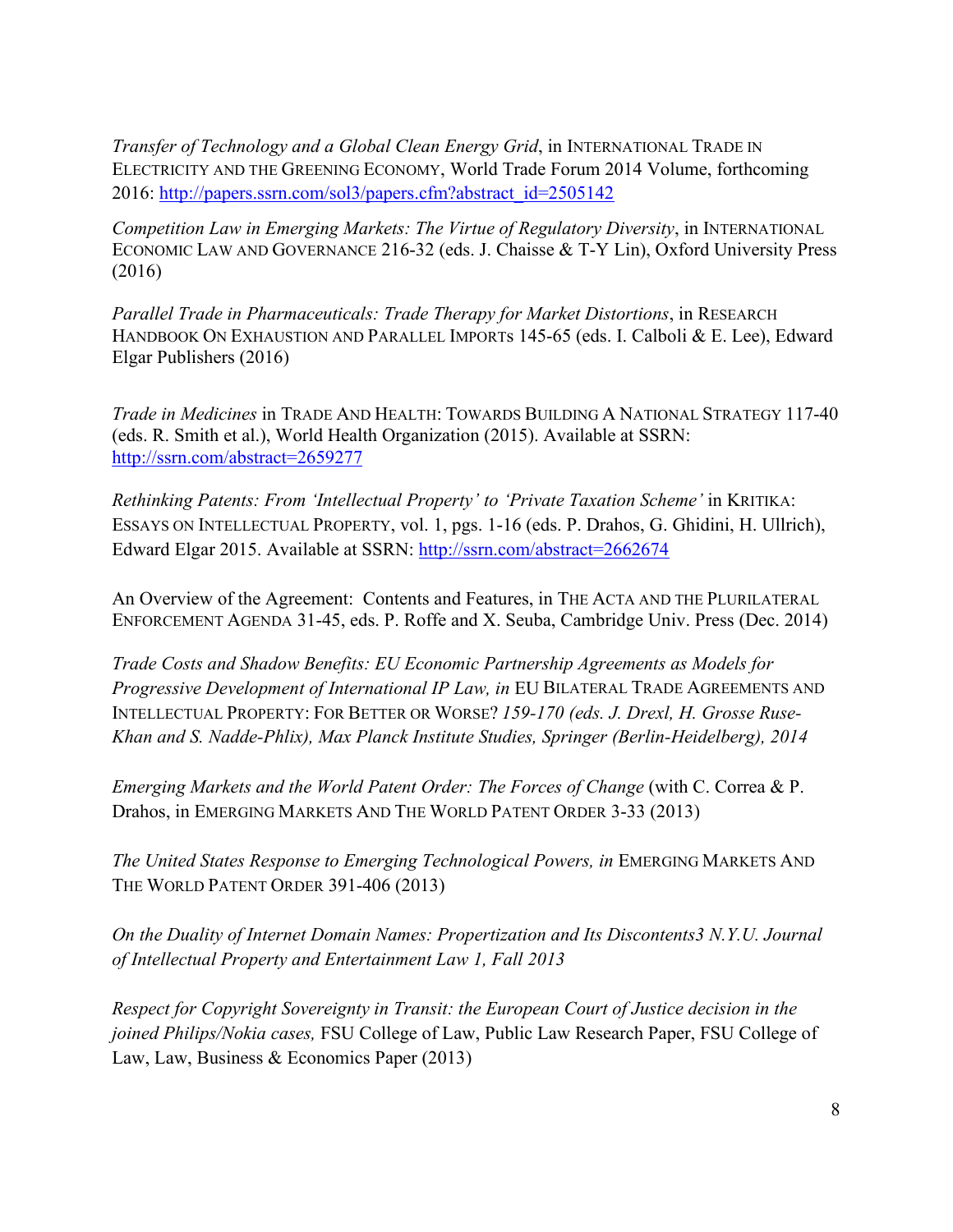*Multilevel Governance Problems at the Intersection of Trade, Health and the 'Global Knowledge Economy*, in MULTILEVEL GOVERNANCE OF INTERDEPENDENT PUBLIC GOODS 95 (E-U Petersmann ed.), EUI Working Papers, RSCAS 2012/23 (2012)

*Intellectual Property, International Protection*, V MAX PLANCK ENCYCLOPEDIA OF PUBLIC INTERNATIONAL LAW (Ann Peters ed.) (Oxford 2012, 2022 update forthcoming)

*North American Free Trade Agreement (1992),* VII MAX PLANCK ENCYCLOPEDIA OF PUBLIC INTERNATIONAL LAW 776 (Rüdiger Wolfrum ed.) (Oxford 2012)

*North American Free Trade Agreement, Case Law*, VII MAX PLANCK ENCYCLOPEDIA OF PUBLIC INTERNATIONAL LAW 782 (Rüdiger Wolfrum ed.) (Oxford 2012)

*North American Free Trade Agreement, Dispute Settlement*, VII MAX PLANCK ENCYCLOPEDIA OF PUBLIC INTERNATIONAL LAW 788 (Rüdiger Wolfrum ed.) (Oxford 2012)

*Report on Trends in Local Production of Medicines and Related Technology Transfer for Developing Countries*, World Health Organization (WHO) 2011 (December)(193 pp.)( ISBN 978 92 4 150234 4) http://www.who.int/phi/publications/local\_production\_trends/en/index.html

*Intellectual Property and Public Health: Meeting the Challenge of Sustainabili*ty, Global Health Programme Working Paper No. 7/2011, November 15, 2011

*Emerging Market Pharmaceutical Supply: A Prescription for Sharing the Benefits of Global Information Flow*, in THE GLOBAL FLOW OF INFORMATION 175 (R. Subramanian & E. Katz eds. 2011) (New York University Press)

Teacher's Manual, INTERNATIONAL INTELLECTUAL PROPERTY IN AN INTEGRATED WORLD ECONOMY, 2d ed. 2011 (Aspen Casebook Series) (with T. Cottier and F. Gurry)

*An International Legal Framework for the Sharing of Pathogens: Issues and Challenges*, ICTSD Programme on IPRs and Sustainable Development, Issue Paper No. 30, October 2010

*Industrial Policy, Innovation and Economic Stress: opportunities and risks* in Intellectual Property as an Instrument of Industrial Policy: Lessons and Challenges, publication of Brazil Ministry of External Relations, in partnership with the World Intellectual Property Organization (WIPO), the Alexandre de Gusmão Foundation (FUNAG) and the National Institute of Industrial Property (INPI), Brasilia, forthcoming 2010

*Intellectual Property, International Protection*, MAX PLANCK ENCYCLOPEDIA OF PUBLIC INTERNATIONAL LAW, [www.mpepil.com](http://www.mpepil.com/) (Oxford 2010)

*Cross-Retaliation in TRIPS: issues of law and practice*, in The LAW, ECONOMICS AND POLITICS OF RETALIATION IN WTO DISPUTE SETTLEMENT 536-88 (eds. C. Bown & J. Pauwelyn 2010) (Cambridge)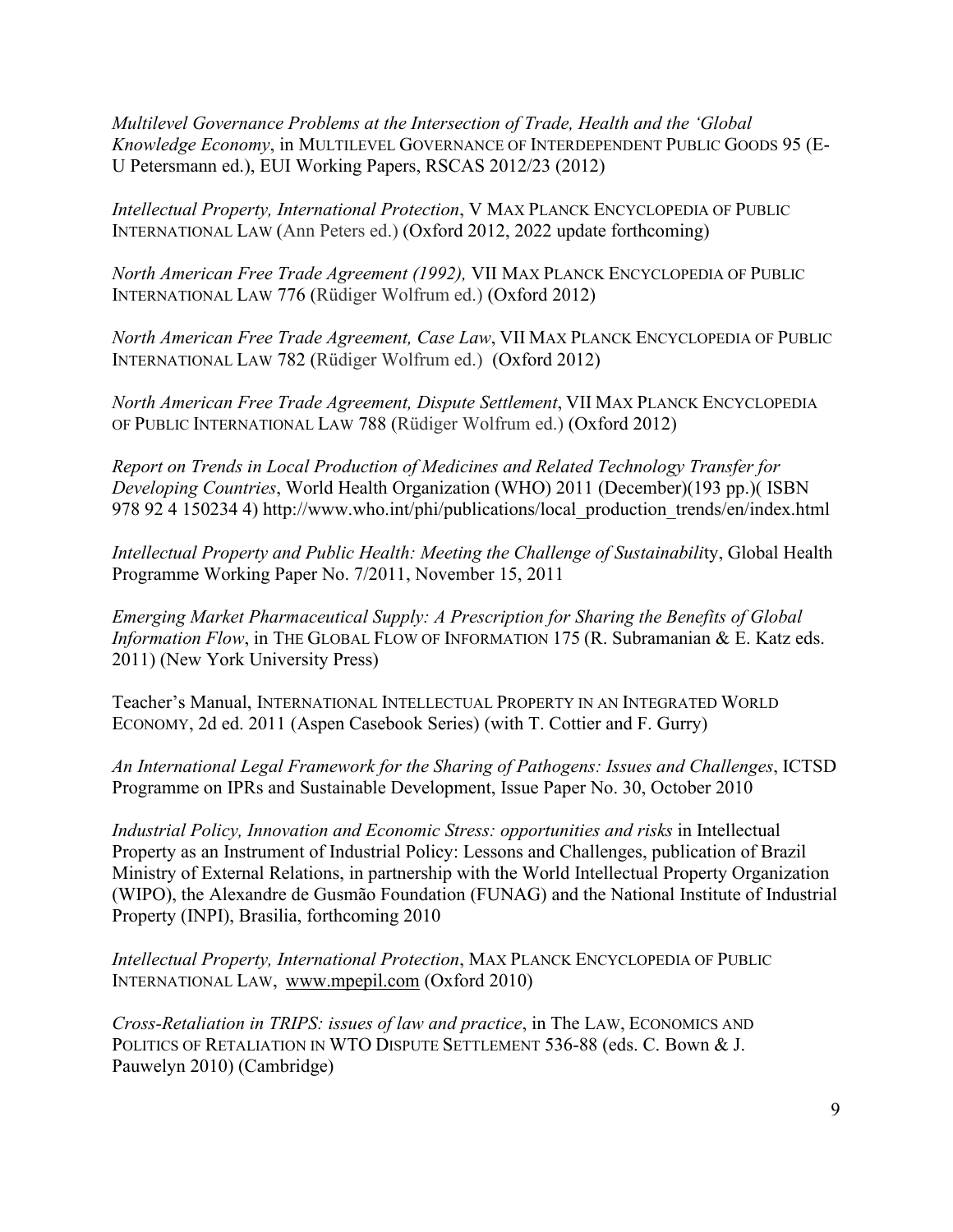*North American Free Trade Agreement (1992),* MAX PLANCK ENCYCLOPEDIA OF PUBLIC INTERNATIONAL LAW, [www.mpepil.com](http://www.mpepil.com/) (Oxford 2010) (Updated 2014)

*North American Free Trade Agreement, Dispute Settlement*, MAX PLANCK ENCYCLOPEDIA OF PUBLIC INTERNATIONAL LAW, [www.mpepil.com](http://www.mpepil.com/) (Oxford 2010) (Updated 2014)

*North American Free Trade Agreement, Case Law*, MAX PLANCK ENCYCLOPEDIA OF PUBLIC INTERNATIONAL LAW, [www.mpepil.com](http://www.mpepil.com/) (Oxford 2010) (Updated 2014)

*Seizure of Generic Pharmaceuticals in Transit Based on Allegations of Patent Infringement: A Threat to International Trade, Development and Public Welfare*, 1 W.I.P.O.J. 43 (2009)

*Regional Assessment of Patent and Related Issues and Access to Medicines: CARICOM member states and the Dominican Republic*, *Final Report*, Volume I - Main Report, Dec. 31, 2009 (with R. Abbott, W. Bannenberg & M. Schürmann)

*Innovation and Technology Transfer to Address Climate Change: Lessons from the Global Debate on Intellectual Property and Public Health*, ICTSD Programme on IPRs and Sustainable Development, Issue Paper No. 24 (2009), International Centre for Trade and Sustainable Development, Geneva

*Cross-Retaliation in TRIPS: Options for Developing Countries*, ICTSD Programme on Dispute Settlement and Legal Aspects of International Trade, Issue paper No. 8, April 2009, International Centre for Trade and Sustainable Development, Geneva

*Review of* ELLEN F.M. 'T HOEN, THE GLOBAL POLITICS OF PHARMACEUTICAL MONOPOLY POWER: DRUG PATENTS, ACCESS, INNOVATION AND THE APPLICATION OF THE WTO DOHA DECLARATION ON TRIPS AND PUBLIC HEALTH, KEStudies, Vol. 3 (2009), at <http://www.kestudies.org/ojs/index.php/kes/article/view/42/75>

*Protecao Patentaria em Acordos Internacionais e Acordos de Livre-Comercio*, II Seminario Internacional Patentes e Desenvolvimento, SIPID 2007 (eds. M. Oliveira & C. Chamas 2008) (Scriptorio, Rio de Janeiro)

*China in the WTO 2006: "Law and Its Limitations" in the Context of TRIPS*, in WTO LAW AND DEVELOPING COUNTRIES 59 (George Bermann & P.C. Mavroidis, editors) (Cambridge University Press 2007)

*Patents, Biotechnology and Human Rights: The Preservation of Biodiverse Resources for Future Generations*, in BIOTECHNOLOGIES AND INTERNATIONAL HUMAN RIGHTS 315 (F. Francioni, editor) (Hart Publishing 2007)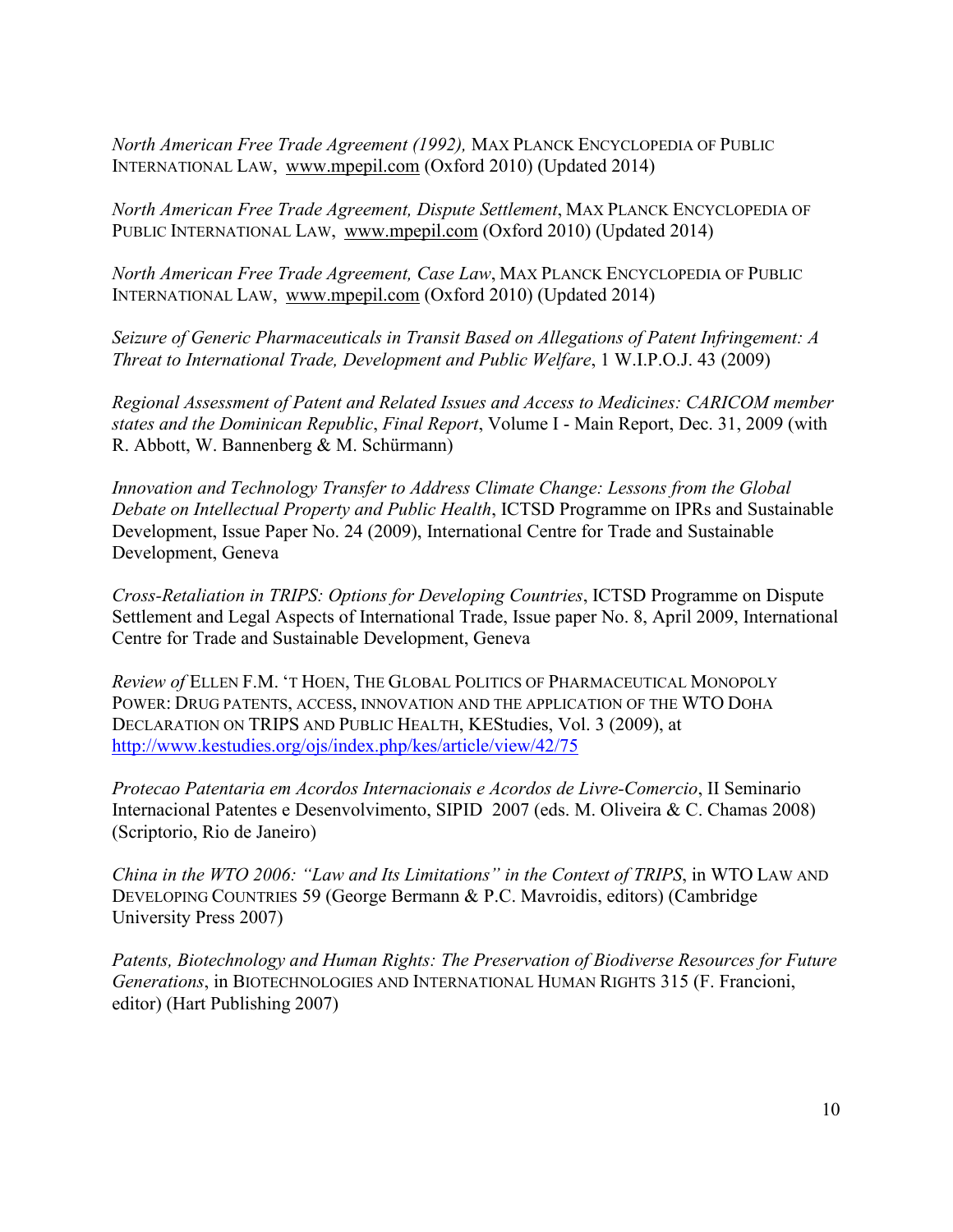*Comparative Study of Selected Government Policies for Promoting Transfer of Technology and Competitiveness in the Colombian Pharmaceutical Sector*, September 17, 2007, USAID-Programa MIDAS

*World Trade Organization Accession Agreements: Intellectual Property Issues*, in QUAKER UNITED NATIONS OFFICE GLOBAL ECONOMIC ISSUES PUBLICATION (with Carlos Correa) (May 2007), at<http://www.quno.org/geneva/pdf/economic/Issues/WTO-IP-English.pdf>

*A New Dominant Trade Species Emerges: Is Bilateralism a Threat?*, 10 J. INT'L ECON. L. 571 (2007)

*Introductory Note to World Trade Organization Canada First Notice to Manufacturer Generic Drug for Export*, 46 I.L.M. 1127 (2007)

*The Doha Round's Public Health Legacy: Strategies for the Production and Diffusion of Patented Medicines Under the Amended TRIPS Provisions*, 10 J. Int'l Econ. L. 921 (2007) (Oxford) (with Jerome H. Reichman), *expanded and revised from Study, Access to Essential Medicines: Lessons Learned Since the Doha Declaration on the TRIPS Agreement and Public Health, and Policy Options for the European Union*, Directorate General External Policies Of The European Union, EXPO/B/INTA/2007/14 June 2007 PE 381.392 (prepared for the International Trade Committee, European Parliament) (with Jerome H. Reichman)

*Introductory Note to World Trade Organization Canada First Notice to Manufacturer Generic Drug for Export*, 46 ILM 1127 (2007)

*Parallel Importation: Economic and social welfare dimensions, International Institute for Sustainable Development*, June 2007, prepared for the Swiss Agency for Development and Cooperation (SDC)

*The Problems of Intellectual Property in Latin America and How to Address Them*, United Nations (ECLAC)/GTZ, Project Document (Dec. 2007)

*A New Dominant Trade Species Emerges: Is Bilateralism a Threat*? 10 J. INT'L ECON. L. 571 (2007)(Oxford)

*Comparative Study of Selected Government Policies for Promoting Transfer of Technology and Competitiveness in the Colombian Pharmaceutical Sector*, Study for USAID/MIDAS Program, Sept. 12, 2007

*The Political Economy of the WIPO Development Agenda, in Views on the Future of the Intellectual Property System*, ICTSD Selected Issue Briefs No. 1 (J. Barton et al), June 2007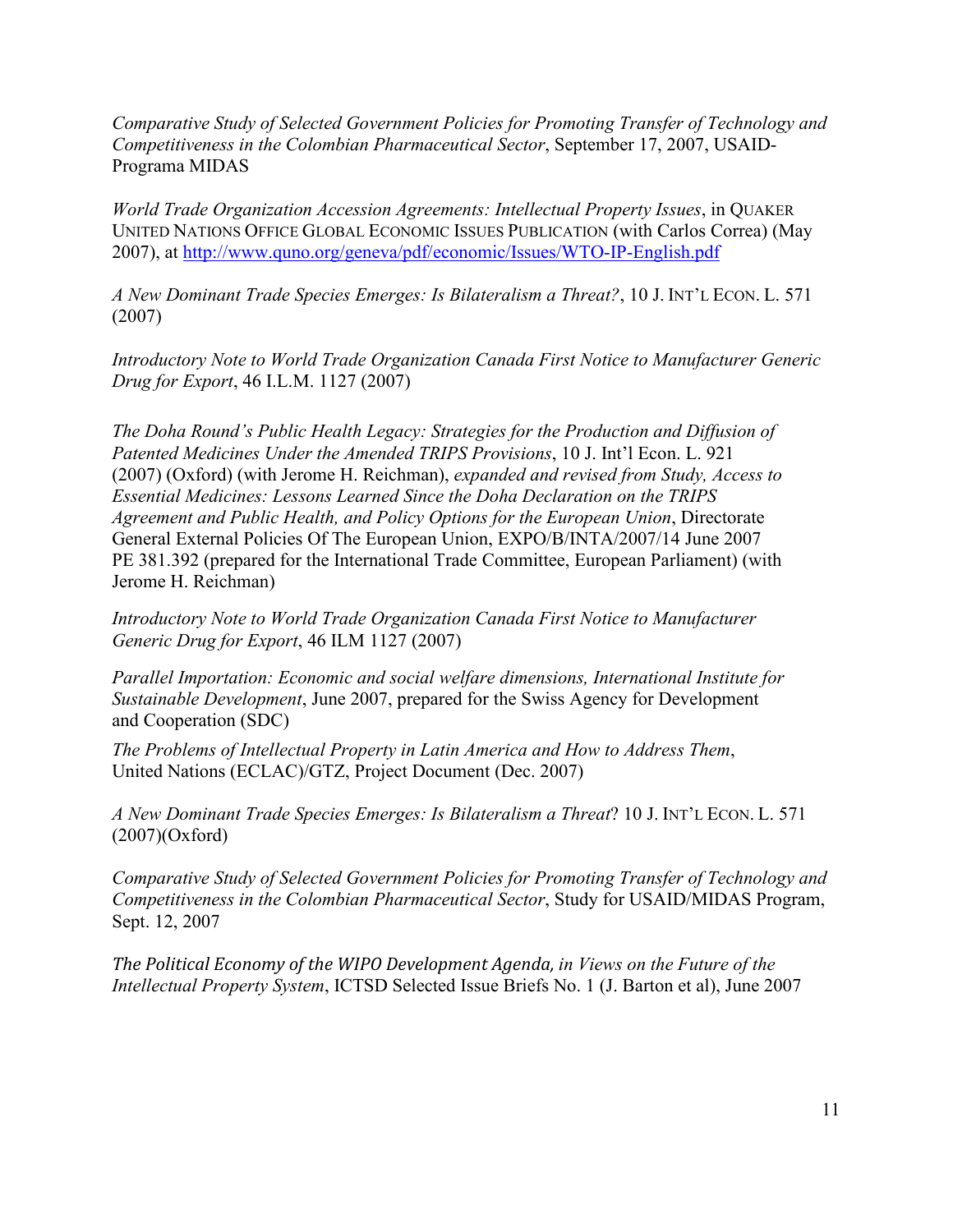*China in the WTO 2006: "Law and Its Limitations" in the Context of TRIPS*, in WTO LAW AND DEVELOPING COUNTRIES 59-81 (G. Bermann and p. Mavroidis eds.), Columbia Studies in WTO Law and Policy (Cambridge Univ. Press 2007)

*Intellectual Property Issues in WTO Accession Negotiations* (with Carlos Correa), Quaker United Nations Office, Geneva (2007)

*Intellectual Property Rights in World Trade* in RESEARCH HANDBOOK IN INTERNATIONAL ECONOMIC LAW 444-84 (A. Guzman & A. Sykes) (Edward Elgar 2007)

*TRIPS II, Asia and the Mercantile Pharmaceutical War: Implications for Innovation and Access*, Stanford Center for International Development, Working Paper No. 308 (Dec. 2006)

*Intellectual Property Provisions of Bilateral and Regional Trade Agreements in Light of U.S. Federal Law*, UNCTAD - ICTSD Project on IPRs and Sustainable Development, Issue Paper No. 12, Feb. 2006

*The 'Rule of Reason' and the Right to Health: Integrating Human Rights and Competition Principles in the Context of TRIPS*, in HUMAN RIGHTS AND INTERNATIONAL TRADE 279 (T. Cottier, J. Pauwelyn & E. Bürgi, eds. 2006) (Oxford)

*TRIPS and Human Rights: Preliminary Reflections*, in INTERNATIONAL TRADE AND HUMAN RIGHTS: FOUNDATIONS AND CONCEPTUAL ISSUES 145 (University of Michigan Press 2006) (F. Abbott ed. with Christine Breining-Kaufmann & Thomas Cottier)

*The WTO Medicines Decision: World Pharmaceutical Trade and the Protection of Public Health*, 99 AM. J. INT'L L. 317 (2005)

*The Cycle of Action and Reaction: Developments and Trends in Intellectual Property and Health* in NEGOTIATING HEALTH 27-40 (eds. Pedro Roffe, Geoff Tansey and David Vivas-Eugui) (Earthscan 2005)

*Compulsory Licensing for Public Health: Giving Effect to the Decision on Implementation of Paragraph 6 of the Doha Declaration on the TRIPS Agreement and Public Health, A Guide and Model Documents* (with R. Van Puymbroeck), World Bank Working Paper No. 61 (2005)

*Managing the Hydra: The Herculean Task of Ensuring Access to Essential Medicines, in* INTERNATIONAL PUBLIC GOODS AND TRANSFER OF TECHNOLOGY AFTER TRIPS (K. Maskus and J. Reichman eds.)(Cambridge Univ. Press 2005)

*Toward a New Era of Objective Assessment in the Field of TRIPS and Variable Geometry for the Preservation of Multilateralism*, 8 J. INT'L ECON L. 77 (2005)

*Are the Competition Rules in the WTO TRIPS Agreement Adequate?,* 7 J. INT'L ECON L. 687 (2004)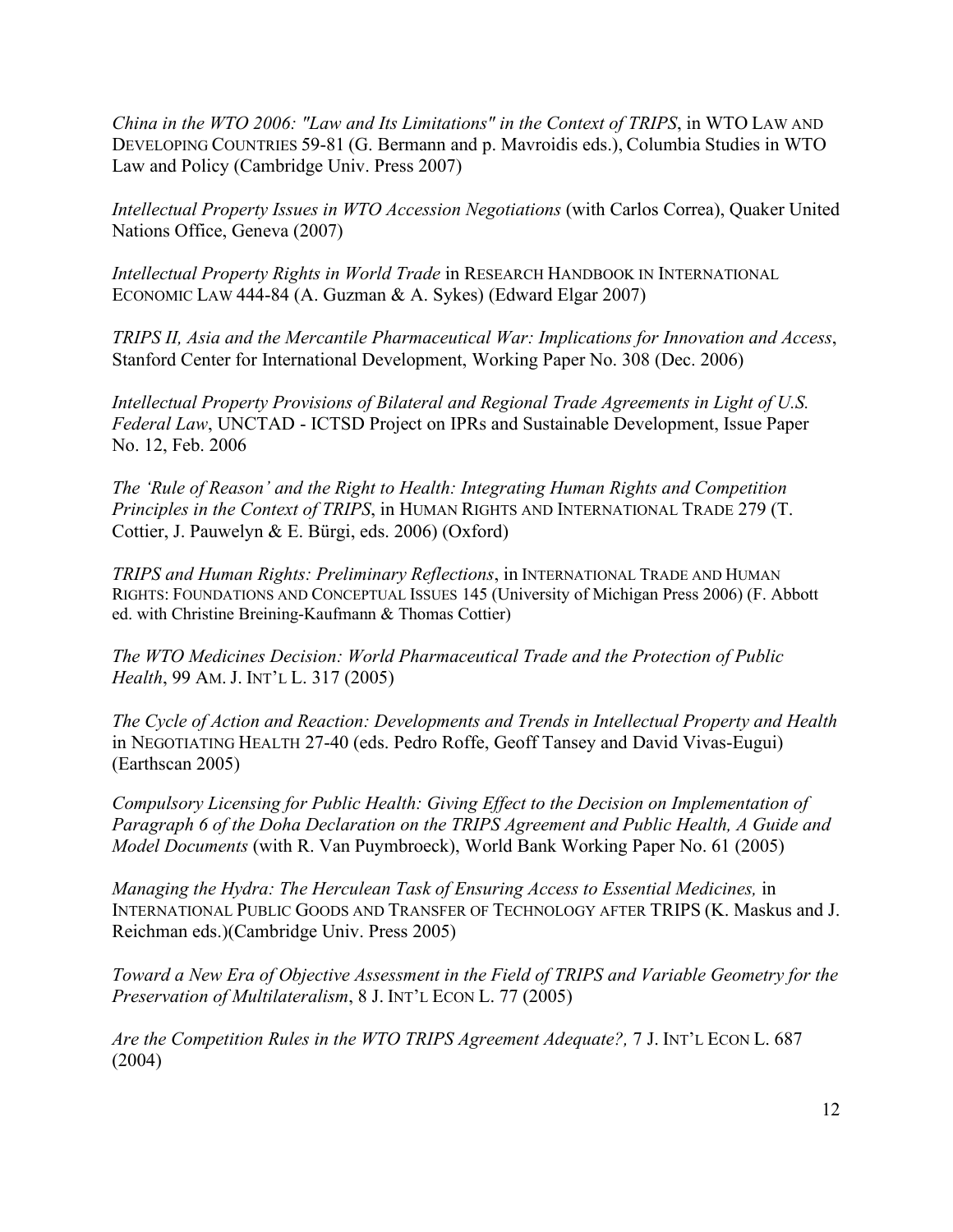*Intellectual Property Rights: A Concise Guide* (Chapter 2), and *Intellectual Property Rights: How They Affect Procurement and What Steps Can Be Taken* (Annex B), in BATTLING HIV/AIDS: A DECISION MAKER'S GUIDE TO THE PROCUREMENT OF MEDICINES AND RELATED SUPPLIES (ed. Y. Tayler 2004), World Bank

*The Doha Declaration on the TRIPS Agreement and Public Health and the Contradictory Trend in Bilateral and Regional Free Trade Agreements***,** Quaker United Nations Office (Geneva), Occasional Paper No. 14, April 2004

*India at the Crossroads: The Patents (Amendment) Bill 2003 and the Future of Public Health*, Proceedings of the India Federation of Chambers of Commerce and Industry (2004)

*WTO Dispute Settlement Practice Relating to the Agreement on Trade-Related Intellectual Property Rights*, in The WTO DISPUTE SETTLEMENT SYSTEM 1995-2003, at 421-53 (F. Ortino & E.-U. Petersmann eds. 2004) (Kluwer Law International)

*Trade Diplomacy, the Rule of Law and the Problem of Asymmetric Risks in TRIPS*, Quaker United Nations Office (Geneva), Occasional Paper No. 13, September 2003

*Case Study: Dispute Prevention and Dispute Settlement in the Field of Intellectual Property Rights and Electronic Commerce, United States – Section 211 Omnibus Appropriations Act of 1998 ("Havana Club")*, in DISPUTE PREVENTION AND DISPUTE SETTLEMENT IN THE TRANSATLANTIC PARTNERSHIP - Case Studies, Analyses and Policy Recommendations (E.-U. Petersmann and M. Pollack eds. 2003) (Oxford University Press)

Chapter 3.14 – TRIPS – United Nations Conference on Trade and Development (UNCTAD), COURSE ON DISPUTE SETTLEMENT IN INTERNATIONAL TRADE, INVESTMENT AND INTELLECTUAL PROPERTY (United Nations Publication 2003)

*Bob Hudec as Chair of the* Canada - Generic Pharmaceuticals *Panel - The WTO Gets Something Right*, 6 JIEL 733-37 (2003)

*The Future of IPRs in the Multilateral Trading System* in TRADING IN KNOWLEDGE (eds. C Bellman, G. Dutfield & R.Melédez-Ortiz 2003) (Earthscan)

*Non-Violation Nullification or Impairment Causes of Action under the TRIPS Agreement and the Fifth Ministerial Conference: A Warning and Reminder*, Quaker United Nations Office (Geneva), Occasional Paper No. 11, July 2003

*Compulsory Licensing for Public Health Needs: The TRIPS Agenda at the WTO after The Doha Declaration on Public Health*, Quaker United Nations Office (Geneva), Occasional Paper 9, February 2002 (http://www.quno.org)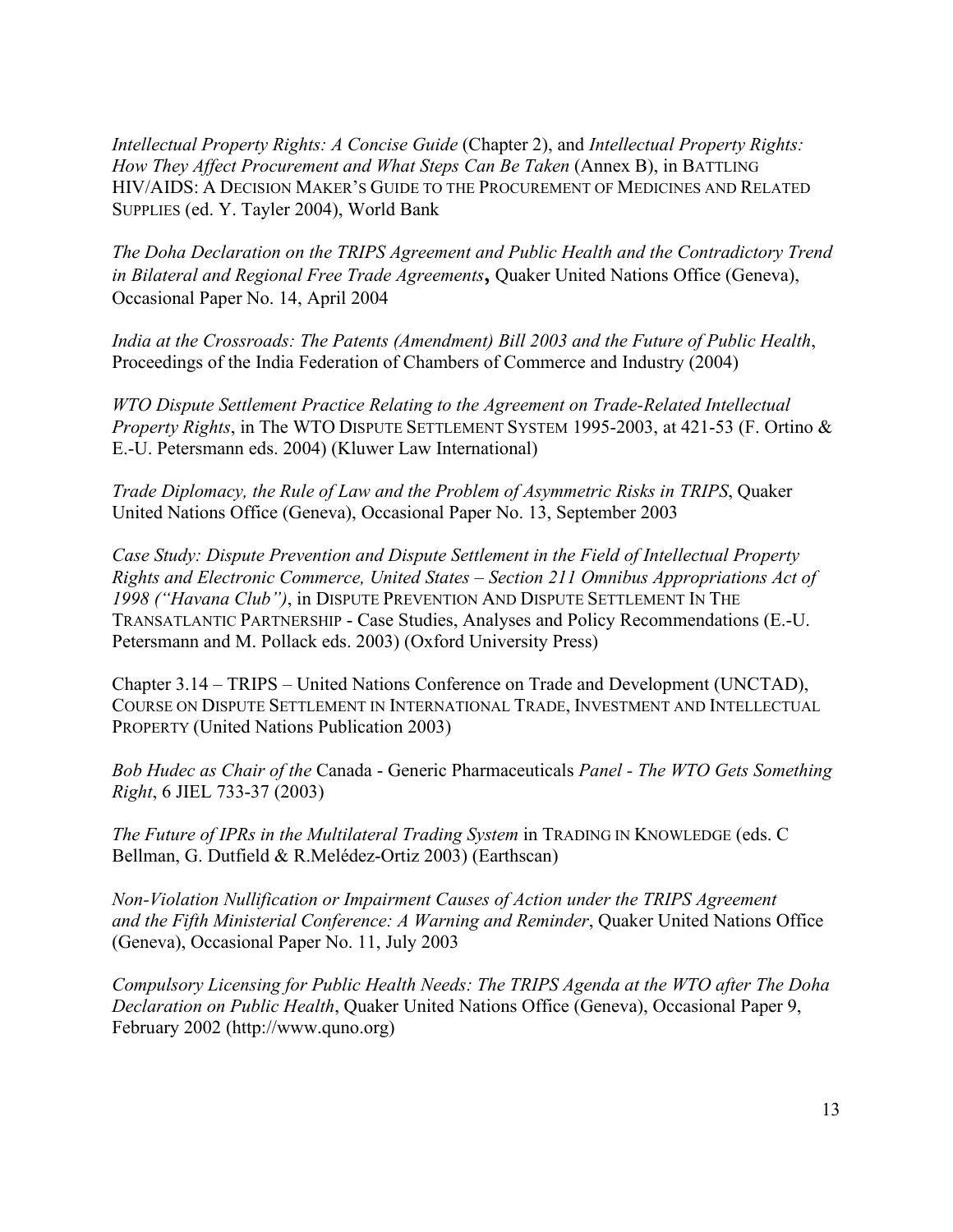*The Doha Declaration on the TRIPS Agreement and Public Health: Lighting a Dark Corner at the WTO*, 5 J. INT'L ECON. L. No. 469 (Oxford)

*WTO TRIPS Agreement and Its Implications for Access to Medicines in Developing Countries, Study Paper 2a*, Commission on Intellectual Property Rights, United Kingdom, November 2001

Part 2.5.8 *Non-voluntary uses (Compulsory licenses) (Article 31)*, TRIPS AND DEVELOPMENT: RESOURCE BOOK, UNCTAD/ICTSD Capacity Building Project on Intellectual Property Rights and Sustainable Development (also serve as Principal Consultant to Project)

*The TRIPS Agreement, Access to Medicines and the WTO Doha Ministerial Conference*, 5 J. WORLD INTELLECTUAL PROP. 15 (2002), first published as Quaker United Nations Office Occasional Paper No. 7, Sept. 8, 2001, and as FSU College of Law, Public Law Working Paper No. 36, October 2001

*The TRIPS-Legality of Measures Taken to Address Public Health Crises: Responding to USTR-State-Industry Positions That Undermine the WTO*, in THE POLITICAL ECONOMY OF INTERNATIONAL TRADE: ESSAYS IN HONOR OF ROBERT E. HUDEC 311(Daniel L M Kennedy and James D Southwick eds.)(Cambridge University Press 2002)

*Political Economy of the U.S. Parallel Trade Experience: Toward a More Thoughtful Policy*, 4 WORLD TRADE FORUM (THOMAS COTTIER AND PETROS MAVROIDIS EDS. 2001)(University of Michigan Press)

*TRIPS in Seattle: The Not-So-Surprising Failure and the Future of the TRIPS Agenda*, 18 BERK. J. INT' L 165 (2000)

*The North American Integration Regime and Its Implications for the World Trading System*, IX:1 COLLECTED COURSES OF THE ACADEMY OF EUROPEAN LAW: THE EU, THE WTO AND THE NAFTA 170 (JHH Weiler ed., 2000) (Oxford Univ. Press); also published as Harvard Jean Monnet Working Paper (1999)

*NAFTA and the Legalization of World Politics: A Case Study*, 54 INTERNATIONAL ORGANIZATION 519 (2000); also published in Legalization and World Politics 135 (eds. J. Goldstein, M. Kahler, R. Keohane and A.-M. Slaughter 2001 (MIT Press)

*Distributed Governance at the WTO-WIPO: An Evolving Model for Open-Architecture Integrated Governance*, 3 JOURNAL OF INTERNATIONAL ECONOMIC LAW 63 (2000) (Oxford Univ. Press); also published in NEW DIRECTIONS IN INTERNATIONAL ECONOMIC LAW: ESSAYS IN HONOR OF JOHN JACKSON 15 (eds. M. Bronckers & R. Quick 2000) (Kluwer)

*Incomplete Rule Systems, System Incompatibilities and Suboptimal Solutions: Changing the Dynamic of Dispute Settlement and Avoidance in Trade Relations between Japan and the United States,* 16 ARIZ. J. INT'L & COMP. L. 185 (1999) (Joint Study on Japan-U.S. Economic Relations)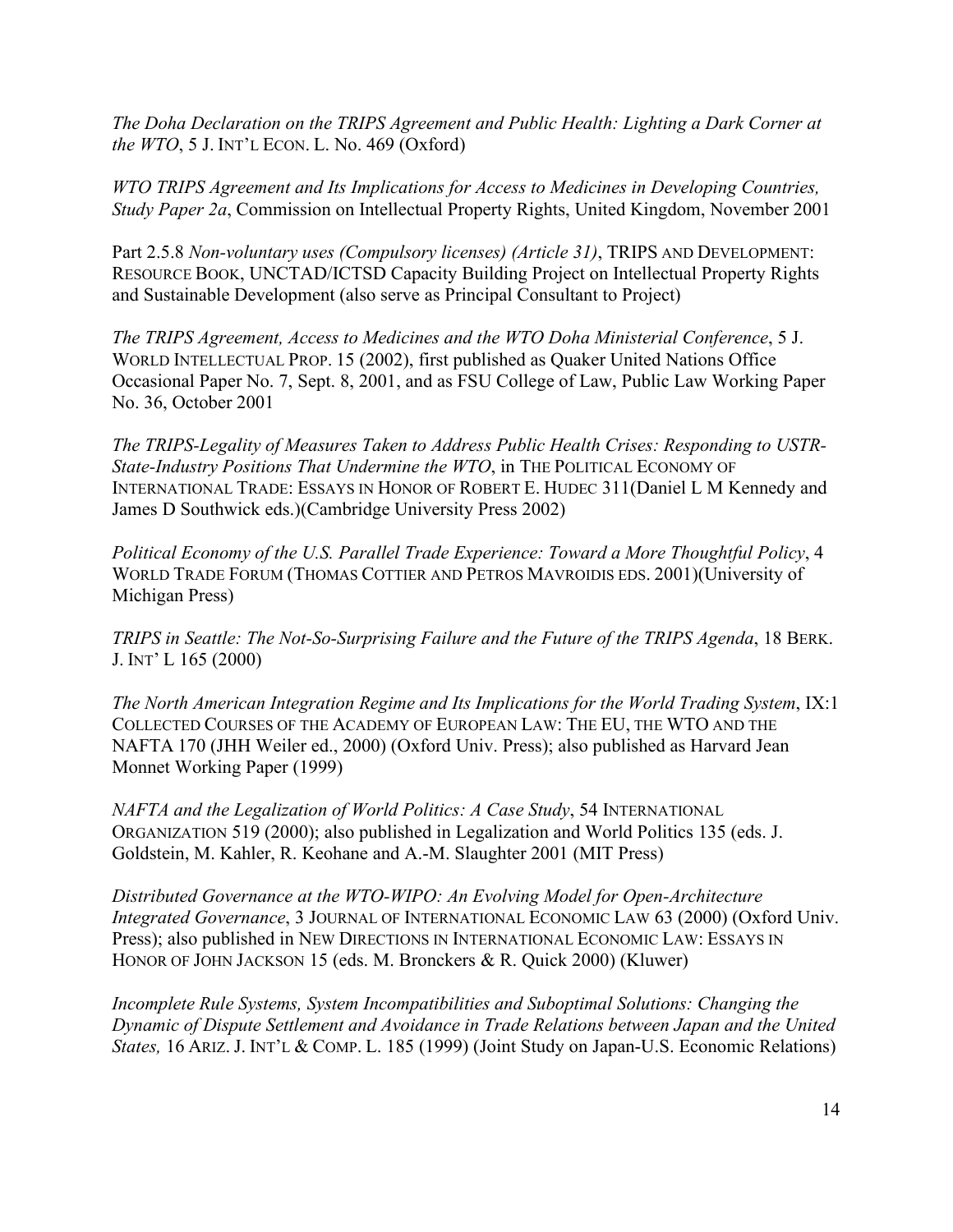*The Enduring Enigma of TRIPS: A Challenge for the World Economic System,* 1 JOURNAL OF INTERNATIONAL ECONOMIC LAW 497 (1998) (Oxford Univ. Press)

*First Report (Final) to the International Trade Law Committee of the International Law Association on the Subject of Parallel Importation* (June 1997), 1 JOURNAL OF INTERNATIONAL ECONOMIC LAW 607 (1998) (Oxford Univ. Press)

*Technology and State Enterprise in the WTO*, in 1 WORLD TRADE FORUM: STATE TRADING IN THE TWENTY-FIRST CENTURY 121 (THOMAS COTTIER AND PETROS MAVROIDIS EDS. 1998)

*The Silhouette of a Trojan Horse: Reflections on Advocate General Jacobs= Opinion in Silhouette v. Hartlauer* (with D.W. Feer Veerkade), 66 BIJBLAD BIJ DE INDUSTRIËLE EIGENDOM 111 (1998) (Gazette of the Dutch Patent Office) and in 1998 JOURNAL OF BUSINESS LAW 413 (Sweet & Maxwell)

*Reflection Paper on China in the World Trading System: Defining the Principles of Engagement,* in CHINA IN THE WORLD TRADING SYSTEM: DEFINING THE PRINCIPLES OF ENGAGEMENT 1 (FREDERICK M. ABBOTT ED. 1998) (Kluwer Law International)

*WTO Dispute Settlement and the Agreement on Trade-Related Aspects of Intellectual Property Rights*, in INTERNATIONAL TRADE LAW AND THE GATT/WTO DISPUTE SETTLEMENT SYSTEM 415 (ERNST-ULRICH PETERSMANN ED., 1997) (Studies in Transnational Economic Law, Kluwer Law International)

*The Future of the Multilateral Trading System in the Context of TRIPS*, 20 HASTINGS INT'L & COMP. L. REV. 661 (1997) (Dedication Issue for Stefan Riesenfeld)

*Foundation Building for Western Hemispheric Integration*, 17 NORTHWESTERN J.INT'L L. & BUS. 900 (1997) (ASIL International Economic Law Interest Group Symposium)

*The WTO TRIPS Agreement and Global Economic Development*, in PUBLIC POLICY AND GLOBAL TECHNOLOGICAL INTEGRATION 39 (FREDERICK ABBOTT AND DAVID GERBER EDS., 1997) (Kluwer Law International) and in 72 CHI-KENT L. REV. 385 (1997)

*The Intersection of Law and Trade in the WTO System: Economics and the Transition to a Hard Law System*, in UNDERSTANDING TECHNICAL BARRIERS TO AGRICULTURAL TRADE 33 (DAVID ORDEN AND DONNA ROBERTS EDS., 1997) (International Agricultural Trade Research Consortium)

*From Theory to Practice: The Second Phase of the NAFTA Environmental Regime*, in ENFORCING ENVIRONMENTAL STANDARDS: ECONOMIC MECHANISMS AS VIABLE MEANS? 451 (RÜDIGER WOLFRUM ED., 1996) (Springer-Verlag)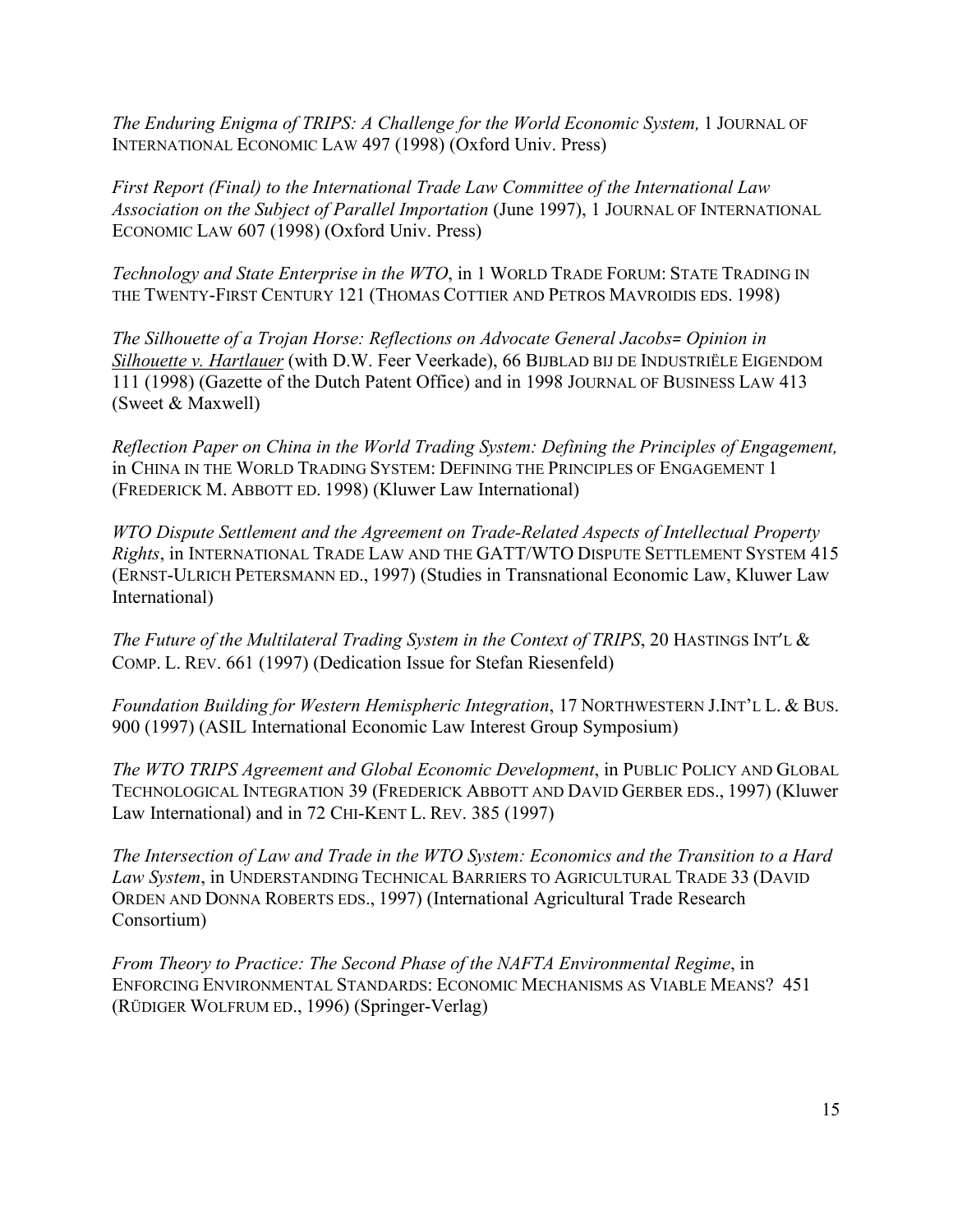*The Maastricht Judgment, the Democracy Principle, and U.S. Participation in Western Hemispheric Integration*, 37 [1994] GERMAN Y.B. INT'L L. 137 (1995)

*Crosscurrents in European Union External Commercial Relations: The Controversy Over the Germany-United States Treaty of Friendship*, 54 ZEITSCHRIFT FÜR AUSLÄNDISCHES ÖFFENTLICHES RECHT UND VÖLKERRECHT (ZaöRV) 756 (1994) (Journal of the Max-Planck-Institute for Comparative Public Law and International Law)

*The NAFTA Environmental Dispute Settlement System as Prototype for Regional Integration Arrangements*, 4 [1993] Y.B. INTL ENVTL. L. 3 (Günther Handl ed., 1994) (Oxford Univ. Press)

*NAFTA and the Future of United States - European Community Trade Relations*: *The Consequences of Asymmetry in an Emerging Era of Regionalism*, 16 HASTINGS INT'L AND COMP. L. REV. 489 (1993) (Symposium)

*Regional Integration Mechanisms in the Law of the United States: Starting Over*, 1 INDIANA J. GLOBAL L. STUD. 155 (1993) (Symposium)

*GATT Law on Agricultural Trade in Light of the United Nations Conference on Environment and Development*, in GATT AND TRADE LIBERALIZATION IN AGRICULTURE 95 (Masayoshi Honma et al. eds., 1993) (Otaru University Press) (Symposium)

*Regional Integration and the Environment: The Evolution of Legal Regimes*, 68 CHI-KENT L. REV. 173 (1992)

*Integration Without Institutions: The NAFTA Mutation of the EC Model and the Future of the GATT Regime*, 40 AM. J. COMP. L. 917 (1992)

*Trade and Democratic Values*, 1 MINN. J. GLOBAL TRADE 9 (1992)

*Foreword: Symposium on Parliamentary Participation in the Making and Operation of Treaties*, 67 CHI-KENT L. REV. 293 (1991) (with Stefan Riesenfeld)

*The Scope of U.S. Senate Control over the Conclusion and Operation of Treaties*, 67 CHI-KENT L. REV. 571 (1991) (with Stefan Riesenfeld)

*GATT and the European Community: A Formula for Peaceful Coexistence*, 12 MICH. J. INT'L. L. 1 (1990)

*Protecting First World Assets in the Third World: Intellectual Property Negotiations in the GATT Multilateral Framework*, 22 VAND. J. OF TRANSNAT'L L. 689 (1989) (reprinted in TRADE-RELATED ASPECTS OF INTELLECTUAL PROPERTY (L. BROWN AND E. SZWEDA EDS., 1990))

*The Law of Questionable Foreign Payments: Implications for American International Business*, Southwestern Legal Foundation, PRIVATE INVESTORS ABROAD 123 (1982) (with Frank Roberts)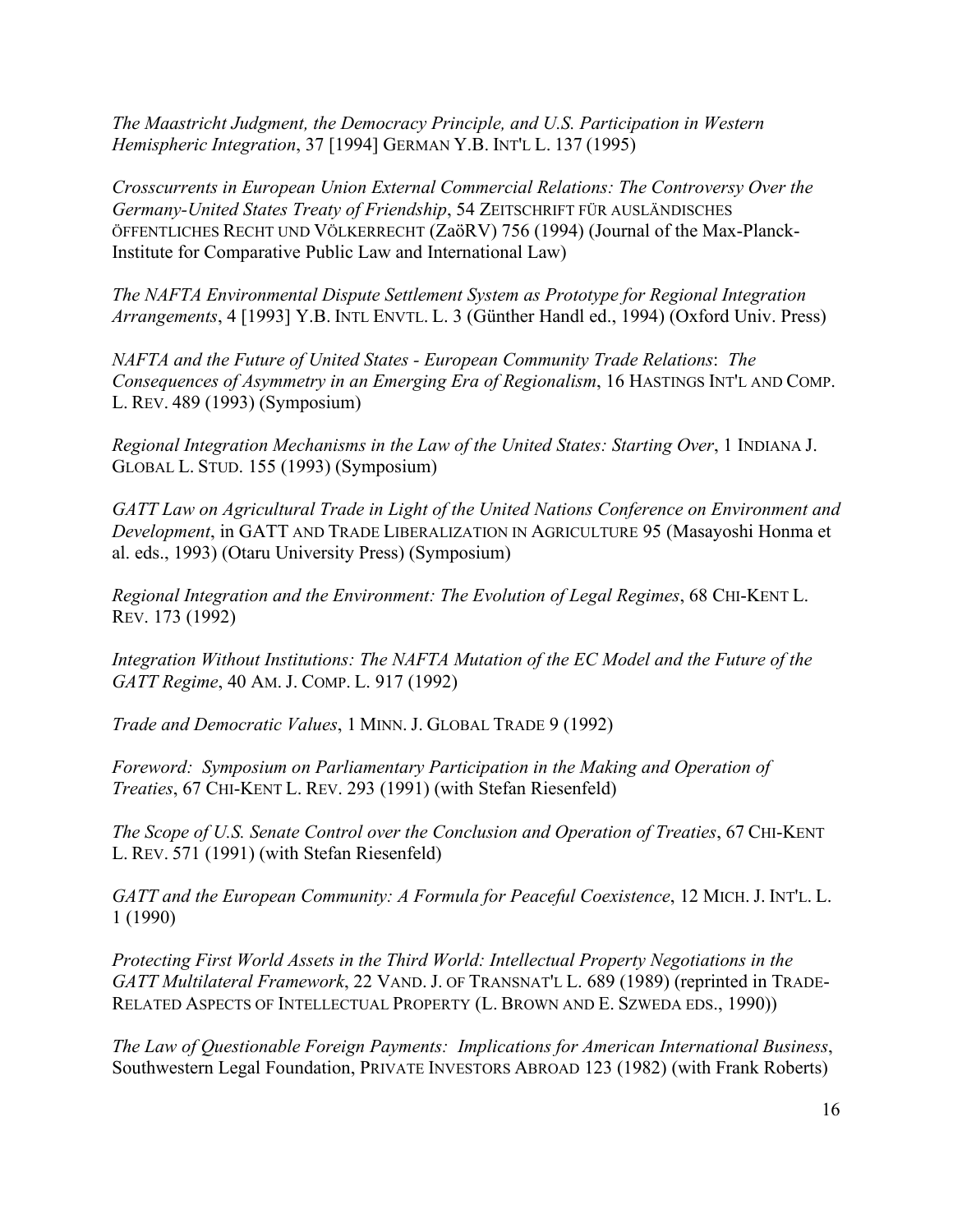*Alfred Dunhill of London v. Republic of Cuba: International Law Redivivus*, 10 INT'L LAWYER 471 (1977)

*Bargaining Power and Strategy in the Foreign Investment Process: A Current Andean Code Analysis*, 3 SYRACUSE J. OF INT'L L. & COMM. 319 (1975)

# *Essays and Reports*

2020 Report of the Global Health Law Committee of the International Law Association for the  $79<sup>th</sup> ILA Biennial (Kvoto - online)$ 

*Child-Proofing Global Public Health in Anticipation of Emergency***,** for project on Global Governance: The World Health Organization (WHO) and the Need for Post-COVID-19 Reform; collection to be published in Washington University Global Studies Law Review (2021)

Third Report (draft) of the Global Health Law Committee prepared for the International Law Association 2020 Kyoto Biennial Conference (contributor and editor), June 14, 2020

World Trade Organization Faces Leadership Battle in Shadow of Crisis Over Organization's Future, HEALTH POLICY WATCH, June 12, 2020, [https://healthpolicy-watch.news/world-trade](https://healthpolicy-watch.news/world-trade-organization-faces-leadership-battle-in-shadow-of-crisis-over-organizations-future/)[organization-faces-leadership-battle-in-shadow-of-crisis-over-organizations-future/](https://healthpolicy-watch.news/world-trade-organization-faces-leadership-battle-in-shadow-of-crisis-over-organizations-future/)

Confronting COVID-19 In A World Without WHO – Seriously?, HEALTH POLICY WATCH, April 14, 2020, [https://www.healthpolicy-watch.org/confronting-covid-19-in-a-world-without-who](https://www.healthpolicy-watch.org/confronting-covid-19-in-a-world-without-who-seriously/)[seriously/](https://www.healthpolicy-watch.org/confronting-covid-19-in-a-world-without-who-seriously/)

In Memoriam: Dilip Shah (1941-2019), Intellectual Property Watch, February 25, 2019

Second Report of the Global Health Law Committee prepared for the International Law Association 2018 Sydney Biennial Conference, August 19-24, 2018 (Contributor and editor)

US Section 301, China, and technology transfer: Law and its limitations revisited (again), International Centre for Trade and Sustainable Development, 23 May 2018

Inside Views: Excessive Pricing and Sham Patent Litigation: The Pfizer and AbbVie Decisions, Intellectual Property Watch, March 27, 2018 Global Medical Council, Briefing Paper No 1, Inaugural Meeting April 2017 (ed. F. Abbott), BlueAntWorks 2017

Frederick M. Abbott, *Reflections on the Report of the UN Secretary General's High Level Panel on Access to Medicines*, Discussants, Ciência & Saúde Coletiva, 22(8):2440-2442, 2017, DOI: 10.1590/1413-81232017228.16262017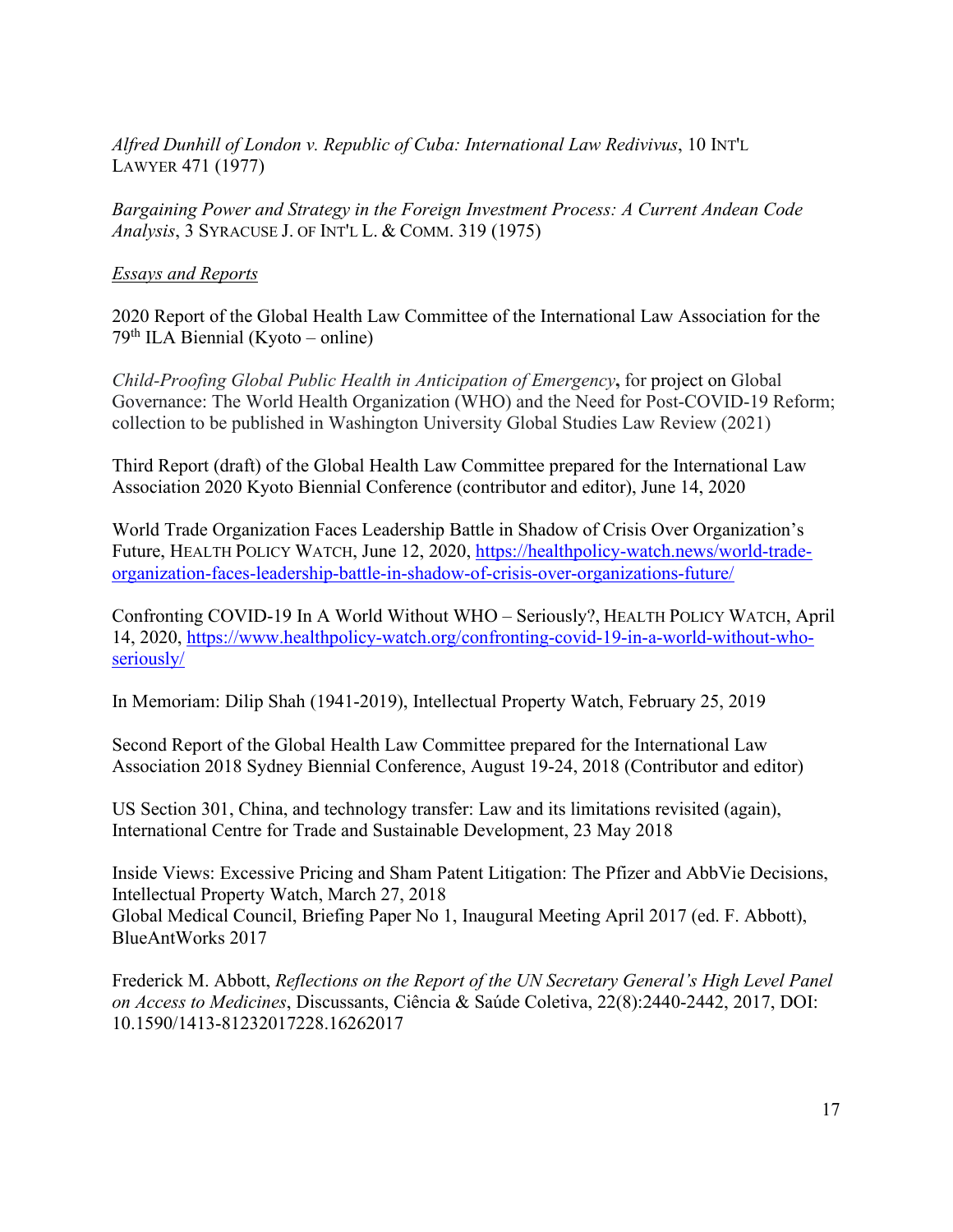Inside Views: *US Supreme Court Adopts International Exhaustion for Patents: Paving the way for parallel imports to exert downward pressure on domestic pharmaceutical (and other) prices*, INTELLECTUAL PROPERTY WATCH, May 31, 2017, and; Inside Views: *US Supreme Court Adopts International Exhaustion of Patents (Part II): Addressing the New Competitive Landscape*, INTELLECTUAL PROPERTY WATCH, June 8, 2016

First Report of the Global Health Law Committee of the International Law Association (2016), organizer and co-editor

*Prof. Ernst-Ullrich Petersmann and the Work of the ILA Committee on International Trade Law (1993–2012),* in 291-96 (eds. M. Cremora et al.), REFLECTIONS ON THE CONSTITUTIONALISATION OF INTERNATIONAL ECONOMIC LAW, Martinus Nijhoff Publishers (Leiden-Boston), 2014

*The Judgment in Novartis v. India: What the Supreme Court of India Said, Inside Views,* Intellectual Property Watch, April 4, 2013

*Tenth Report of the Committee on International Trade Law*, International Law Association, Sofia Conference (2012) (Co-Rapporteur)

*Trading's End: Is ACTA the Leading Edge of a Protectionist Wave?* INTELLECTUAL PROPERTY WATCH, May 6, 2011

*Ninth Report of the Committee on International Trade Law*, International Law Association, Report of the 74th Conference, The Hague (2010) (Abbott et al.)

*Access to Medicines and Intellectual Property Rights*, for Falsified and Substandard Medicines: Current Challenges and Long Term Solutions - a Public Health Perspective, The Permanent Representatives of India, Brazil and South Africa, (IBSA), Geneva, October 15, 2010

*Ninth Report of the Committee on International Trade Law*, INTERNATIONAL LAW ASSOCIATION, REPORT OF THE SEVENTY-SECOND CONFERENCE –THE HAGUE 2010

*Post-mortem for the Geneva Mini-Ministerial: Where does TRIPS go from here?* ICTSD Information Note Number 7, August 2008

*Eighth Report of the Committee on International Trade Law*, INTERNATIONAL LAW ASSOCIATION, REPORT OF THE SEVENTY-SECOND CONFERENCE – RIO DE JANEIRO 2008

*Seventh Report of the Committee on International Trade Law*, INTERNATIONAL LAW ASSOCIATION, REPORT OF THE SEVENTY-SECOND CONFERENCE – TORONTO 2006

*Patent Licensing, Competition Law and the draft Substantive Patent Law Treaty*, presented at Open Forum on the draft Substantive Patent Law Treaty, World Intellectual Property Organization, Geneva, March 2, 2006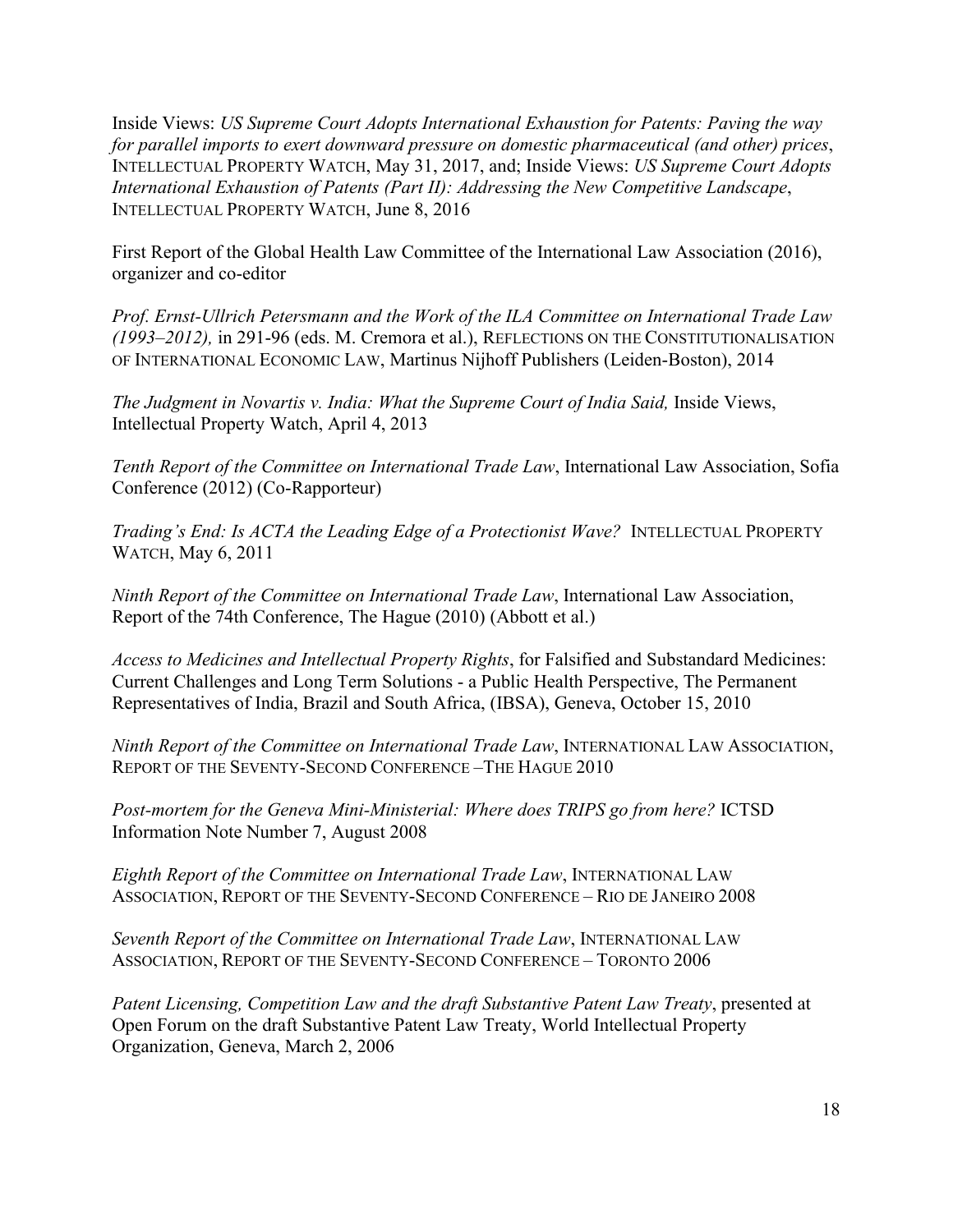*Preservation and Use of Genetic Resource Assets and the International Patent System*, A Study for the Ministry of Foreign Affairs of Norway, March 31, 2005 rev 1.2 (Hong Kong Ministerial Revision)

*Geographical Indications at the Hong Kong Ministerial*, Presented at WTO Hong Kong Ministerial, ICSTD Session on Recovering Multilateralism in IP Policy Making: Can the WTO Deliver?, Dec. 15, 2005.

*Sixth Report of the Committee on International Trade Law*, INTERNATIONAL LAW ASSOCIATION, REPORT OF THE SEVENTY-FIRST CONFERENCE – BERLIN 2004

*Legal Options for Implementing Paragraph 6 of the Ministerial Declaration on the TRIPS Agreement and Public Health*, Summary of Oral Presentation at Quaker United Nations Office (QUNO) – Norway Ministry of Foreign Affairs Meeting at Utstein Monastery, Norway, July 20- 23, 2002 (posted at [http://www.quno.org\)](http://www.quno.org/)

*Technology Transfer and the TRIPS Agreement: what are the obligations of the industrialized world, and what is actually happening?*, delivered at DND Working Group Meeting, Medecins sans Frontieres, Rio de Janeiro, Brazil, December 2-3, 2002 (posted at [http://www.accessmed](http://www.accessmed-msf-org/)[msf-org\)](http://www.accessmed-msf-org/)

*Fifth Report of the Committee on International Trade Law*, INTERNATIONAL LAW ASSOCIATION, REPORT OF THE SEVENTIETH CONFERENCE – NEW DELHI 2002

*The TRIPS-Legality of Measures Taken to Address Public Health Crises: A Synopsis*, 7 WID. L. SYMP. J. 71 (2001) (Symposium)

*The Political Economy of NAFTA Chapter 11: Equality before the Law and the Boundaries of North American Integration*, 23 HASTINGS J. INT'L & COMP. L. 303 (2000)

*Fourth Report of the Committee on International Trade Law*, INTERNATIONAL LAW ASSOCIATION, REPORT OF THE SIXTY-NINTH CONFERENCE -- LONDON 2000

*Second Report (Final) to the Committee on International Trade Law of the International Law Association on the Subject of the Exhaustion of Intellectual Property Rights and Parallel Importation*, presented in London, July 2000, at the 69<sup>th</sup> Conference of the International Law Association, rev. 1.1 (posted at http://www.ballchair.org)

*Intellectual Property Rights (TRIPS): Trade-Related Aspects at the WTO Seattle Ministerial Conference*, THE WORLD TRADE BRIEF, WTO MINISTERIAL CONFERENCE, SEATTLE, Nov. 30 - Dec. 3, 1999 (Agenda Publishing/World Trade Organization), at 54

*Intellectual Property Rights Treaties in the Law of the United States: The Direct Application Paradox*, 2 TRANSLEX No. 2:1 (June 1999)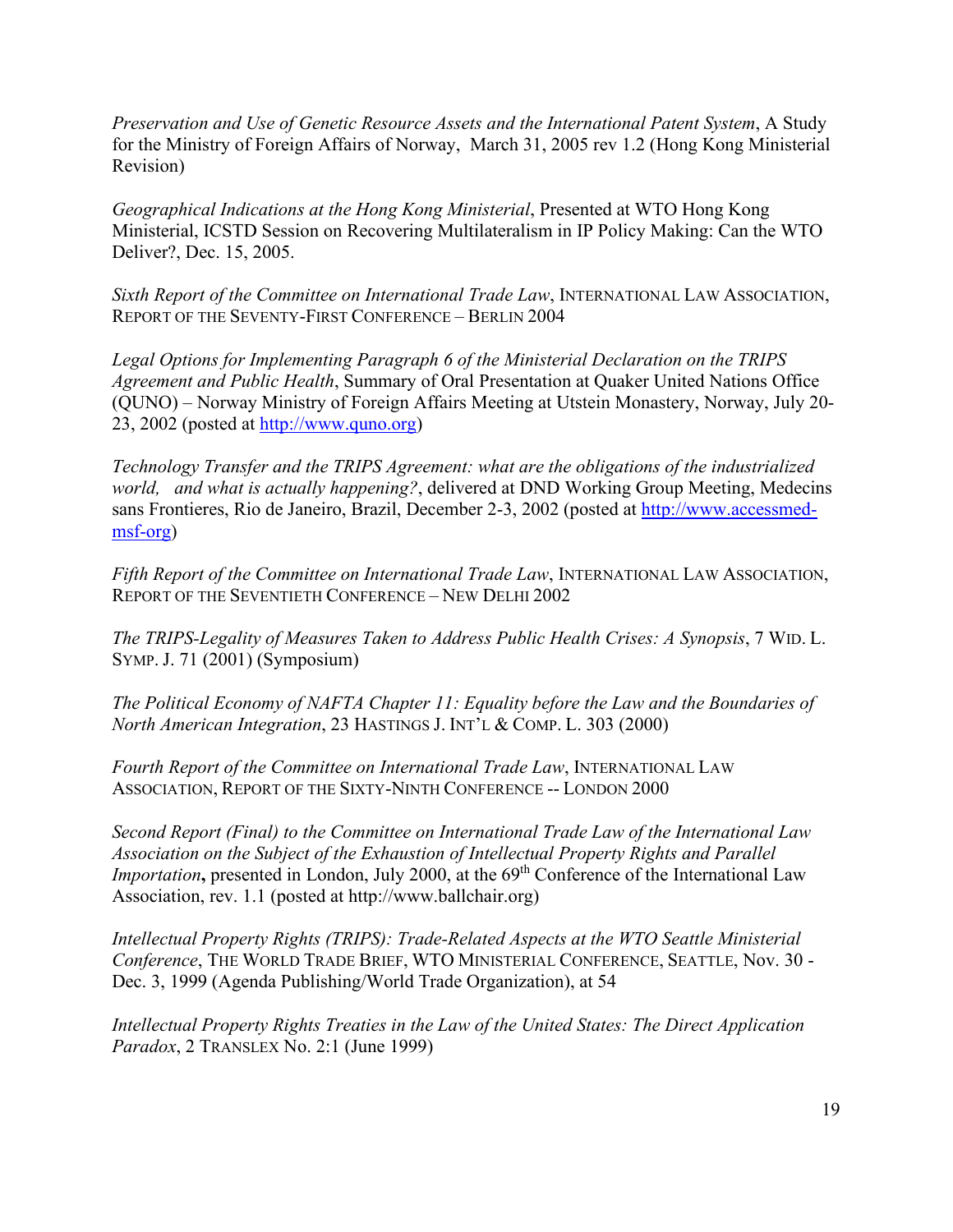*International Trade Rules, World Market Conditions and Environmental Effects*, 9 [1998] Y.B. INT'L ENVTL. L. (J. BRUNNÉE & E. HEY EDS. 1999) (Oxford Univ. Press) (annual report) (forthcoming)

*Third Report of the Committee on International Trade Law*, INTERNATIONAL LAW ASSOCIATION, REPORT OF THE SIXTY-EIGHTH CONFERENCE -- TAIPEI 1998 (Co-Rapporteur with Ernst-Ulrich Petersmann)

*China's Accession to the WTO,* ASIL Insight, Jan. 1998 (American Society of International Law commentary)

*International Trade Rules, World Market Conditions and Environmental Effects*, 8 [1997] Y.B. INT'L ENVTL. L. 316 (J. BRUNNÉE & E. HEY EDS. 1998) (Oxford Univ. Press) (annual report)

International Institutions and Economic Integration: Introductory Remarks of Panel Chair, 1996 PROCEEDINGS OF AMERICAN SOCIETY OF INTERNATIONAL LAW 508 (1997)

*Public Policy and Global Technological Integration: An Introduction,* in PUBLIC POLICY AND GLOBAL TECHNOLOGICAL INTEGRATION 3 (FREDERICK ABBOTT AND DAVID GERBER EDS. 1997 (Kluwer Law International) and in 72 CHI-KENT L. REV. 345 (1997)

*International Trade Rules, World Market Conditions and Environmental Effects*, 6 [1996] Y.B. INT'L ENVTL. L. 252 (GÜNTHER HANDL ED. 1997) (Oxford Univ. Press) (annual report)

*Commentary: The International Intellectual Property Order Enters the 21st Century*, 29 VAND. J. TRANSNAT'L L. 471 (1996) (Symposium)

*Second Report of the Committee on International Trade Law*, INTERNATIONAL LAW ASSOCIATION, REPORT OF THE SIXTY-SEVENTH CONFERENCE -- HELSINKI 1996 (Co-Rapporteur with Ernst-Ulrich Petersmann)

*International Trade Rules, World Market Conditions and Environmental Effects*, 6 [1995] Y.B. INT=L ENVTL. L. 349 (GÜNTHER HANDL ED. 1996) (Oxford Univ. Press) (annual report)

*International Trade and Social Welfare: The New Agenda,* 17 COMP. LAB. L. J. 338 (1996) (introductory remarks to AALS International Law Section panel)

*The WTO Agreement on Trade-Related Aspects of Intellectual Property Rights: Issues Arising in Connection with Implementation*, Rapporteur's Report for ILA International Trade Law Committee Meeting, Headquarters of World Intellectual Property Organization, June 22, 1995

*International Trade Rules, World Market Conditions and Environmental Effects*, 5 [1994] Y.B. INT'L ENVTL. L. 283 (Günther Handl ed., 1995) (Oxford Univ. Press) (annual report)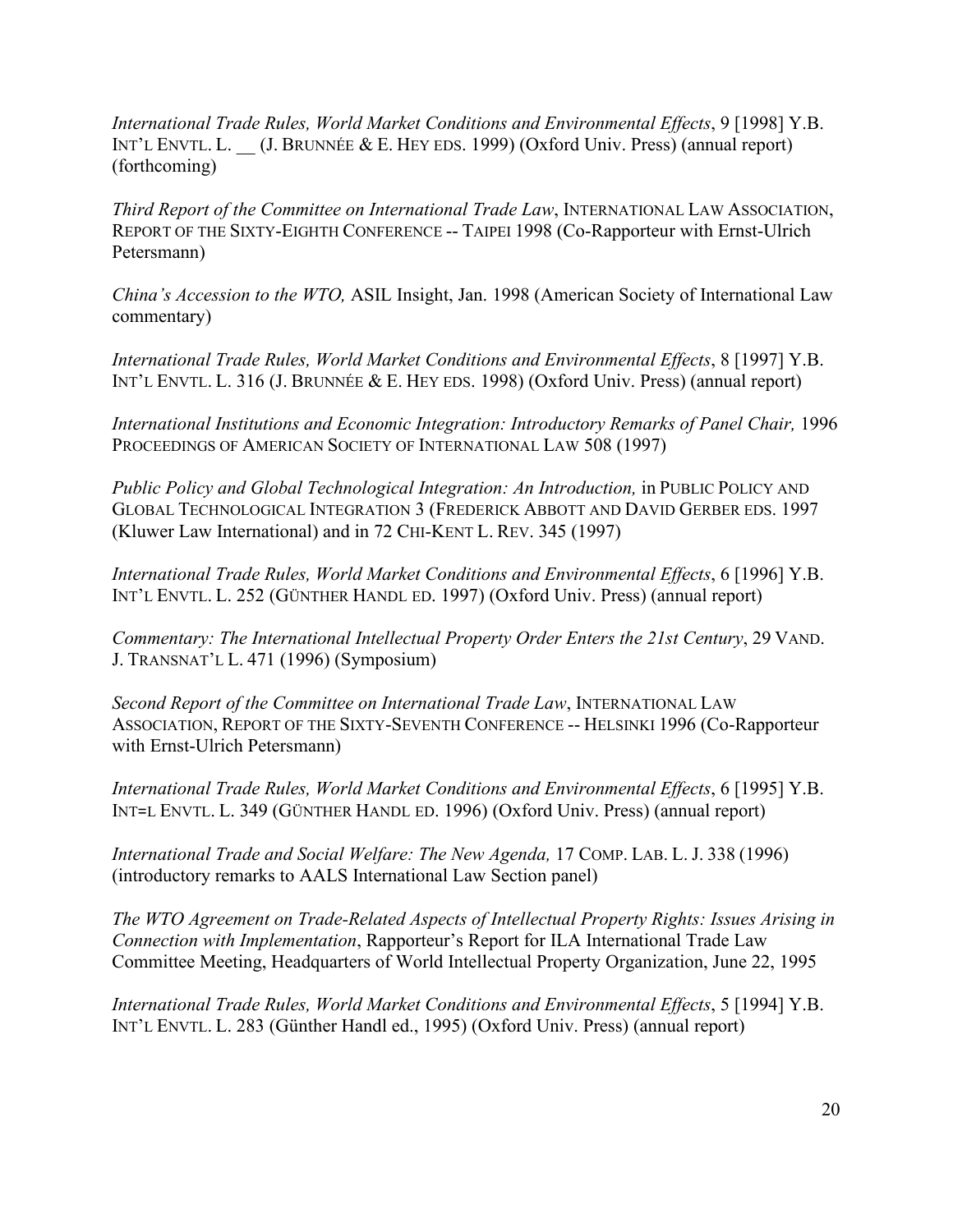*First Report of the Committee on International Trade Law*, INTERNATIONAL LAW ASSOCIATION, REPORT OF THE SIXTY-SIXTH CONFERENCE -- BUENOS AIRES 1994 (Co-Rapporteur with Ernst-Ulrich Petersmann)

*International Trade Rules, World Market Conditions and Environmental Effects*, 4 [1993] Y.B. INT'L ENVTL. L. 281 (Günther Handl ed., 1994) (Oxford Univ. Press) (annual report)

*The North American Free Trade Agreement and Its Implications for the European Union*, 4 TRANSNAT'L L. & CONTEMP. PROB. 119 (1994) (text of speech)

*International Trade Rules, World Market Conditions and Environmental Effects,* 3 [1992] Y.B. INT'L ENVTL. L. 341 (G. Handl ed., 1993) (Martinus Nijhoff) (annual report)

*International Trade Rules, World Market Conditions and Environmental Effects*, 2 [1991] Y.B. INT'L ENVTL. L. 227 (Günther Handl ed., 1992) (Martinus Nijhoff) (annual report)

*Introduction to WIPO Treaty on Intellectual Property in Respect of Integrated Circuits*, 28 ILM 1477 (1989)

# *Book Reviews, Short Pieces and Editorials*

*World Trade Organization Faces Leadership Battle in Shadow of Crisis Over Organization's Future*, HEALTH POLICY WATCH, June 12, 2020, [https://healthpolicy-watch.news/world-trade](https://healthpolicy-watch.news/world-trade-organization-faces-leadership-battle-in-shadow-of-crisis-over-organizations-future/)[organization-faces-leadership-battle-in-shadow-of-crisis-over-organizations-future/](https://healthpolicy-watch.news/world-trade-organization-faces-leadership-battle-in-shadow-of-crisis-over-organizations-future/)

*Confronting COVID-19 In A World Without WHO – Seriously?,* HEALTH POLICY WATCH, April 14, 2020, [https://www.healthpolicy-watch.org/confronting-covid-19-in-a-world-without-who](https://www.healthpolicy-watch.org/confronting-covid-19-in-a-world-without-who-seriously/)[seriously/](https://www.healthpolicy-watch.org/confronting-covid-19-in-a-world-without-who-seriously/)

Book Review: Intellectual Property Rights and Climate Change: Interpreting the TRIPS Agreement for Environmentally Sound Technologies, by Wei Zhuang, Cambridge University Press, 2017 (forthcoming Journal of International Economic Law, Oxford 2018)

*Beginning of a New Policy Chapter*, Financial Times (India), April 6, 2005

*The Draft Patent Law*, The Hindu (India), with Amy Kapczynski & T. N. Srinivasan, March 11, 2005

*China in the World Trading System*, ASIL Newsletter, Jan.-Feb. 1998, p. 1

*International Economic Law as a Practice Field*, INTERNSHIPS AND CAREERS IN INTERNATIONAL LAW 48 (1996) (American Society of International Law)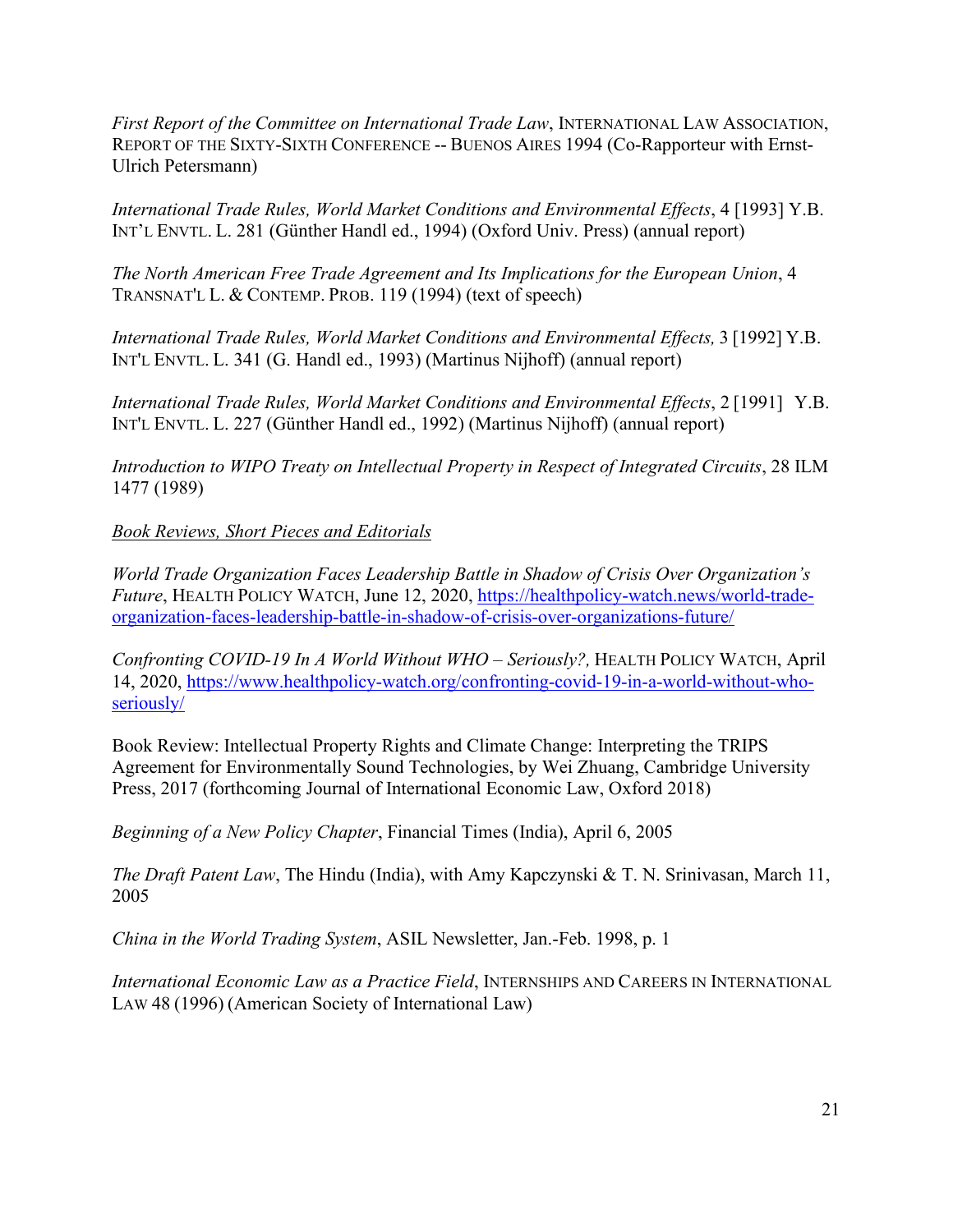Review of PETER-TOBIAS STOLL, TECHNOLOGIETRANSFER INTERNATIONALISIERUNGS-UND NATIONALISIERUNGSTENDENZEN, 56 ZEITSCHRIFT FÜR AUSLÄNDISHES ÖFFENTLICHES RECHT UND VÖLKERRECHT (ZAÖRV) 852 (1996)

Review of ALAN O. SYKES, PRODUCT STANDARDS FOR INTERNATIONALLY INTEGRATED GOODS MARKETS (1995), 90 AM. J. INT'L L. 162 (1996)

*AALS International Law Section Convenes Annual Meeting Panel on Trade and Social Welfare*, ASIL NEWSLETTER 3, Jan.-Feb. 1995 (Report by Panel Chair)

*International Economic Law*, ILA NEWSLETTER (AMERICAN BRANCH) 4, February 1995

*Reconciling National Laws*, in PROCEEDINGS OF THE AMERICAN AND NETHERLANDS SOCIETIES OF INTERNATIONAL LAW 350, Joint Meeting, July 24, 1993 (Introductory Remarks by Panel Chair)

*A U.N. Dilemma: Who Gets the Soviet Seat on the Security Council?*, CHRISTIAN SCI. MON., Oct. 4, 1991, p. 19, col. 1 (with Stefan Riesenfeld)

*Human Rights: A Strong Stand by Bush [in response to the Soviet Coup Attempt]*, CHICAGO TRIB., Aug. 22, 1991, sec. 1, p. 29, col. 2

*Iraq, International Law and a New International Order*, CITATIONS (CHI-KENT ALUMNI NEWSLETTER), Spring 1991, p. 12

Various additional contributions to proceedings, newsletters and reports

Speeches, Activities and Awards

Presentations Summer 2021 – Fall 2021

Feb-Mar 2022: Participation in multiple meetings of Technical Advisory Group to the WHO Covid-19 Technology Access Pool (C-TAP) and Expert Group on Technology Licensing

December 9 (US)/10 (China), 2021: Presentation: China's Legal Integration with the Global Intellectual Property System and the Road Ahead, Conference on 20th Anniversary of China's Accession to the WTO, Peking University Law School, Beijing, China (hybrid online and in-person)

October 29, 2021: Panel Chair: Global Governance and World Health Organization Reform in the Wake of COVID-19, International Law Weekend, American Branch of the International Law Association (ABILA)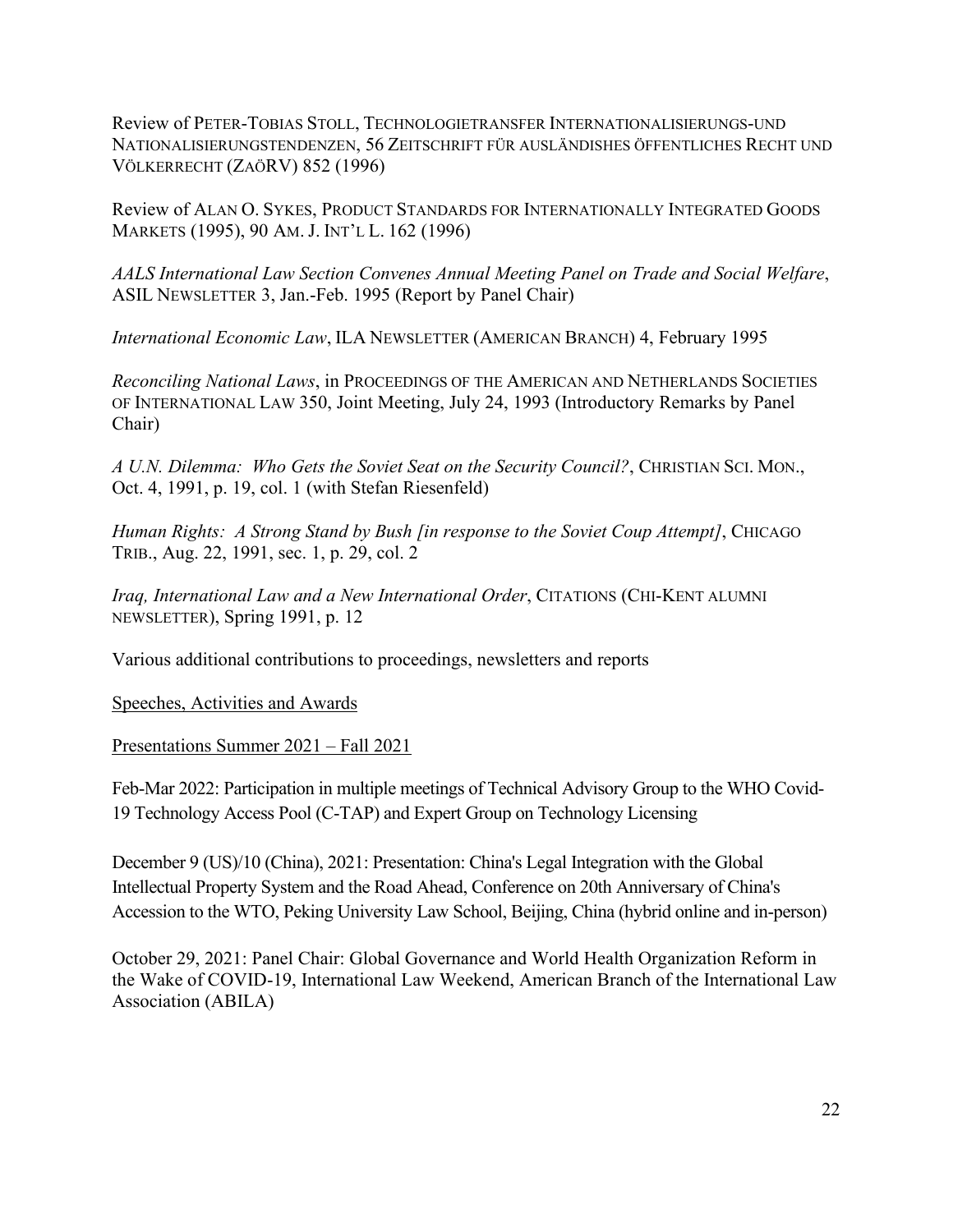October 19, 2021: Presentation, The COVID-19 Technology Transfer Environment and the Potential Uses of WIPO's New ADROptions, Online Workshop on New WIPO ADR Options for Life Sciences, WIPO's COVID-19 Related Services and Support, (Geneva) Online

September 30, 2021: Keynote presentation, Trends in the Development and Use of Competition Law to Promote Access to the Benefits of Health Technologies, A Dialogue: Trends and Strategies in the Use of Competition Law to Promote Innovation of and Affordable Access to Health Technologies, UNDP in cooperation with the Government of Namibia and the Namibia Competition Commission, Online

September 24, 2021: The Work Program of the Global Health Committee in an Era of Unprecedented Challenges, The COVID-19 Pandemic and International Law, German Association of International Law, Working Group: International Health Law & Max Planck Institute for Comparative Public Law and International Law

September 16, 2021: Keynote Address, Excessive pricing doctrine in the pharmaceutical sector: past, present and future, EU Competition Law and Pharmaceuticals Workshop, hosted by the Netherlands Authority for Consumers and Markets (ACM)

July 20, 2021: Speaker at International Seminar on "Harnessing Public Research for Innovation in the Time of COVID-19 and Beyond – The Role of Knowledge Transfer Policies", organized by the World Intellectual Property Organization (WIPO), in cooperation with AUTM, ICC and LESI, Geneva (online)

July 2021: Appointed to the Technical Advisory Group (TAG) on the World Health Organization COVID-19 Technology Access Pool (2-year term)

June 23, 2021: Panelist presentation at first WHO World Local Production Forum, Session 4, Expanding Access to Affordable Capital, Geneva (online)

May 12, 2021: Localization of Pharmaceutical Production and the Dissemination of Health Technologies, World Trade Organization, 2021 Trade and Public Health Virtual Course Webinar: Dissemination of Health Technologies, YouTube link: https://youtu.be/Sx4KottMKAY

April 20, 2021: Using Competition Law to Promote Affordable Access to Health Technologies in Low-and Middle-Income Countries, Fair Pricing in times of public health emergency and to accelerate achievements of Sustainable Development Goals health targets, World Health Organization 2021 Fair Pricing Forum, organized with the support of Argentina

March 18, 2021: F. Abbott, R. Abbott, J. Fortunak, P. Gehl Sampath & D. Walwyn, Opportunities, Constraints and Critical Supports for Achieving Sustainable Local Pharmaceutical Manufacturing in Africa: With a Focus on the Role of Finance, Final Report, March 18, 2021 (Nova Worldwide), also available at https://nova-worldwide.com/OSF-PHP\_report (with Executive Summary and Addenda); DOI: 10.33009/osf-php\_report; DOI link: https://doi.org/10.33009/osf-php\_report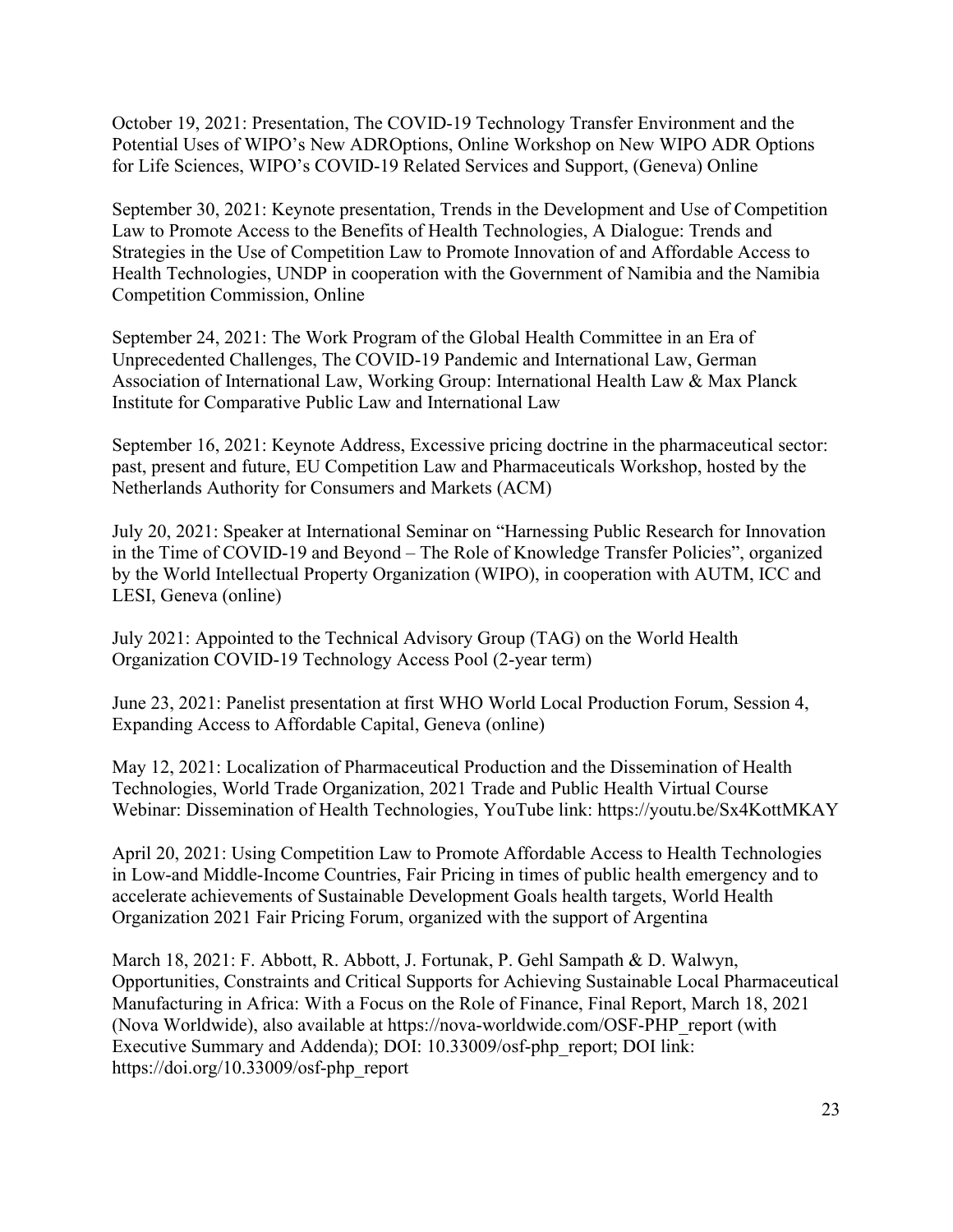# Presentations Fall 2020 – March 15, 2021

Presentation on Patented Technologies and the COVID-19 Pandemic, at 2021 International Intellectual Property Roundtable, hosted by Chicago-Kent COL, February 26, 2021 (online)

Chaired Outreach Meeting for Advocacy/Civil Society for Nova – OSF-PHP Project on Financing Local Pharmaceutical Manufacturing in Africa, February 24, 2021

Chair and Opening Remarks, International Law and Global Health Emergencies: the teachings of COVID-19, Global Health Law Committee, December 12, 2020

Presentation on International Experiences and Access to Medicines: Synthesizing Trends and Reflecting on Paths Forward, Fair and Equitable Pricing in Health: Competition Law and Access to Medicines, South Centre/IDEC Webinar, December 3-4, 2020

Co-Chair, Open Session, Global Health Law Committee, December 3, 2020, resolution proposed and approved

Chaired Expert Group Learning Event for Nova – OSF-PHP Project on Financing Local Pharmaceutical Manufacturing in Africa, November 30, 2020

Presentation "Do Trade Rules on Intellectual Property Represent an Obstacle to Global Access to a Coronavirus Vaccine?, Queen's Institute on Trade Policy 2020, Trade Rules for the Pandemic and Its Aftermath, November 25, 2020, Canada (online)

Presentation on Understanding patents and other intellectual property relevant to local production, WHO Workshop on Key enabling factors for successful local production & supply of quality-assured medical product, October 28, 2020

# Presentations Summer 2019 – Summer 2020

All *Spring and Summer 2020* planned in-person conference speaking engagements canceled due to COVID-19 outbreak

Presentation on webinar, COVID-19 and International Law: A Snapshot, Co-sponsored by the Bar Association of Metropolitan St. Louis, Whitney R. Harris World Law Institute at Washington University in St. Louis School of Law and the International Law Association, April 28, 2020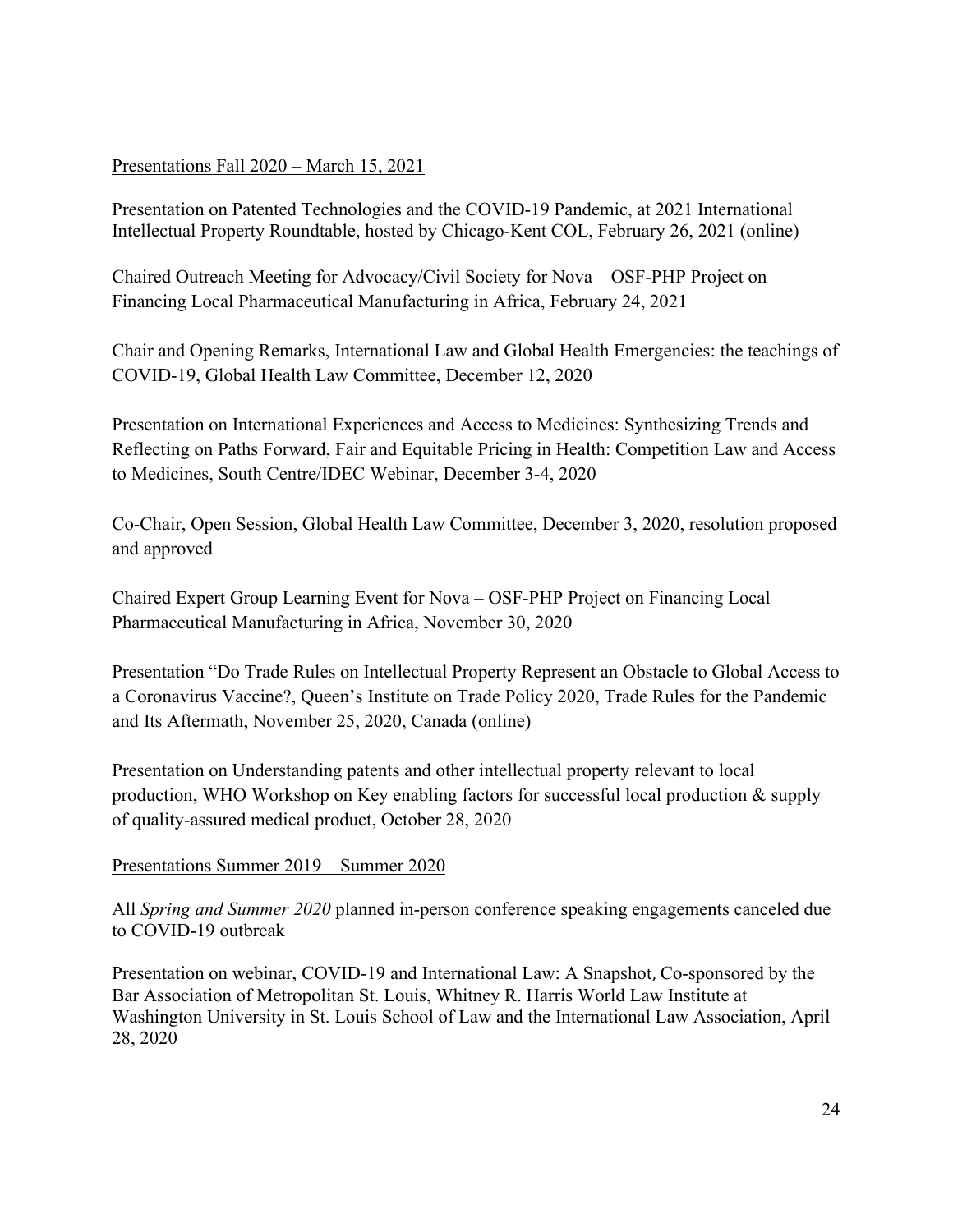Guest Lecture (Zoom): Using Competition Law to Address Innovation and Access to Medicines, Global Health Law Seminar of Prof. Jerome Reichman, Duke Law School, March 18, 2020

Presentation on Pharmaceuticals, Market Exclusivities and Abuse of Dominance: The Evolution of Excessive Pricing Doctrine, How much is too much? at Excessive Pharmaceutical Prices in European Competition Law & Regulation, CeBIL, Copenhagen University, November 6, 2019

Presentation on Law and its limitations in global public health: Non-voluntary patent licensing post-Doha at Innovation, Justice, and Globalization – A Celebration of J.H. Reichman, 26-27 September 2019 • Harvard Law School, Harvard University

Presentation on TRIPS, Strategic Competition and Global Welfare: IP at the Intersection of Law and Power at Conference on A Changing International Economic Order and the Response from International Law, at University of International Business and Economics (UIBE), Beijing, China, September 26, 2019

Presentation on Health Technologies, Market Exclusivities and Abuse of Dominance: Methodology and Structure for Competition Law Enforcement, at IP Researchers Europe Conference. organized by the World Intellectual Property Organization (WIPO), the World Trade Organization (WTO) and the School of Law, University of Geneva (UNIGE), Geneva, June 28 and 29, 2019

Presentation on Technology Transfer and Development, Distinguished Honorary Panel, CEIPI/WIPO/INPI Advanced Training Course, Strasbourg, France, June 21, 2019

#### Presentations Spring 2018 – Spring 2019

Presentation: *US Section 301, China and Technology Transfer: everything old is new again? [or: Law and Its Limitations Revisited (Again)]*, 7th International Intellectual Property Roundtable, Duke University School of Law, April 26, 2018

Panel Chair: Reflecting on the WTO Tobacco Plain Packaging Panel Report, 2018 Biennial Conference of the International Law Association, Sydney, Australia, August 21, 2018, and; Co-Chair, ILA Global Health Law Committee Working Session, Sydney, Australia, August 21, 2018

Presentation: *Developments and Trends in Competition Law and Practice*, Session on Using Competition Law to Promote Access to Medicines and Other Health Technologies, 5th Global Congress on Intellectual Property and the Public Interest, Washington, DC, September 28, 2018

Presentation: *IP, Trade and Development*, Summit on Global Trade, Technology Innovation, Intellectual Property and Development, WTO and China Academy of International Trade and Economic Cooperation, Xiamen, China, October 15, 2018, and; Presentation, *Intellectual property and public health: current challenges for the balance between innovation and access,*  Xiamen, China, October 15, 2018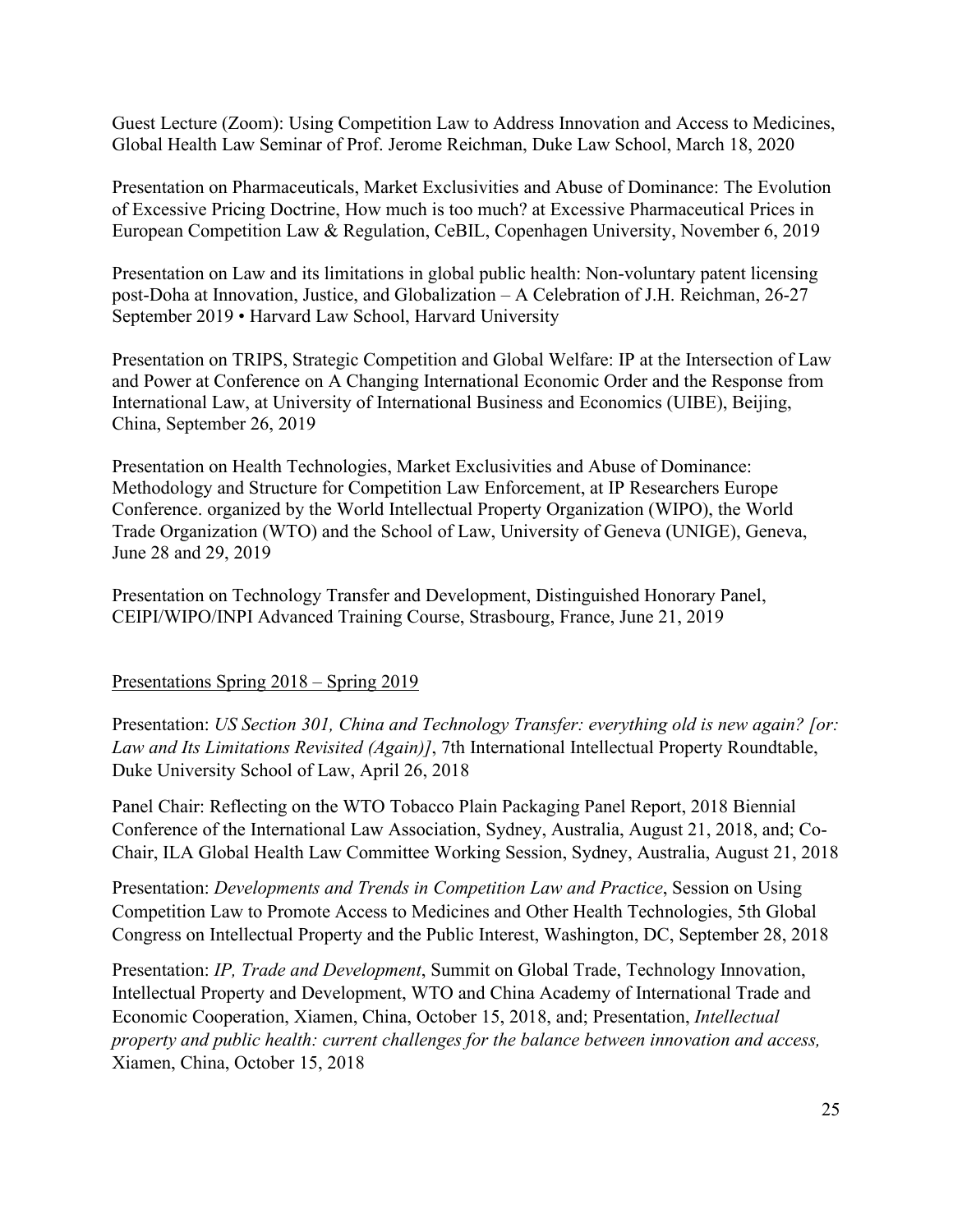Presentation: *NAFTA 2.0 and Related Trade and Investment Developments with implications for the Pharmaceutical Sector in Mexico*, ANIFAM Workshop, Mexico City, Mexico, October 19, 2018

Using competition law to address high medicines prices: Webinar, Knowledge Network for Innovation and Access to Medicines, Global Health Centre – Graduate Institute|Geneva, January 15, 2019

Served as official UNDP delegate to OECD Workshop on Recent Challenges in Competition and IP in Pharmaceutical Markets, Paris, France, February 26-28, 2019

Organized 8th International Intellectual Property Roundtable at FSU, March 8-9, 2019

Presentation: TRIPS, Strategic Competition and Global Welfare: IP at the intersection of law and power, Center for Law and Intellectual Property, Texas A&M University School of Law, March 29, 2019

# Presentations Fall-Winter 2017

Presentations on Competition in International Context; Anticompetitive Practices; Evidence and Remedies, and; Prosecutions and Sector Inquiries, at ISAGS-UNISUR / Fiocruz / UNDP Consultation on Competition and Access to Health Technologies, Rio de Janeiro, Brazil, Dec. 5- 7, 2017

Presentations on IP and Policy Coherence; IP and Competition, and; Compulsory Licensing and Government Use, at Department of Trade and Industry (DTI) South Africa - Workshop on Draft Intellectual Property Policy, Presentations, Pretoria, South Africa, October 25-27, 2017

# Presentations Summer 2017

Participant: US HHS Roundtable Meeting on Access to Medicines and Other Health Technologies, Washington, DC, August 10, 1017

A Never-ending Tale: IP governance, the (captured) regulatory state and the world of second bests, The Global Debate on Intellectual Property, Trade and Development: Past, Present and Future, Conference in Honour of Pedro Roffe, University of Geneva, Uni-Bastions, Geneva, Switzerland, June 15, 2017

Competition in Public Health Workshop, KPPU-UNDP, Jakarta, Indonesia, May 18, 2017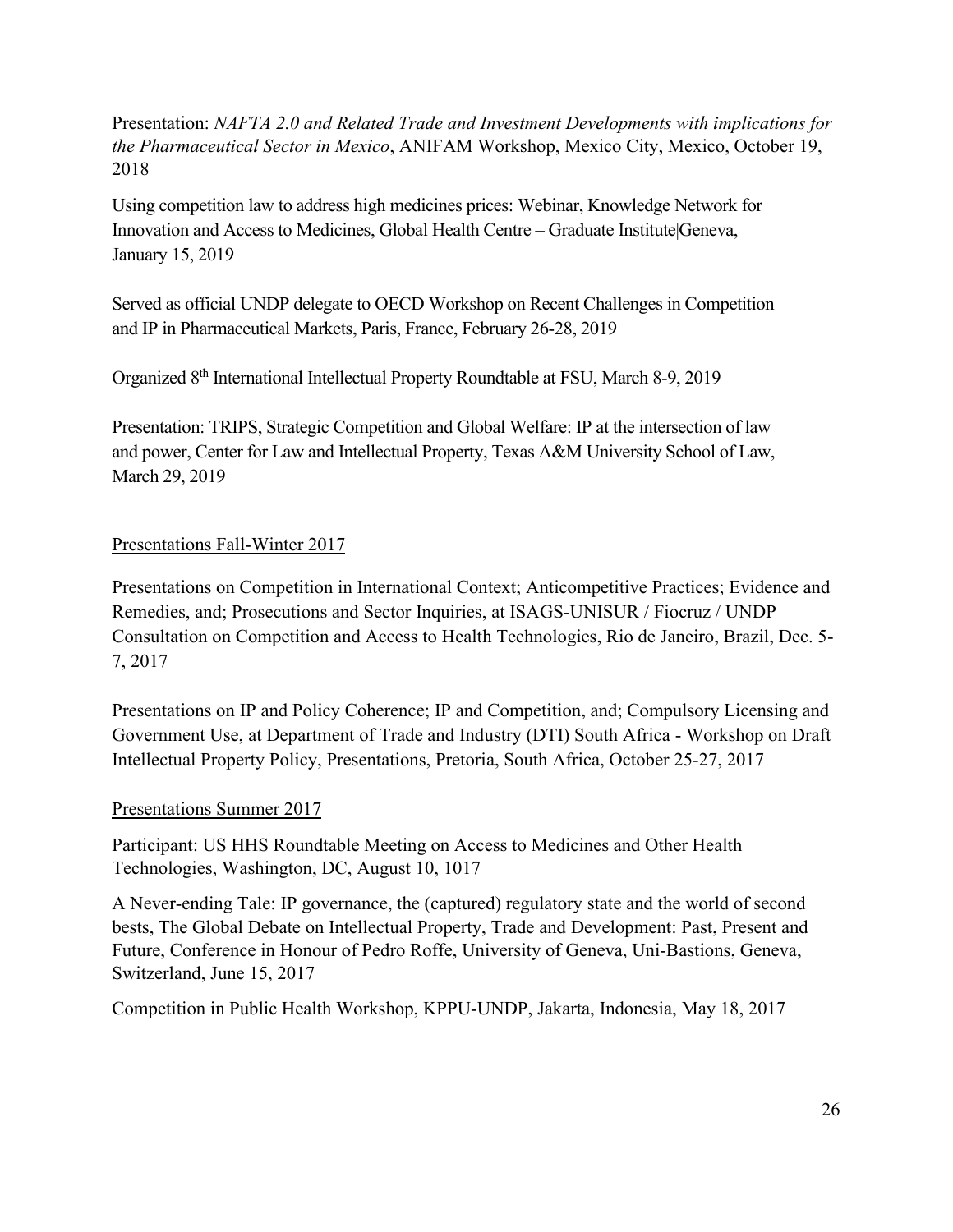Health & : Trade, Monopoly, Competition Law And Data Exclusivity, Policy roundtable on the Global experience with the use of TRIPS flexibilities to improve access to high-priced medicines, WHO China Office, Beijing, China, May 16, 2017

# Presentations Winter 2016/Spring 2017

Patents and Public Health in a Time of Chaos, presented at Intellectual Property and Global Development: 50 Years After Stockholm, Symposium, Texas A&M University School of Law, April 1, 2017, Fort Worth, Texas

Competition Doctrines for the Medicines Sector: Innovation and Affordability, Presentation at 7th ASEAN Competition Conference 2017 - ASEAN@50 - Managing Change in a Competitive ASEAN, March 8, 2017, Kuala Lumpur, Malaysia

Non-Voluntary Patent Licensing in International Law, Presentation at: Workshop on the History, Experiences, and Prospects of Compulsory Licensing of Medical Patents in the United States, KEI – February 24, 2017, Kaiser Permanente Center for Total Health, Washington, DC

The WTO and Intellectual Property in the Midst of Tectonic Shift, Presentation at WTO@20 Conference, New Delhi, Organized by the Appellate Body of the World Trade Organization together with National Law University, Delhi, February 17, 2017, Delhi, India

# Presentations Summer/Fall 2016

TRIPS plus provisions in plurilateral/regional trade agreements and their impact on access to medicines at the national and global level, presentation at official BRICS Governments Side-Event on Access to Medicines and Trade Agreements, 69th World Health Assembly, May 23, 2016, Geneva, Switzerland

The UNSG High-Level Panel and the Competition Framework for Access to Medicines, presentation at Joint Public Seminar on Competition Law and Access to Medicines, Indonesia Competition Commission and UNDP, May 27, 2016, Jakarta, Indonesia

Technology Transfer and Development, Keynote Lecture, CEIPI/WIPO/INPI Advanced Course on Intellectual Property, Technology Transfer and Licensing, June 24, 2016, Strasbourg, France

Public-Private Partnerships and the Delinkage Equation, presentation at workshop on Public-Private Partnerships, Global Intellectual Property Governance and Sustainable Development, ICTSD-Seattle Univ., July 1, 2016, Geneva, Switzerland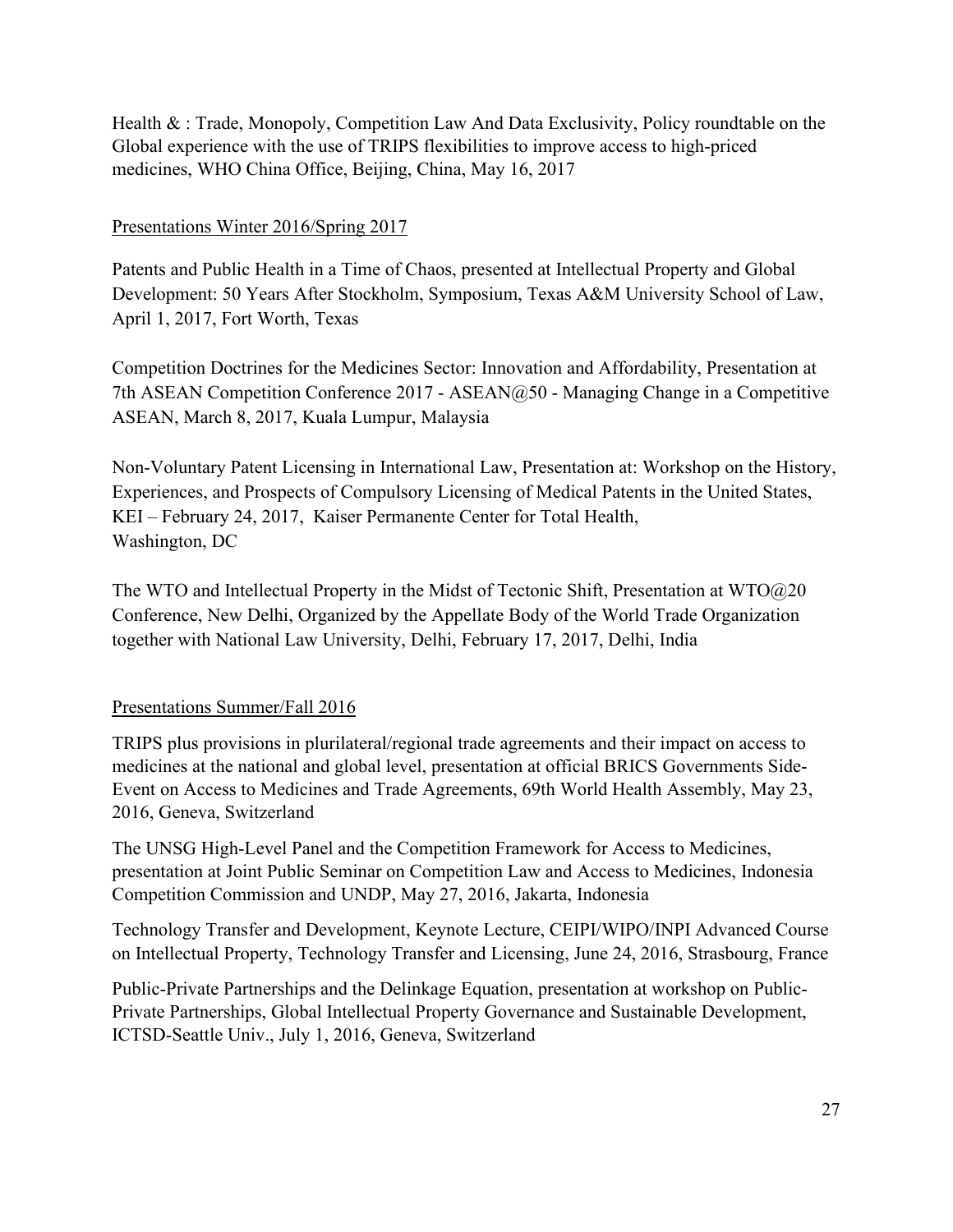Chaired public and working sessions of Global Health Law Committee of the International Law Association at Johannesburg 2016 Biennial, August 9-10, 2016, Johannesburg, South Africa

DNS trends & the evolution of "problem behavior", presentation at Annual Meeting of WIPO Panelists, Arbitration and Mediation Center, September 23, 2016, Geneva, Switzerland

Four presentations: (1) IP, Local Manufacturing, Industrial and Access Policies; (2) Patent Examination with particular reference to the Pharmaceutical Sector; (3) Compulsory License and Remuneration, including South African Law and Policy Options, and; (4) IP and Competition Law and Policy, including South African Law and Policy Options, Department of Trade and Industry (DTI) of South Africa, UNCTAD, UNDP Public Consultation on the DTI Intellectual Property (IP) Consultative Framework, September 28-30, 2016, Pretoria, South Africa

# Presentations Winter 2015/Spring 2016

Presentation as Member of Expert Advisory Group (EAG), United Nations Secretary General's High Level Panel (HLP) on Access to Medicines, joint meeting of HLP/EAG, Glenn Cove, New York, March 31, 2016

Organized and co-chaired meeting of Global Health Law Committee of International Law Association, London, March 11, 2016

Presentations as Member of Expert Advisory Group, United Nations Secretary General's High Level Panel on Access to Medicines, at Global Dialogues convened in London, March 9-10 and Johannesburg, March 16-17, 2016

# Presentations Summer/Fall 2015

Presentation at Workshop on Enforcement of Competition Law in the Field of Public Health, United Nations Development Program, Cape Town, South Africa, October 29-31, 2015

Presentations at International Workshop on the Impact of the TRIPS Agreement on key sectors and its continuing relevance in the context of Regional and Bilateral Trading Agreements, Centre for WTO Studies, Indian Institute for International Trade, New Delhi, India, October 26-27, 2015

*The Undiscovered Country in Multilateral IP Regulation: evolving competition law doctrines for regulating patent abuse*, Conference on Patent Sovereignty and International Law, University of California, Irvine School of Law, Friday, October 16, 2015 (paper for publication in UC Irvine Law Review)

*Guarding Democracy,* Commencement address, Program on International Trade Law and Policy, Centre for WTO Studies/World Trade Institute, New Delhi, India, June 19, 2015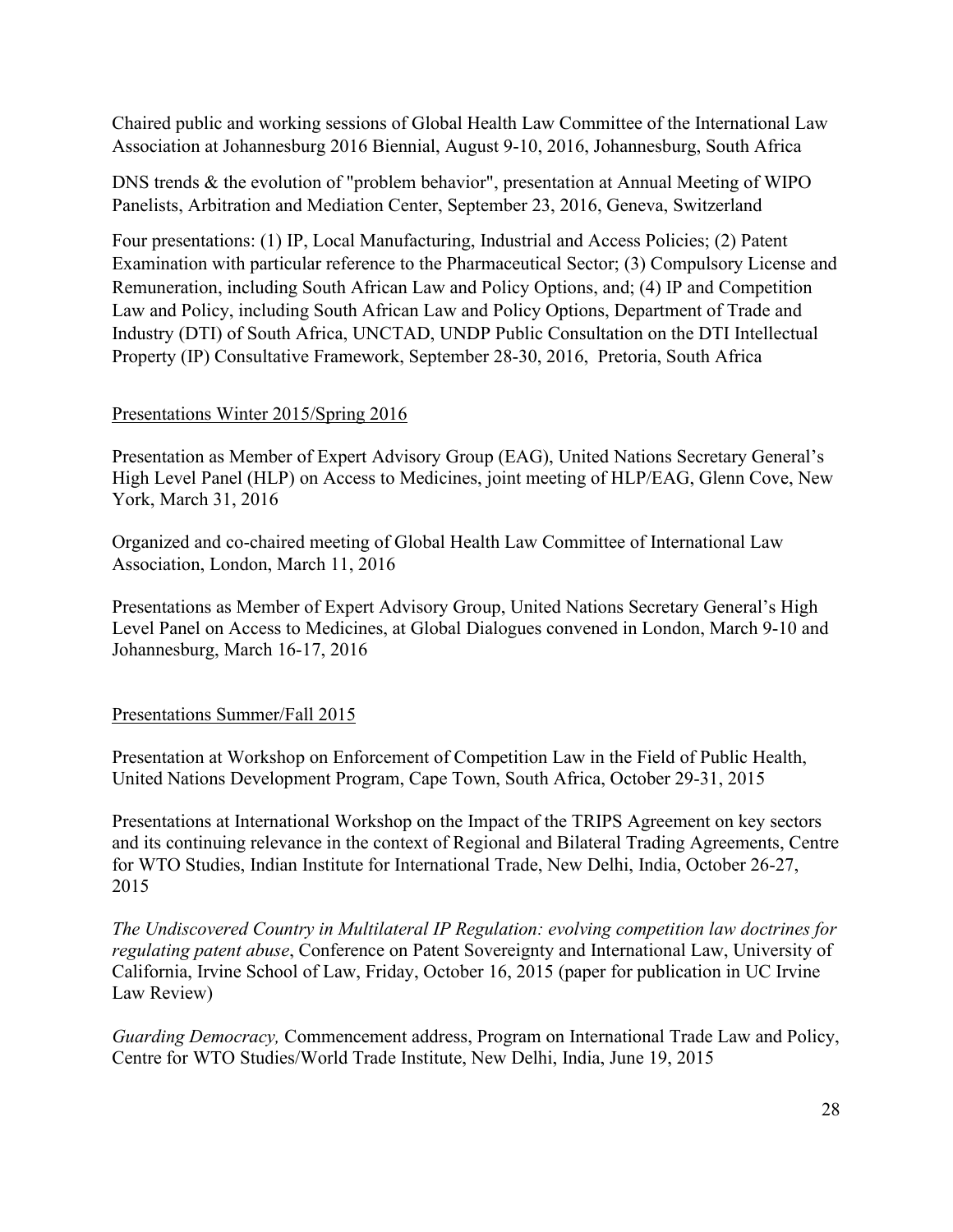Amicus Brief - with Margreth Barrett submitted to Court of Appeals for the Federal Circuit in Lexmark v. Impression Products, 2014-1617, 2014-1619, June 2, 2015

# Presentations Spring 2015

Lectured on Intellectual Property Rights, World Trade Institute, Masters in International Law and Economics (MILE) Program, Berne, Switzerland, March 17-18, 2015

Chaired meeting on Global Health Security Challenges: towards strengthening global governance, organized by ILA Global Health Law Committee and Graduate Institute Global Health Programme, Geneva, Switzerland, February 19, 2015, prepared report [http://frederickabbott.com/ila\\_global\\_health](http://frederickabbott.com/ila_global_health)

Co-Directed Executive Course on Intellectual Property, Diplomacy and Global Public Health for the Global Health Programme of the Graduate Institute, Geneva, February 16-18, 2015

# Presentations Summer/Fall 2014

Presented " 'Use' in New gTLDs", presented at 2014 Annual Meeting of WIPO Dispute Settlement Panelists, WIPO Headquarters, Geneva, December 3, 2014

Presented "Groundhog Day: Health-related provisions in FTAs and TRIPS", at The Changing Global Innovation and Intellectual Property Policy Landscape: Present Challenges and Future Directions: TRIPS at 20 and beyond, Organized by the International Centre for Trade and Sustainable Development (ICTSD), October 30-31, 2014, WTO Headquarters, Geneva, Switzerland

Presented "Local Production of Pharmaceutical Products in Africa: The WHO approach", 2014 Annual Meeting of the Society for the Advancement of Socio-Economics (SASE), July 11, 2014, Chicago, Illinois. Available at SSRN: [http://papers.ssrn.com/sol3/papers.cfm?abstract\\_id=2468258](http://papers.ssrn.com/sol3/papers.cfm?abstract_id=2468258)

# Presentations Spring 2014

Panel Chair, Investment Chapters in Trade Agreements: IP rights as protected investments, 2014 ASIL Annual Meeting & ILA Biennial Conference, Washington DC, April 11, 2014

Intellectual Property, Trade and Public Health, World Trade Institute, Berne, March 10-11, 2014

WHO/PHI Resource Group on Local Production and Technology Transfer: Status Report, Global Advisory Committee on Local Production and Related Technology Transfer, World Health Organization, Geneva, March 6, 2014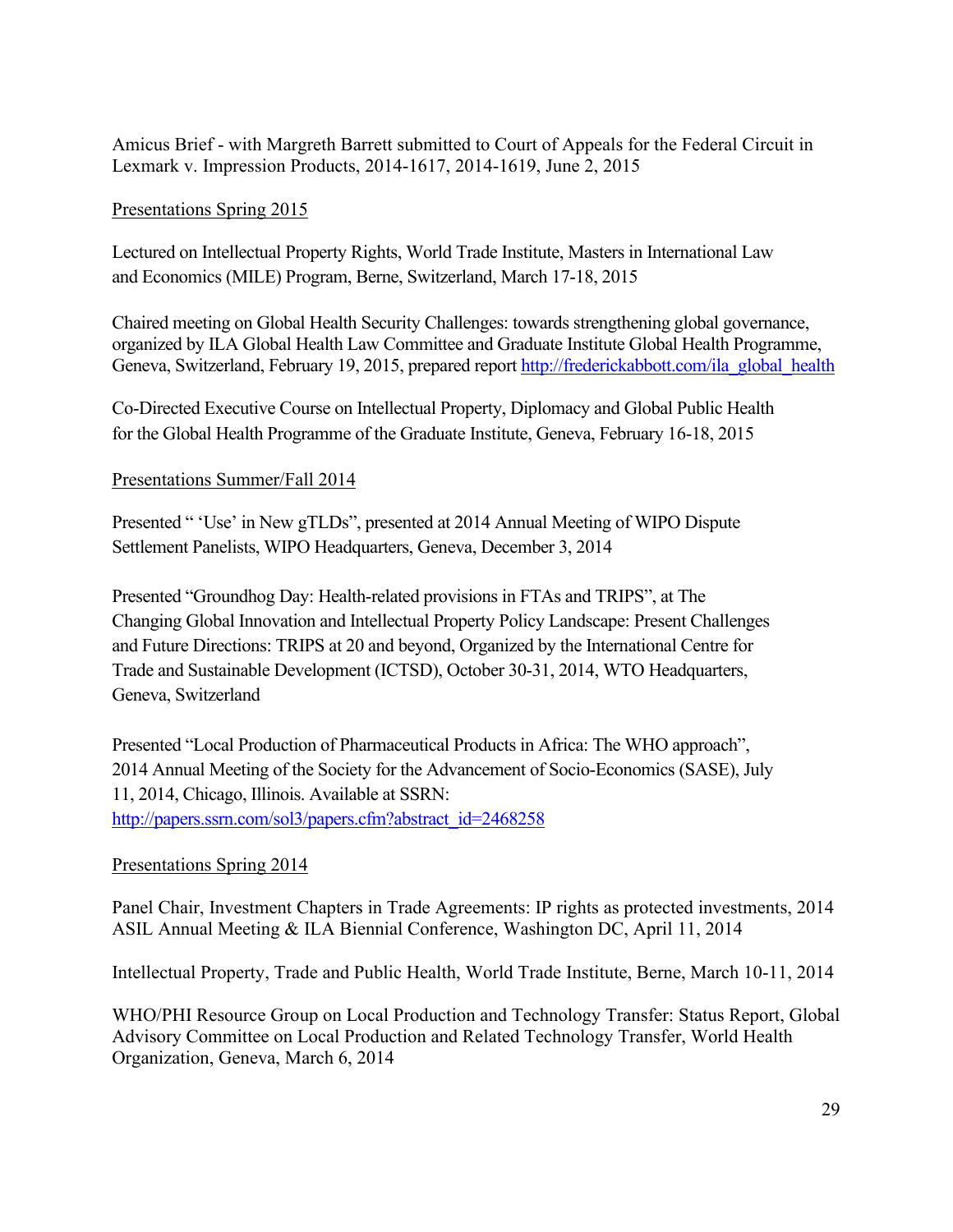Intellectual Property and Global Public Health: Key concepts and perspectives, Graduate Institute Global Health Program, Geneva, February 12, 2014

# Presentations Fall 2013

Systemic Issues for the UDRP Raised by the Introduction of New Top Level Domains, presentation at Annual Meeting of WIPO Arbitration and Mediation Center Panelists, Oct. 28, 2013, Geneva, Switzerland

The Right to Enjoy the Benefits of Scientific Progress and Intellectual Property Rights: Conflict or Complementarity?, Presentation at Seminar on the Right to Enjoy the Benefits of Scientific Progress and Its Applications, Organized by the Office of the U.N. High Commissioner for Human Rights (OHCHR), Oct. 4, 2013, Geneva, Switzerland

Human Rights and Intellectual Property Options to Advance the Report of the Global Commission on HIV and the Law, presentation at UNDP-UNAIDS meeting on work program of the Global Commission on HIV and the Law, Sept. 4, 2013, New York

Lectured on International Technology Transfer, Central European University, Budapest, Hungary, May 27-June 6, 2013

# Presentations Spring 2013

Presented "Science, Scarcity and Public Health: The search for new Pharma models", Distinguished Life Sciences Lecture, University of Basel, May 23, 2013, Basel, Switzerland

Presented "Access to Medicine as a Human Right: Navigating the global supply chain", Human Rights Colloquium, Harvard Law School, April 11, 2013, Cambridge

Presented "Global Medicines Supply Chains, Counterfeiting and Criminality: when public health and greed collide", New York University School of Law Colloquium on Innovation Policy, March 7, 2013, New York

Guest Lecture "Fixing the System", Seminar on Access to Medicines: Intellectual Property Law and Global Public Health, Duke Law School, Feb. 27, 2013, Durham

Co-directed, Executive Course on Intellectual Property, Diplomacy and Global Public Health, Graduate Institute Global Health Program, Geneva, Switzerland, Feb. 13-15, 2013

Presentations Summer/Fall 2012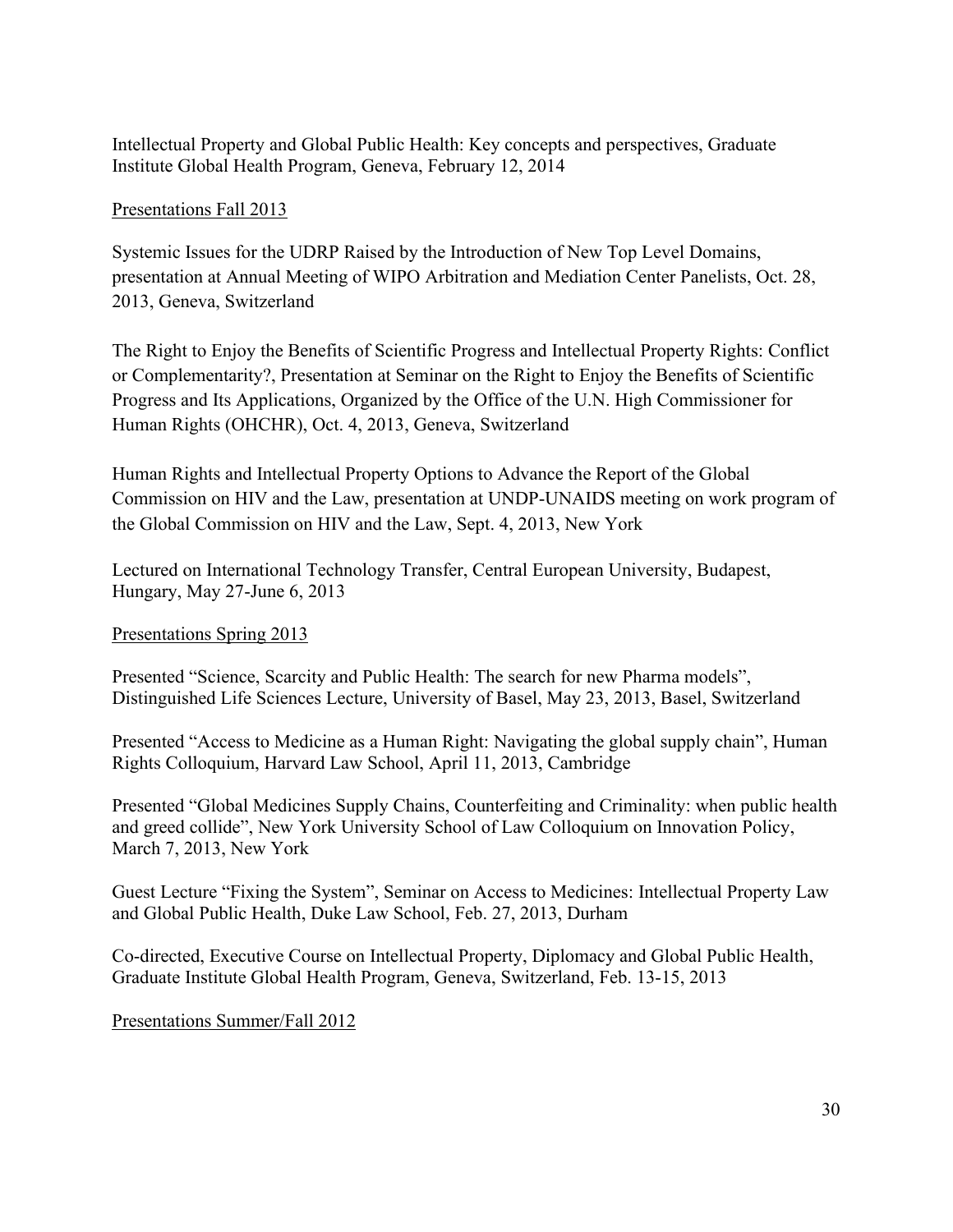Presented "Reflections on Bad Faith: Registration and Transferees", Annual WIPO Domain Name Panelists Meeting, organized by the WIPO Arbitration and Mediation Center, Geneva, Switzerland, October 22, 2012

Presented "Law, Finance, Politics and Health: The complex access challenge", at Global Health Law: Innovation, Access and Justice, the Annual Lecture of the LL.M Programme in Global Health Law and International Institutions, Graduate Institute of International Studies, Geneva, Switzerland, October 10, 2012

Presented "Issues in the Framework Report on Public Health and Intellectual Property" Second Expert Working Group Meeting on Public Health and Intellectual Property (IP) – WIPO Initiative on a Framework for Designing National IP Strategies for Development, organized by the World Intellectual Property Organization and the Registrar of Companies and Intellectual Property, Gaborone, Botswana, August 22, 2012

Presented "Developments in US Jurisprudence in the Fields of Biotechnology and Pharmaceutical Patenting", Academia de Intercambio y Estudios Judiciales/Academy of Judicial Exchange and Study, Chicago, June 12, 2012

Presented short course on "International Technology Transfer", Central European University, Budapest, Hungary, May 21-31, 2012

Presented "The Generics Pathway in the USA: the American experience, a model for the world?", at Foro Latinoamericano, organized by Asociación Nacional de Fabricantes de Medicamento (ANAFAM)/National Association of Pharmaceutical Manufacturers, May 15, 2012, Mexico City, Mexico

#### Presentations Fall 2011-Spring 2012

Co-organized and Co-Chaired Conference on "Emerging Markets and the World Patent Order", Florida State University College of Law, Tallahassee, April 13-14, 2012

Served as *Rapporteur* for meeting of Expert Working Group on Public Health and Intellectual Property for the World Intellectual Property Organization Framework for Designing National Intellectual Property Strategies for Development, Geneva, March 22-23, 2012

Lectured on Intellectual Property Rights II, World Trade Institute, Masters in International Law and Economics (MILE) Program, Berne, Switzerland, March 20-21, 2012

Lectured on *Future Agenda on interface of IP, diplomacy and global public health*, Executive Course on Intellectual Property, Diplomacy, and Global Public Health, Global Health Programme, Graduate Institute of International and Development Studies Geneva, Switzerland, February 16 ‐ 17, 2012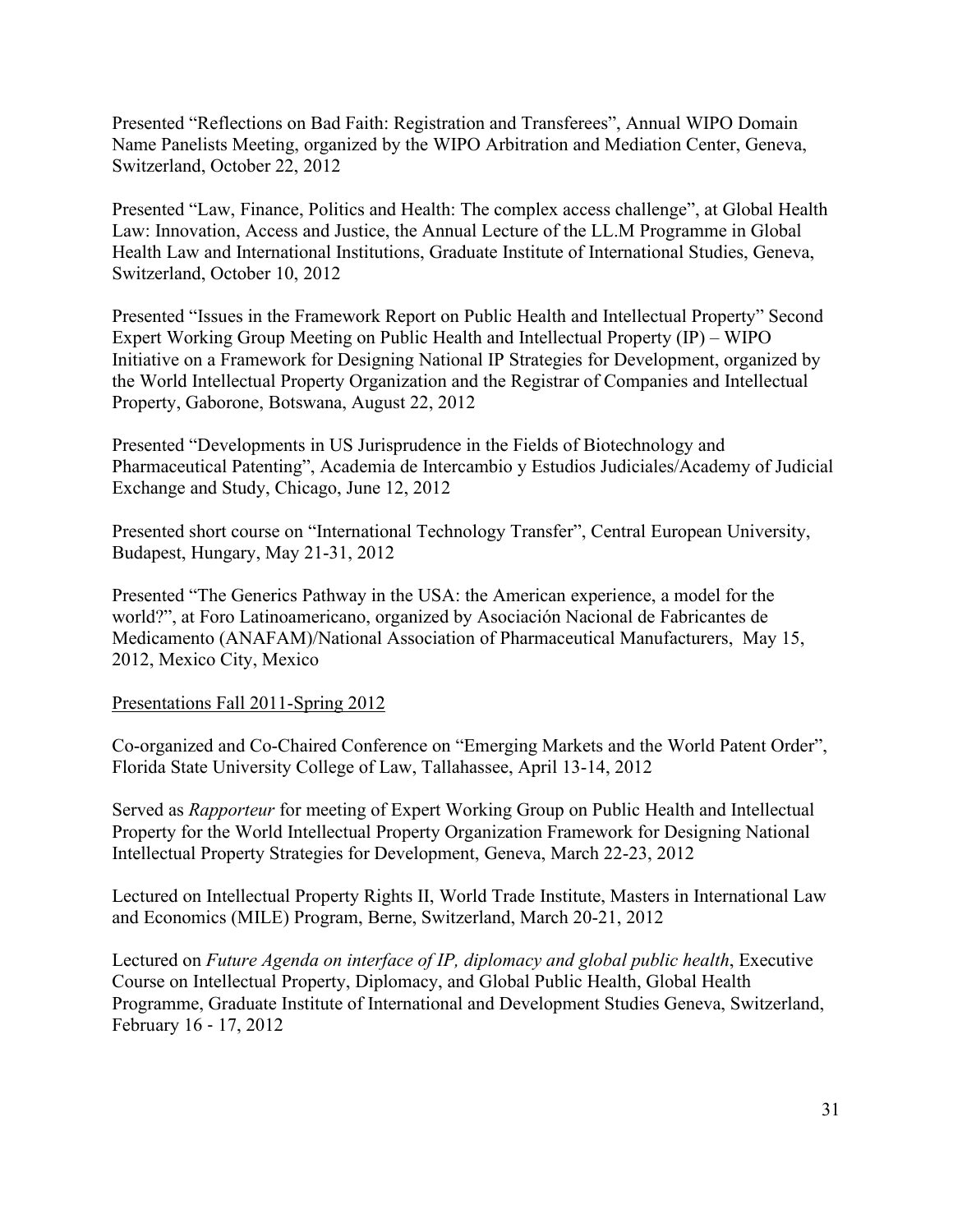*Trends in local production of medical products in developing countries: integrating public health and industrial development*, Local Production for Access to Medicines – Presentation at Stakeholder Meeting, World Health Organization, Geneva, February 9, 2012

<http://www.frederickabbott.com/frederickabbott/Portals/0/Documents/Abbott%20- %20PHI%20slides%2009-02-2012%20(Geneva)%20-%20rev%202.pdf>

*Trends in Local Production of Medicines and Related Technology Transfer*, Presentation at seminar on local production and access to medical products, World Health Organization and European Parliament Working Group on innovation, access to medicines and poverty related diseases, European Parliament, Brussels, Dec. 7, 2011

<http://www.frederickabbott.com/frederickabbott/Portals/0/Documents/Abbott%20- %20Trends%20in%20Local%20Production%20-%20PHI%20slides%202011.pdf>

*Intellectual Property and Public Health: Meeting the Challenge of Sustainability*, Presentation at 5th High-Level Symposium on Global Health Diplomacy, 10 Years after the Doha Declaration: The future agenda at the interface of Public Health, Innovation and Trade: An outlook on the next ten years, Geneva, Nov. 23, 2011

<http://www.graduateinstitute.ch/globalhealth/home/abbottvideo.html>

*Legal Rules and Political Realities*, Presentation at Médecins Sans Frontières' Access Campaign, Revising TRIPS for Public Health: Can TRIPS be reformed to meet public health needs?, Le Club Suisse de la Presse, Geneva, November 21, 2011

[http://www.frederickabbott.com/frederickabbott/Portals/0/Abbott%20-](http://www.frederickabbott.com/frederickabbott/Portals/0/Abbott%20-%20Legal%20Rules%20and%20Political%20Realities.pdf) [%20Legal%20Rules%20and%20Political%20Realities.pdf](http://www.frederickabbott.com/frederickabbott/Portals/0/Abbott%20-%20Legal%20Rules%20and%20Political%20Realities.pdf)

*Cybersquatting v Trademark Infringement – Reflections on Scope of the UDRP* WIPO Domain Name Panelists Meeting, Geneva, October 10, 2011

Presentations Summer 2011

*[Defending the Channels of Essential Goods: IP, Trade and Public Welfare](http://frederickabbott.com/uploads/Abbott_-_Defending_the_Channels.pdf)*, Panel on IP as an obstacle to (legitimate) trade – Basic policies, customs regulations & goods in transit, 30th Annual ATRIP (International Association for the Advancement of Teaching and Research in Intellectual Property) Congress, Singapore, July 25-27, 2011

*Report on Developments in the Field of Trade and Intellectual Property*, Committee on International Trade Law, International Law Association, WTO Headquarters, Geneva, Switzerland, July 1, 2011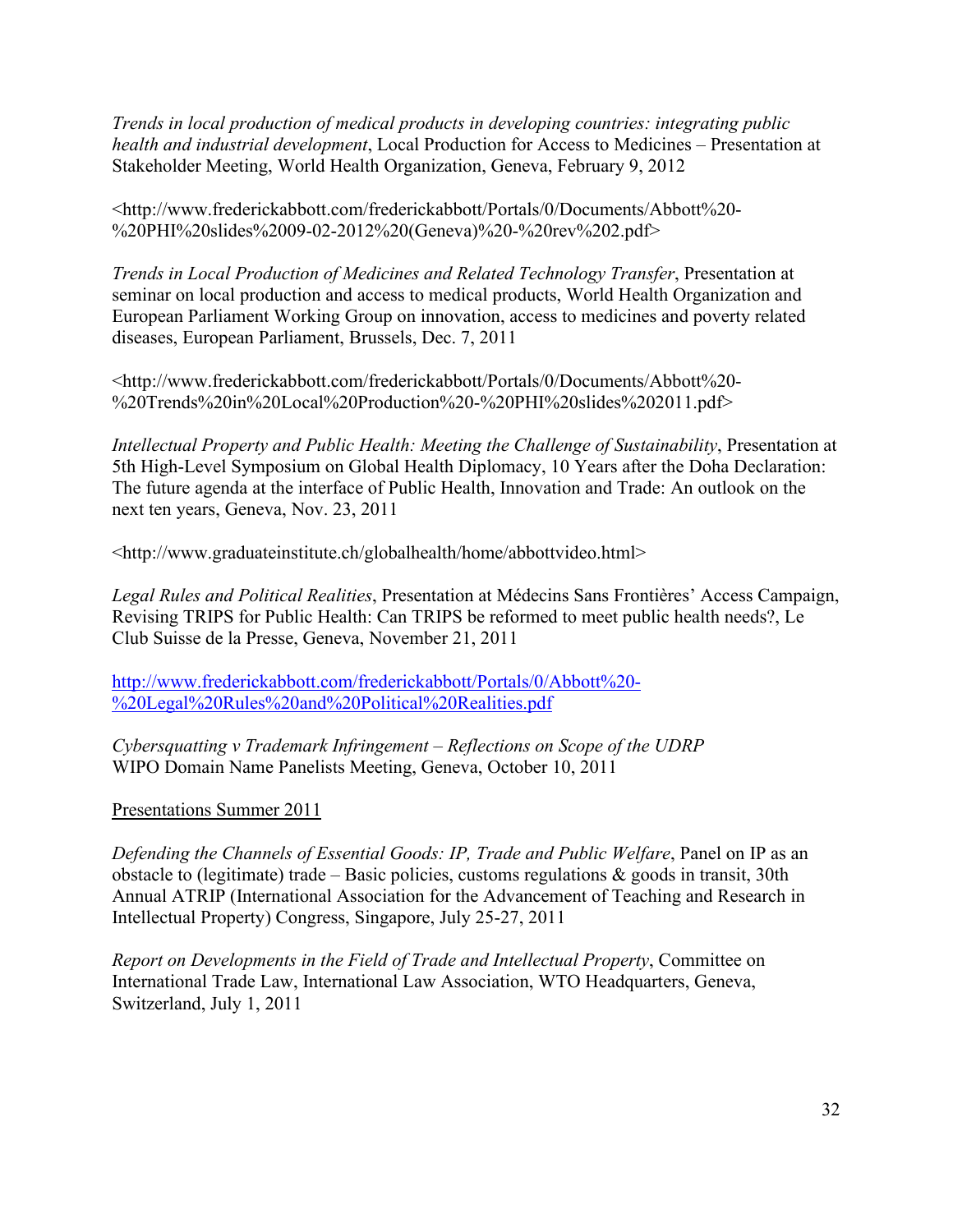*Elements for a Future International IP System*, Max Planck Institute Workshop on Economic Partnership Agreements of the EU: A Step Ahead in Reforming International IP Law? Munich, Germany, June 25-27, 2011

Short Course on International Technology Transfer, Central European University, Budapest, Hungary, June 14-22, 2011

*[IP and Innovation Policy: Paradigms for Development,](http://frederickabbott.com/uploads/abb-IP_and_Innovation_Policy.pdf)* Conference on Rethinking Intellectual Property and Development after 15 Years of the WTO TRIPS Agreement, Centre for WTO Studies, New Delhi, India, April 28-29, 2011

# Presentations Fall 2010/Spring 2011

Presented "Preliminary and Permanent Injunctions in the law of the USA following EBay v. MercExchange" and "Analysis of Patentability of Pharmaceutical Innovation in light of KSR v. Teleflex", at workshop on Biotechnology, Bioethics, Pharmaceutical Products and Access to Health, International Judicial Academy, Fort Lauderdale, Florida, April 1, 2011

Presented "Emerging Issues and Trends in the Application of Competition Law to Intellectual Property", "Using Competition Law to Facilitate the Transfer of Technology" and "Increasing the Effectiveness of Compulsory Licenses to Remedy Anti-competitive Practices" at United Nations Development Program (UNDP) meeting on Developing a Tool to Facilitate the Use of Competition Law to Increase Access to Essential Medicines in Low and Middle Income Countries, New York, March 10-11, 2011

Planning presentation at luncheon at World Trade Organization, Geneva, with Directors from WTO, WHO and WIPO in preparation for November 2011 Geneva meeting regarding future multilateral public health agenda, February 25, 2011

Presented "Collective Action, Public Health and Biodiversity: Can we supply public goods through multilateral action?" at Workshop on Multilateral Governance of Interdependent Public Goods, European University Institute, Florence, Italy, February 18-19, 2011

Presented "Global Trends in Intellectual Property Law" at Workshop at Dr. Reddy's Training Institute, Hyderabad, India, December 11, 2010

Attended Annual Meeting of International Generic Pharmaceutical Association (IGPA) in Mumbai, India on behalf of Government of India, Department of Commerce, December 8-10, 2010

Testified (by video link) before the Standing Committee on Industry, Science and Technology (INDU), House of Commons, Parliament of Canada, on Bill C-393, An Act to amend the Patent Act (drugs for international humanitarian purposes) and to make a consequential amendment to another Act, October 26, 2010 (Tallahassee to Ottawa, Canada)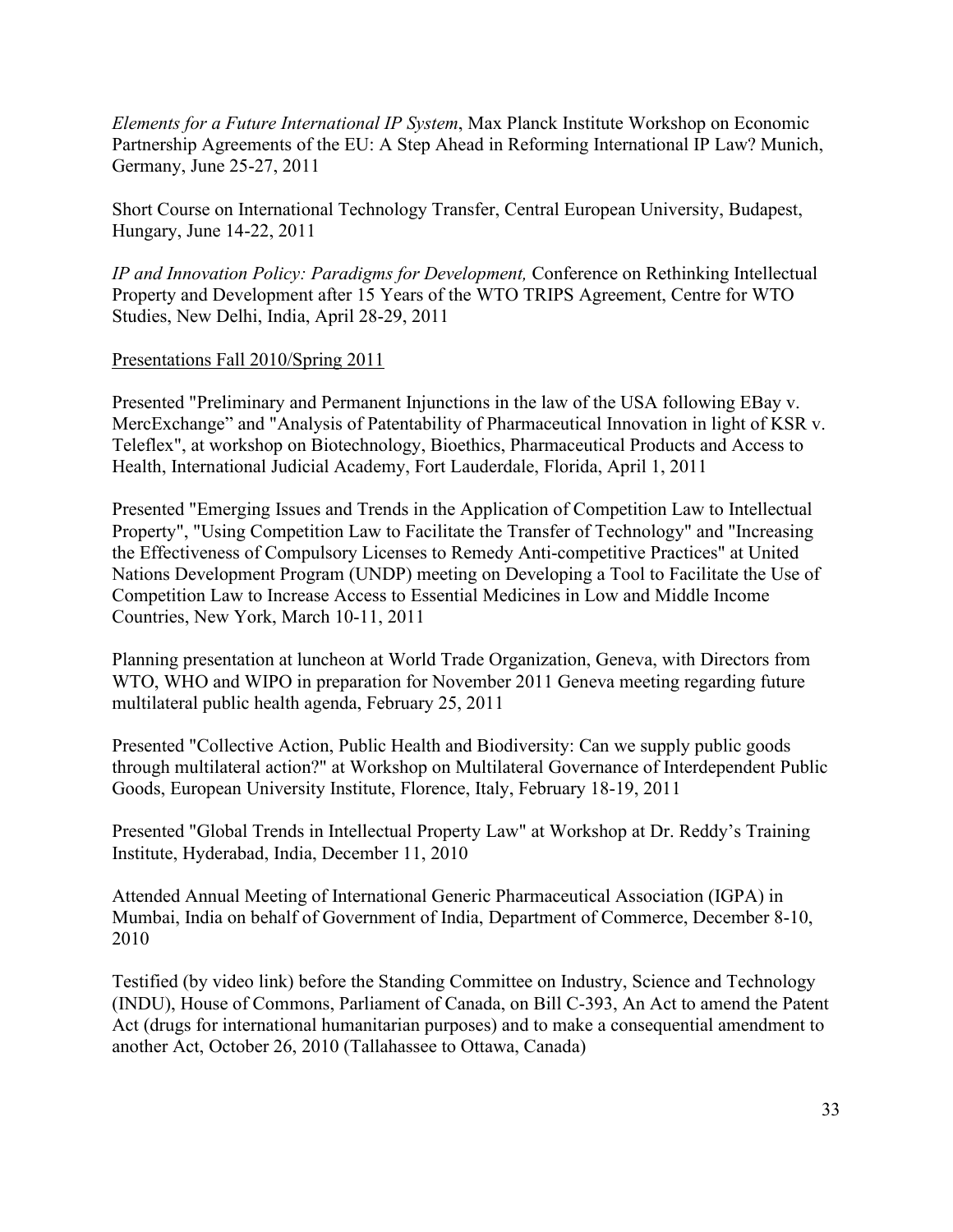Presented "Trends in Transfer of Technology and Local Production of Pharmaceutical Products in Developing Countries: Background and Proposals for a Work Program", at meeting of the WHO Secretariat on Public Health, Innovation and Intellectual Property study group on local production of medicines in developing countries, Geneva, November 22, 2010 (presented by stand-in)

Presented "Global Trends in Intellectual Property Enforcement: Implications for India" at meeting hosted by FICCI (Federation of Indian Chambers of Commerce and Industry), October 22, 2010, New Delhi, India

Presented "Global Trends in Intellectual Property Enforcement: Implications for the Indian Pharmaceutical Sector" at meeting of Pharmexcil (India pharmaceutical manufacturers export association), October 21, 2010, Hyderabad, India

Presented "Nominative Fair Use and its Equivalents under the UDRP" at Domain Name Panelist Meeting, WIPO Arbitration and Mediation Center, October 18, 2010, Geneva, Switzerland

Presented "Access to Medicines and Intellectual Property Rights" at meeting on Falsified and Substandard Medicines: Current Challenges and Long Term Solutions - a Public Health Perspective, hosted by the Permanent Representatives of India, Brazil and South Africa (IBSA), October 15, Geneva, Switzerland

Presented "Pathogens Materials: coherence as an operational challenge for WHO, the CBD ABS regime and TRIPS" at the WTO Public Forum 2010, Geneva, Switzerland, September 17, 2010

Participated as patent licensing expert at Workshop on Licensing Terms and Conditions for the Medicines Patent Pool Initiative, Jointly organized by the World Intellectual Property Organization (WIPO) and UNITAID, Geneva, Switzerland, September 14 and 15, 2010

Represented Government of India in dispute settlement consultations with the European Union in the matter of seizure of generic drugs in transit (European Union and a Member State – Seizure of Generic Drugs in Transit, Request for Consultations by India, WT/DS408/1, G/L/921, IP/D/28, 19 May 2010), Geneva, Switzerland, September 13, 2010

#### Presentations Spring/Summer 2010

Represented Government of India in consultations at the World Trade Organization with the European Union involving seizures of generic drugs in transit, Geneva Switzerland, June 7-8, 2010

Short Course, International Technology Transfer, Central European University, Budapest, June 7-17, 2010

*Trends in Health Related Technology Transfer and Local Production: Initiatives and Stakeholders' Views*, Asian Dialogue On Technology Transfer For Local Manufacturing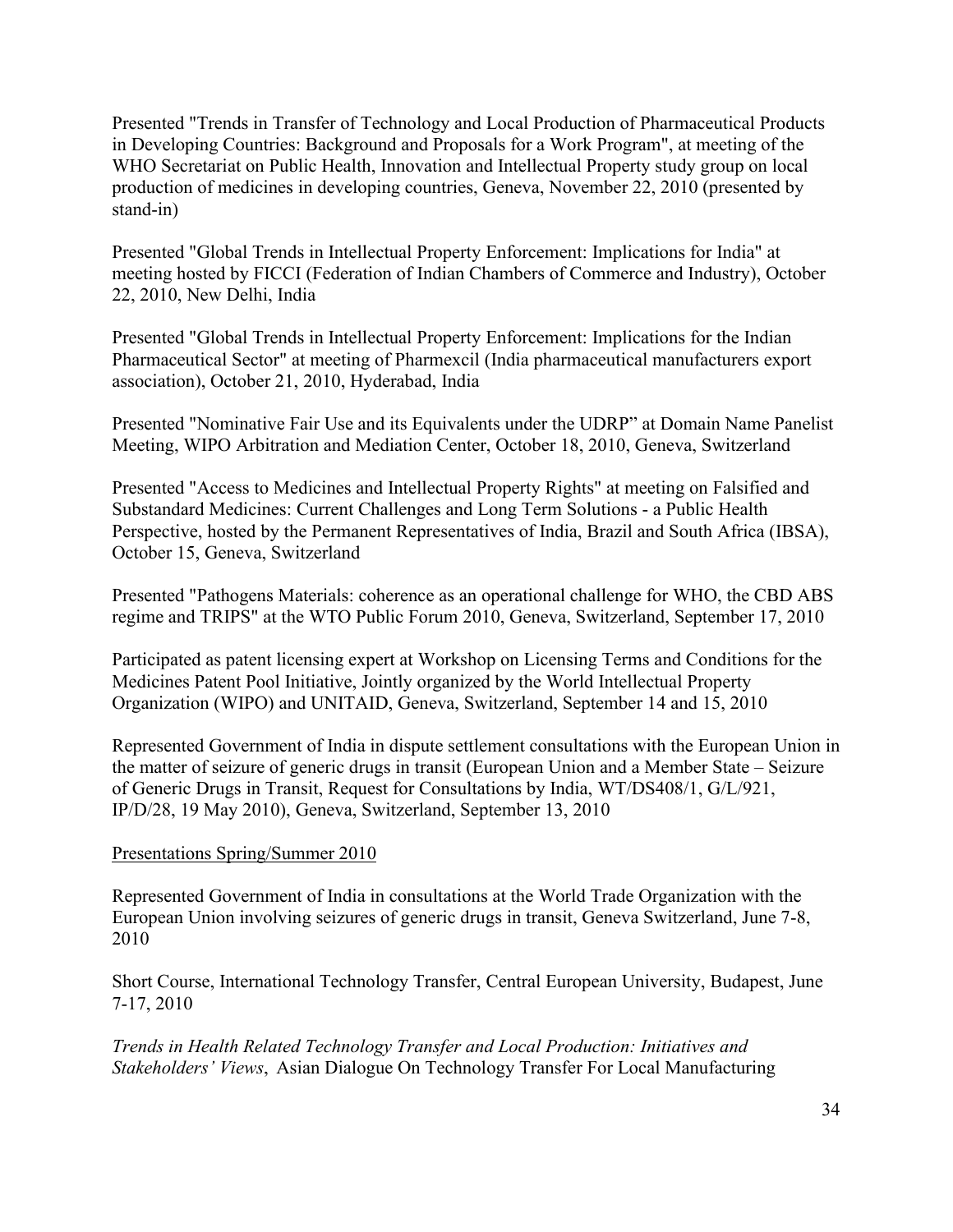Capacity Of Drugs And Vaccines, Organised with the support of the World Health Organization and the European Union, Kuala Lumpur, Malaysia, *April 29-30, 2010*

*Freedom of transit for generic pharmaceuticals and EU border measures: recognizing the limits of patents*, meeting of European Parliament Working Group on Innovation, Access to Medicines and Poverty-Related Diseases, European Parliament, Brussels, Belgium, March 24, 2010

Short Course, Intellectual Property Rights II, World Trade Institute, Masters in International Law and Economics (MILE) Program, Berne, Switzerland, March 22-23, 2010

*Trends in health related technology transfer and local production: Initiatives and stakeholders' views*, Latin American Dialogue on Technology Transfer for Local Manufacturing Capacity on Drugs and Vaccines, 18-19 March 2010, Buenos Aires, Argentina, Organized with the support of the World Health Organization and the European Commission

*Innovation and Technology Transfer to Address Climate Change: Lessons from implementing the WHO Global Strategy and Plan of Action,* Intellectual Property and Cyberlaw Society, Duke University School of Law, 9<sup>th</sup> Annual Hot Topics in Intellectual Property, February 19, 2010

Short Course, International Intellectual Property Law, University of Barcelona's Master of Laws programme in International Economic Law and Policy, January 20-21, 2010

# Presentations Fall/Winter 2009

*Stakeholder views on transfer of technology for the development of research capacity and local production*, African Workshop On Technology Transfer For Local Manufacturing Capacity On Drugs And Vaccines, Organized with the support of the World Health Organization and the European Commission, 10-11 December 2009, Cape Town, South Africa

Testimony regarding Bill S-232, An Act to amend the Patent Act (drugs for international humanitarian purposes), before Canada - Standing Senate Committee on Banking, Trade and Commerce, November 19, 2009, Ottawa

Presentations on *International Intellectual Property and Public Health Institutional Developments***;** *WTO Dispute Settlement, TRIPS and Pharmaceuticals*, and; *Recent Developments in the Jurisprudence of the United States Supreme Court in the Field of Patents***,** Seminar for Senior Latin American Judges on recent trends in intellectual property matters with emphasis on the pharmaceutical sector, October 25-27, 2009, ICTSD, Prangins, Switzerland

#### Presentations Spring/Summer 2009

Chaired meeting on developments in field of intellectual property law as Rapporteur of International Trade Law Committee of International Association at WIPO Headquarters, Geneva, July 3, 2009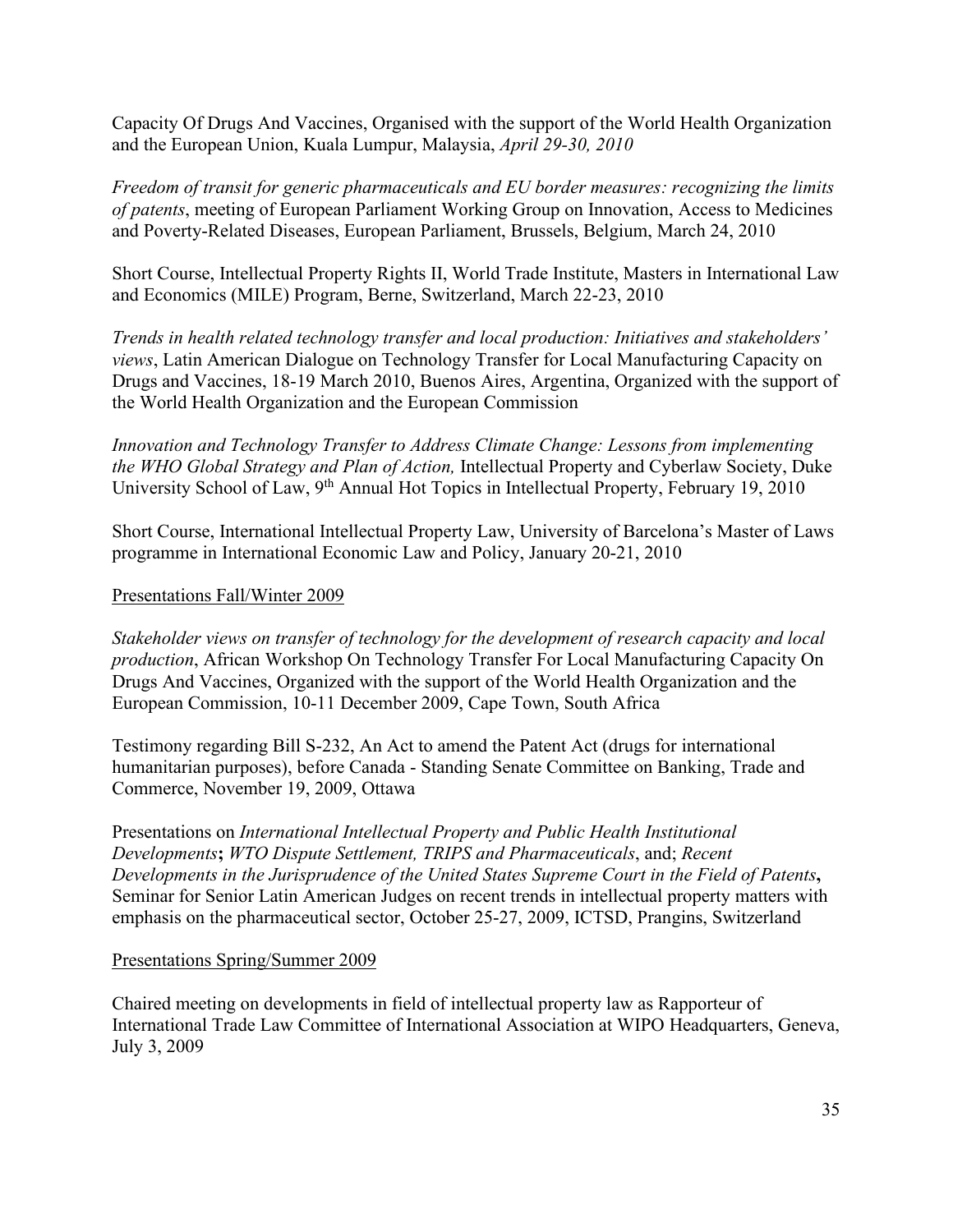*Innovation as Imperative to Sustainable Development: Meeting the New Challenges*, presentation at Citenel V Congress on Technological Innovation in Electrical Energy, June 22, 2009, Belem, Brazil

*The China Enforcement Case and Trends in International IP Protectio*n, presentation at Ninth Annual WTO Conference, British Institute of International and Comparative Law (in association with Institute of International Economic Law, Journal of International Economic Law and Society of International Economic Law), London, May 20, 2009

Taught short course on International Technology Transfer, Central European University, Budapest, May 18-27, 2009

As expert consultant to WHO Secretariat participated in [Intergovernmental Meeting on](http://www.who.int/gb/pip/)  [Pandemic Influenza Preparedness: sharing of influenza viruses and access to vaccines and other](http://www.who.int/gb/pip/)  [benefits,](http://www.who.int/gb/pip/) Geneva, May 15-16, 2009

*Industrial Policy, Innovation and Economic Stress: opportunities and risks*, presented at 200 years of Intellectual Property in Brazil: Seminar on Intellectual Property as an Instrument of Industrial Policy: Lessons and Challenges, Brazil Ministry of External Relations, in partnership with the World Intellectual Property Organization (WIPO), the Alexandre de Gusmão Foundation (FUNAG) and the National Institute of Industrial Property (INPI), Brasilia, April 29- 30, 2009

*Seizures of generic pharmaceuticals in transit: Re-breaking the Doha compact?* Reflecting on Recent Developments and Future Challenges in the Areas of Access to Medicines, IP and Health Innovation, ICTSD, MSF, Univ. of Amsterdam, Geneva, 27 March 2009

*Innovation and Technology Transfer to Address Climate Change: lessons from global policy development on intellectual property and public health*, ICTSD Dialogue Climate Change, Transfer of Technology and IPRs: The Challenge of Evidence-based Policy, WIPO, Geneva, 27 March 2009

*Unweaving our tangled patent web: Negotiating a framework for the sharing of influenza viruses with human pandemic potential*, Presentation at Swiss Federal Institute of Intellectual Property, Berne, March 26, 2009

For CARICOM regional project on coordination of intellectual property and medicines procurement systems met with government officials in the Dominican Republic and Bahamas (February 12-13, 19-20, 2009).

Lectures on Trade-Related Intellectual Property Rights for Masters Program on International Economic Law and Policy at the University of Barcelona, Spain (January 22-24, 2009)

Presentations Fall/Winter 2008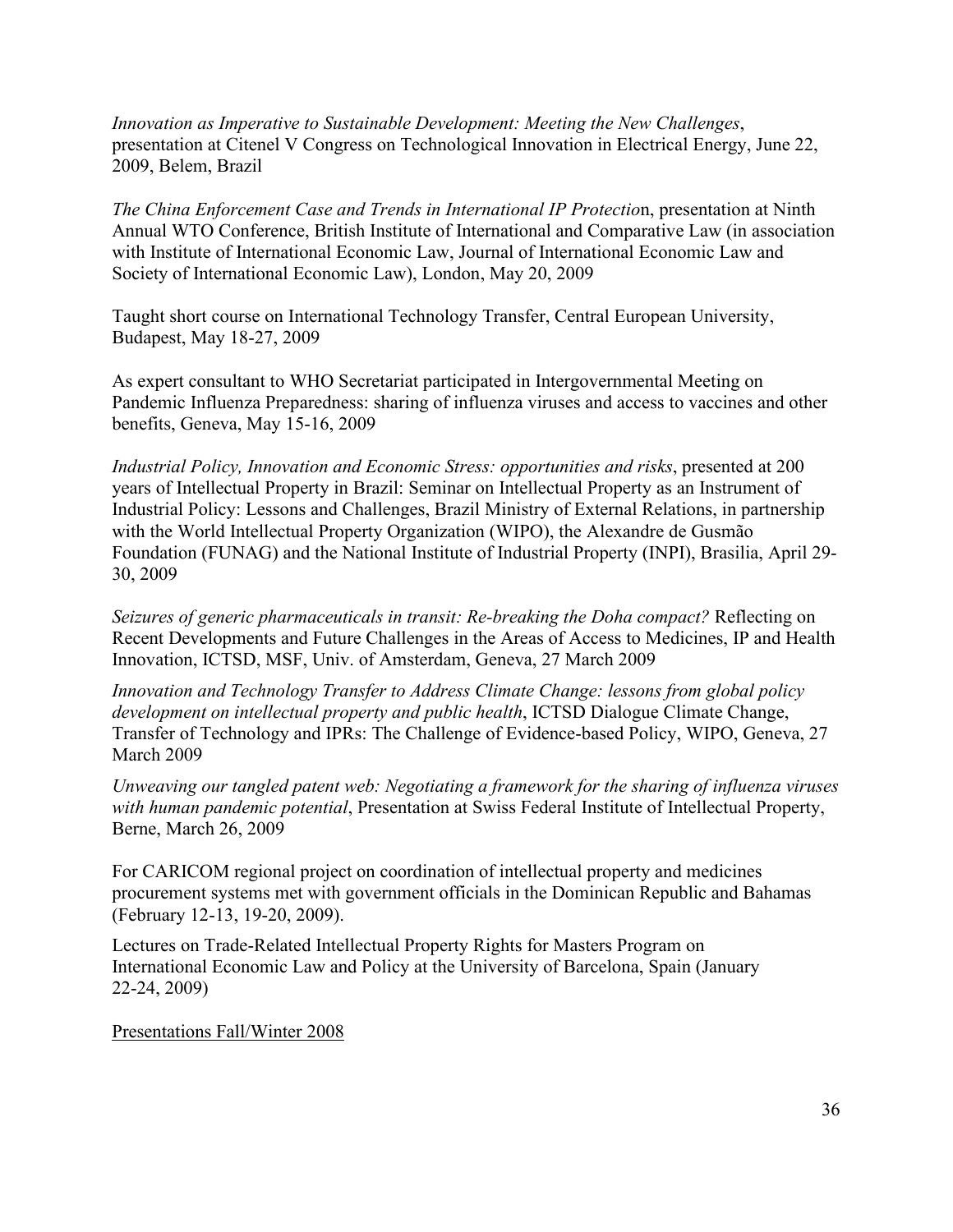On behalf of WHO Secretariat participated in Intergovernmental Meeting on Pandemic Influenza Preparedness, Geneva, December 7-13, 2008

Presentation (scheduled) on "Innovation and Technology Transfer to Address Climate Change: lessons from global policy development on intellectual property and public health" at meeting on "A post-2012 technology and finance framework", organized by ICTSD, ECN and the University of Sussex, in connection with United Nations Climate Change Conference, December 5, 2008, Poznań, Poland

Presentation on "Patent landscaping in the field of medicines: policy and technical options", at UNDP-WHO-EPO Technical Consultation*,* Transparency in the Patent System: Meeting patent information needs of developing countries*,* October 22, 2008, New York

Presentation on "The future of TRIPS issues in the Doha Round," at United Nations Conference on Trade and Development (UNCTAD) and International Centre for Trade and Sustainable Development (ICTSD) Roundtable discussion, October 21, 2008, Geneva, Switzerland

Presentation on "Assessing claims of common law rights in UDRP cases", at World Intellectual Property Organization Domain Name Panelists Meeting, October 20, 2008, Geneva, Switzerland

Presentation on "Cross-Retaliation in TRIPS: Issues of Law and Practice", at ICTSD Roundtable on Cross-Retaliation in TRIPS and GATS: Options for Developing Countries, October 17, 2008, Geneva, Switzerland

Presentation on "An international legal framework for access to H5N1 Virus Samples and Globally Adequate Vaccine Supply: Basic Concepts", WHO Scientific Resource Group Meeting, September 10, 2008, Wasan Island, Canada

#### Presentations Spring/Summer 2008

Presented Committee Report as Rapporteur for Committee on International Trade Law of the International Law Association, ILA  $73<sup>rd</sup>$  Conference, Rio de Janeiro, Brazil, August 17-21, 2008

Presentation on *Characteristics of the Vaccines Sector and Intellectual Property Solutions* at the GAVI Alliance Consultation on The role of intellectual property in vaccine access, Washington, DC, Aug. 5, 2008

Participant in First Annual DND*i* Stakeholders' Meeting 2008 and Public Symposium, New York City, June 26, 2008

*BRIC and the Political Economy of International Intellectual Property: dynamic evolution and a changing world order*, Presentation at III SIPID, International Seminar on Patents, Innovation and Development, Rio de Janeiro, Brazil, June 19-20, 2008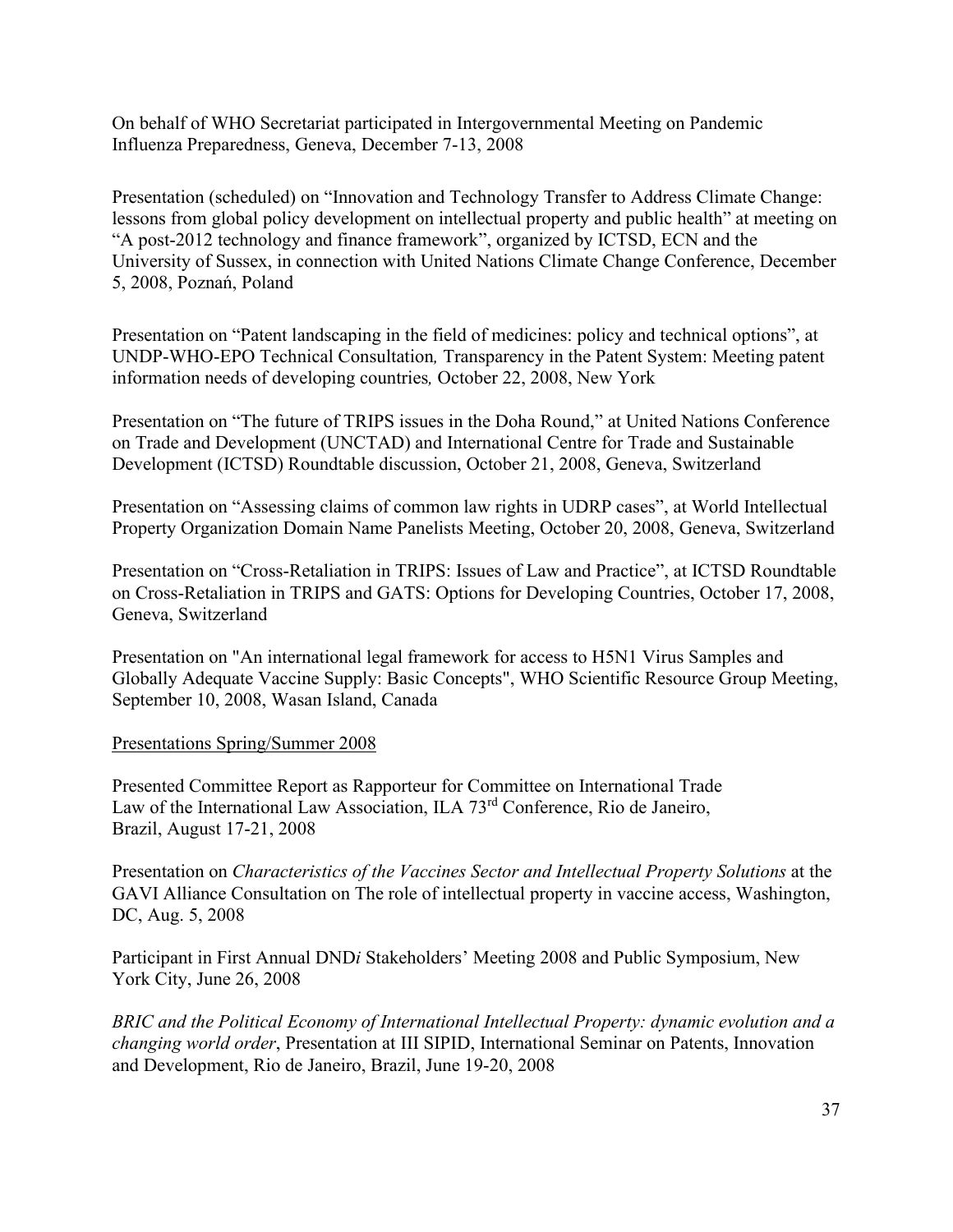Visiting Professor, Short Course on International Technology Transfer, Central European University, Budapest, Hungary, May 2-12, 2008

Visiting Professor, Short Course on International Intellectual Property, World Trade Institute, Berne, Switzerland, April 22-24, 2008

Presented *Patent landscaping in the field of medicines: policy and technical options* at World Intellectual Property Organization Life Sciences Symposium, Public Policy, Patent Landscaping in the Life Sciences, Session on Cross-Fertilization: What Shared Lessons, Common Tools and Methodologies in Life Sciences Patent Landscaping Projects?, Geneva, Switzerland, April 7-8, 2008

Visiting Professor, Short Course on International Intellectual Property, World Trade Institute, Berne, Switzerland, April 22-24, 2008

Presented *Multilateral Organizations, Development and the Question of "Piracy": Saving the Baby from the Bathwater*, Conference on the Changing Role of Intellectual Property in Asia: Moving Beyond "Producers" and "Consumers", University Of Illinois, March 7-8, 2008

*Current Issues in Trade Agreements, Access to Medicines and Implications for Primary Health Care*, Prince Mahidol Award Conference, Bangkok, Thailand, February 1, 2008

Keynote Address: *The Re-Emergence of the Brazilian Pharmaceutical Sector: Addressing the Global Challenges*, Conference on Globalization and the Pharmaceutical Industry, Brazilian Intellectual Property Law and US Policy Implications, University of Miami, February 9, 2008

#### Presentations Fall/Winter 2007

As Project Director initiated USAID/MIDAS-Colombia Project on Transfer of Technology in the Pharmaceutical Sector, Bogota, Colombia, Dec. 17-21, 2007

*Engagement, Communication and New Ideas: Next Steps for the International Generics Industry*, Presentation to the International Generic Pharmaceutical Alliance Annual Convention, Miami Beach, Florida, November 30, 2007

Presentation to World Health Organization Director General-Regional Directors Annual Meeting, regarding project on assessment of impact of intellectual property and regulatory systems on public health goods, WHO Headquarters, Geneva, Switzerland, November 14-15, 2007

Presentation at workshop on Trade and Health: Scaling-up the response, Development of diagnostic tool and workbook, regarding assessment of trade impact of intellectual property rules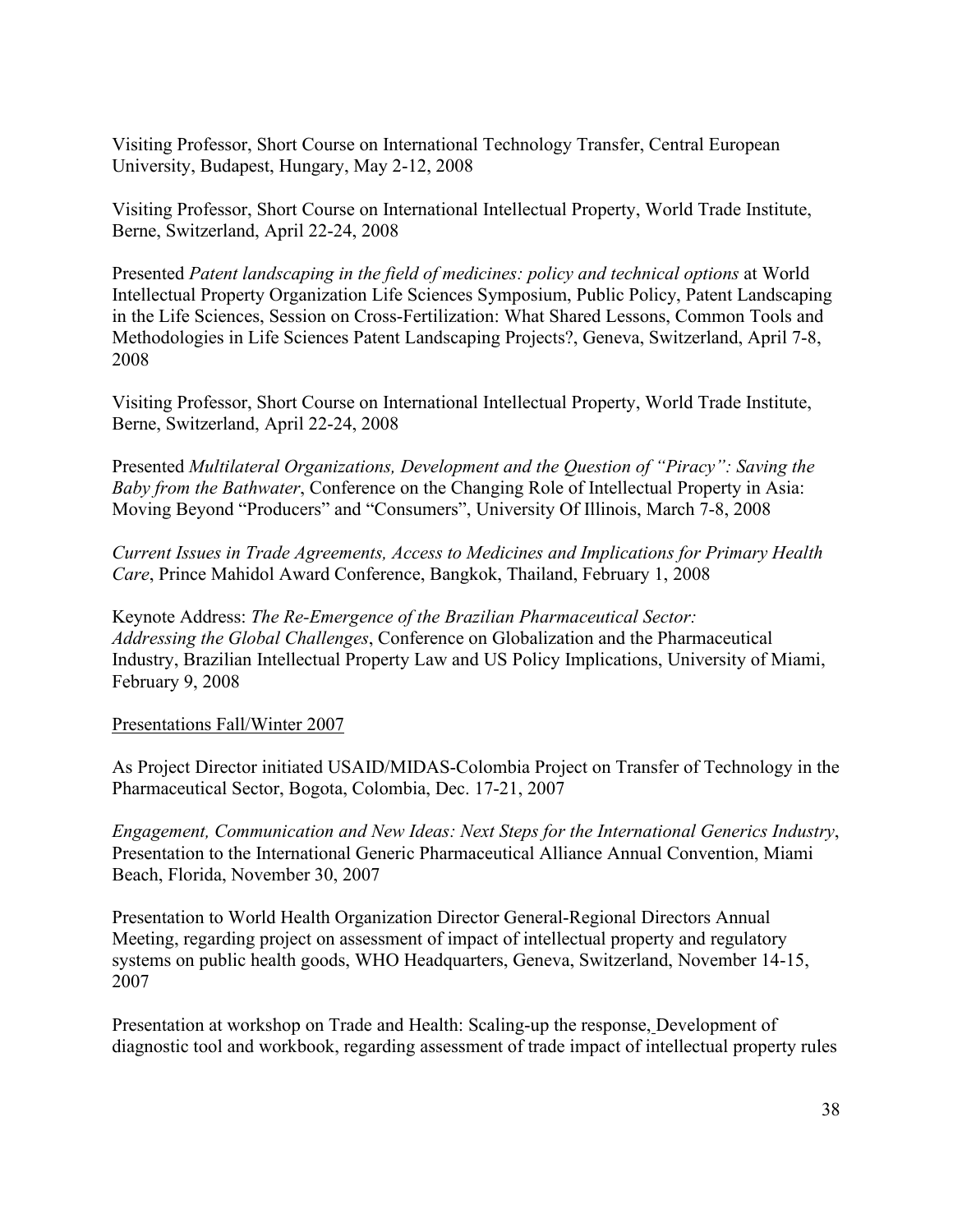and regulatory systems on public health goods, organized by the World Health Organization and the University of Ottawa, Ottawa, Canada, October 11-12, 2007

Presentation to officials of Government of China, Ministry of Commerce (MOFCOM), Department of International Trade and Economic Affairs, regarding intellectual property negotiations at the World Trade Organization, arranged by the World Bank, Beijing, China, September 20, 2007

Panel presentation on "WIPO in the 21st Century", at conference on "The Reform of WIPO: Implementing the Development Agenda", hosted by TransAtlantic Consumer Dialogue, Geneva, Switzerland, September 17, 2007

#### Presentations for Spring 2007

As Project Director for USAID-MIDAS-Colombia project on technology transfer, conducted a series of interviews with industry and government in Rio de Janeiro, Brazil, and presented workshops on Technology Licensing in the Pharmaceutical Sector and US Regulation of the Pharmaceutical Sector in Bogota, Colombia, Feb. 21 – March 10, 2007

Presented "Potential impact of EU EPA proposals on use of TRIPS flexibilities" and "IP Enforcement as a G-8 priority and its implications for developmental interests" at Intra-Regional Dialogue Economic Partnership Agreements: Intellectual Property Rights and TRIPS Compatibility, ICTSD/QUNO/CAFOD/CIEL, Jongny, Switzerland, Feb. 16-18, 2007

Presented "A Developmental Perspective on the Institutional Aspects of the Enforcement Agenda" at Department of Foreign Affairs and International Trade Roundtable on Enforcement of Intellectual Property Rights in the G-8 Context: Canadian Perspectives, Ottawa, Canada, Jan. 11, 2007

#### Presentations for Summer/Fall 2006

On April 22, 2006, panel presentation at Yale Law School Access to Knowledge Conference titled "Strategic Options for Indian Pharmaceutical Suppliers in the 2006 Regulatory Environment". Week of May 1, 2006, served as faculty on trade-related intellectual property rights at World Trade Institute, Berne, Switzerland. Week of May 15, taught short course in International Technology Transfer at Central European University, Budapest, Hungary. On June 3, 2006, presented paper at Stanford Center for International Development Conference on Challenges of Economic Policy Reform in Asia titled "TRIPS II, Asia and the Mercantile Pharmaceutical War: Implications for Innovation and Access". This paper will be published in a collective volume by Stanford University Press. On June 6, 2006, presented Report of Rapporteur to the Committee on International Trade Law of the International Law Association (ILA) at ILA Biennial Meeting, Toronto, Canada, published in ILA Report of the 72nd Conference. On October 16, 2006, participated in meeting of WIPO Domain Name Dispute Panelists, Geneva, Switzerland. On October 19, 2006, chaired meeting of Intellectual Property Advisory Committee of Foundation for Innovative New Diagnostics (FIND), Geneva,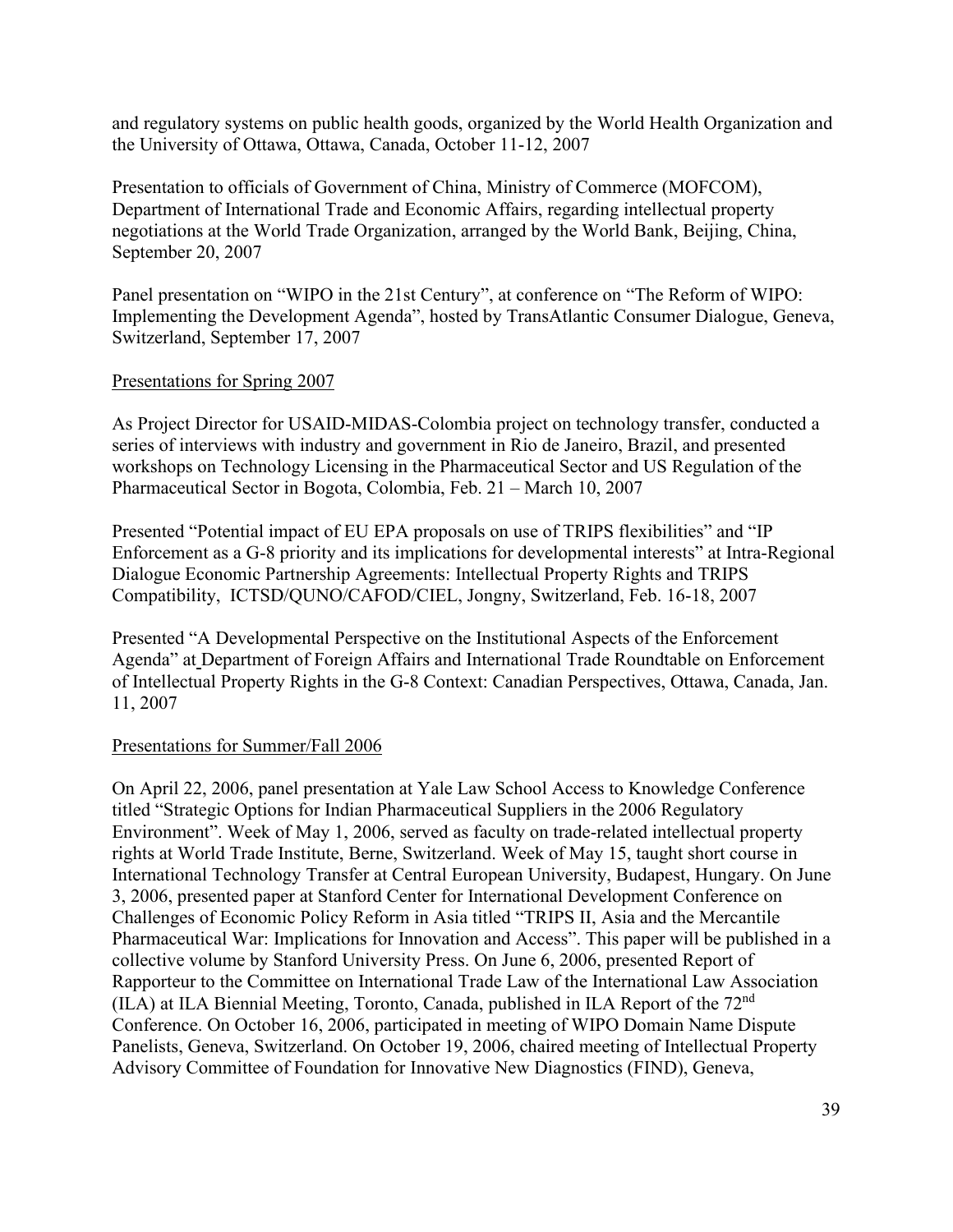Switzerland. On October 19, 2006, made panel presentation on "The Relevance of Public Health-Related TRIPS Flexibilities for Local Pharmaceutical Production and Access to Medicines" at United Nations Conference on Trade and Development (UNCTAD) seminar on Intellectual Property Arrangements: Implications for Developing Country Productive Capabilities in the Supply of Essential Medicines, Geneva, Switzerland. On October 26, 2006, made presentation on "TRIPS – Plus Provisions in Bilateral/Regional Trade Agreements: Implications for Long Term Public Health & Development Goals", at Caribbean Regional Workshop on Intellectual Property and Access to Medicines, organized by the United Nations Development Programme, the Pan American Health Organisation, CARICOM & the Commonwealth Secretariat, Port of Spain, Trinidad. During this period have served as panellist (including as panel Chair) in a number of WIPO Arbitration and Mediation Center Internet domain name disputes, including as Chair of panel in dispute concerning <tomcruise.com>. Presented "The Political Economy of the WIPO Development Agenda", at ICTSD meeting on The Future of the Intellectual Property System: Responding to Challenges for Development, Nyon, Switzerland Nov. 20, 2006

# Presentations for Spring 2006

Panelist, *Intellectual Property in the Context of the Sustainable Development Challenge in Recent US FTA Negotiations* (Washington, D.C., Center for International Environmental Law and American University, February 2006)

Presented *Patent Licensing, Competition Law and the Draft Substantive Patent Law Treaty* (Geneva, World Intellectual Property Organization Open Forum on the draft Substantive Patent Law Treaty, March 2006)

Presented *Strategic Options for Latin American Pharmaceutical Suppliers in the 2006 Regulatory Environment* (Calafate, Argentina, 27<sup>th</sup> Annual Meeting of the Association of Latin American Pharmaceutical Producers, March 2006)

#### Presentations for Summer/Fall 2005

Lectured on *International Technology Transfer* (Badapest, Hungary, Central European University, May 2005)

Presented *Regional Trade Agreements and the TRIPS-Plus Regulation of Intellectual Property* (Royal Society of Edinburgh, Scotland, International Law Association, British Branch 2005 Spring Conference, Regional Trade Agreements and the WTO Legal System, May 2005)

Presented *Regional Trade Agreements, Interest Groups and Legitimacy in the World Trading System: The Case of Intellectual Property at International Trade Roundtable: The WTO at 10 Years – The Regional Challenge to Multilateralism* (Brussels, Belgium, BRUEGEL, Center for International Business (Tuck School), World Bank (Development Research Group), June 2005)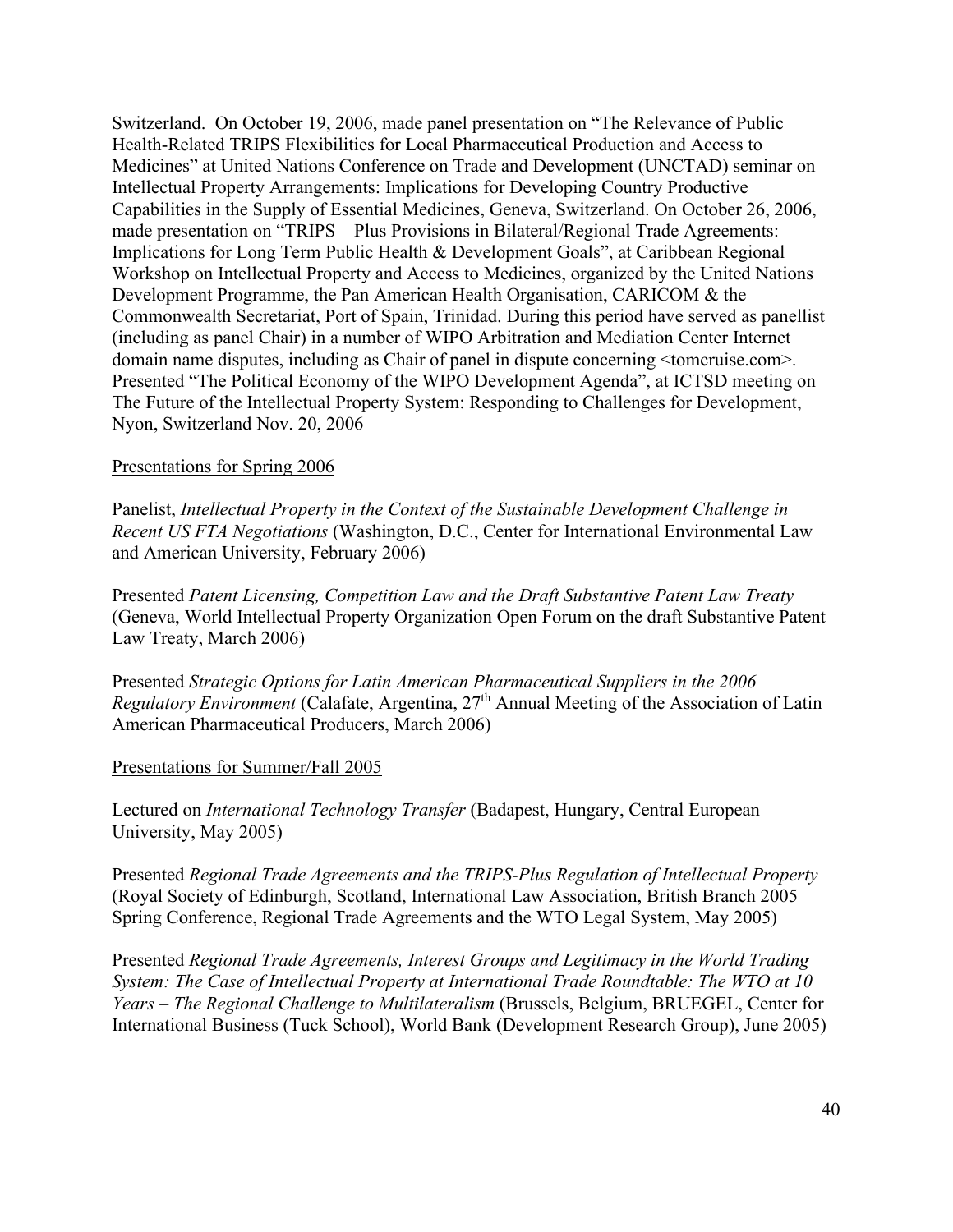Presented *Patents, Biotechnology and Human Rights* (Florence, European University Institute, International Workshop on the Impact of Biotechnologies on Human Rights, June 3 2005)

Presented *Preservation and Use of Genetic Resource Assets and the International Patent System* (WTO Hong Kong Ministerial, Session on Disclosure of Origin - a Deal Maker in the Doha Round?, December 2005); *Geographical Indications in Hong Kong* (WTO Hong Kong Ministerial, Session on Recovering Multilateralism in IP Policy Making: Can the WTO Deliver?, December 2005); *Institutional Reform of the WTO: Addressing the Capitulation Paradox* (WTO Hong Kong Ministerial, Session on Institutional Dimensions of Global Economic Integration, December 2005)

# Presentations for Spring 2005

April 7, 2005, Geneva, Switzerland, served as panelist at Book Launch for UNCTAD/ICTSD Resource Book on TRIPS and Development

April 5, 2005, Paris, France, served as commentator to paper on data exclusivity rules at Medecins Sans Frontieres meeting of Intellectual Property Experts Group

April 3, 2005, New Haven, USA, presented paper at "The Global Flow of Information: A Conference on Law, Culture and Political Economy", Yale Information Society Project

# Presentations for Fall 2004

August 17-20, Berlin, Germany: as Rapporteur of Committee on International Trade Law of International Law Association (ILA) presented Committee Report at ILA Biennial meeting

September 3-5, Jongny, Switzerland: as member of Expert Consultative Group of Quaker United Nations Office, Geneva, addressed meeting of WTO delegates on future work program of WTO TRIPS Council

September 16, Washington, DC USA: as consultant to World Bank co-presented new Bank publication, "Battling HIV-AIDS: A Decision-Maker's Guide to the Procurement of Medicines and Related Supplies" at book launch

October 11, Geneva, Switzerland: made presentation on the implications of intellectual property provisions of regional trade arrangements on the supply of medicines to the Ethical Globalization Initiative (EGI) working group

October 12, Geneva, Switzerland: as expert consultant, made presentation to the Commonwealth Secretariat, Agency for International Trade Information and Cooperation (AITIC) and the Geneva Office of the ACP secretariat meeting on implementation of the WTO Decision on Implementation of Paragraph 6 of the Doha Declaration on the TRIPS Agreement and Public Health, and on October 14 made presentation on this subject to Ambassador Level meeting convened at the World Trade Organization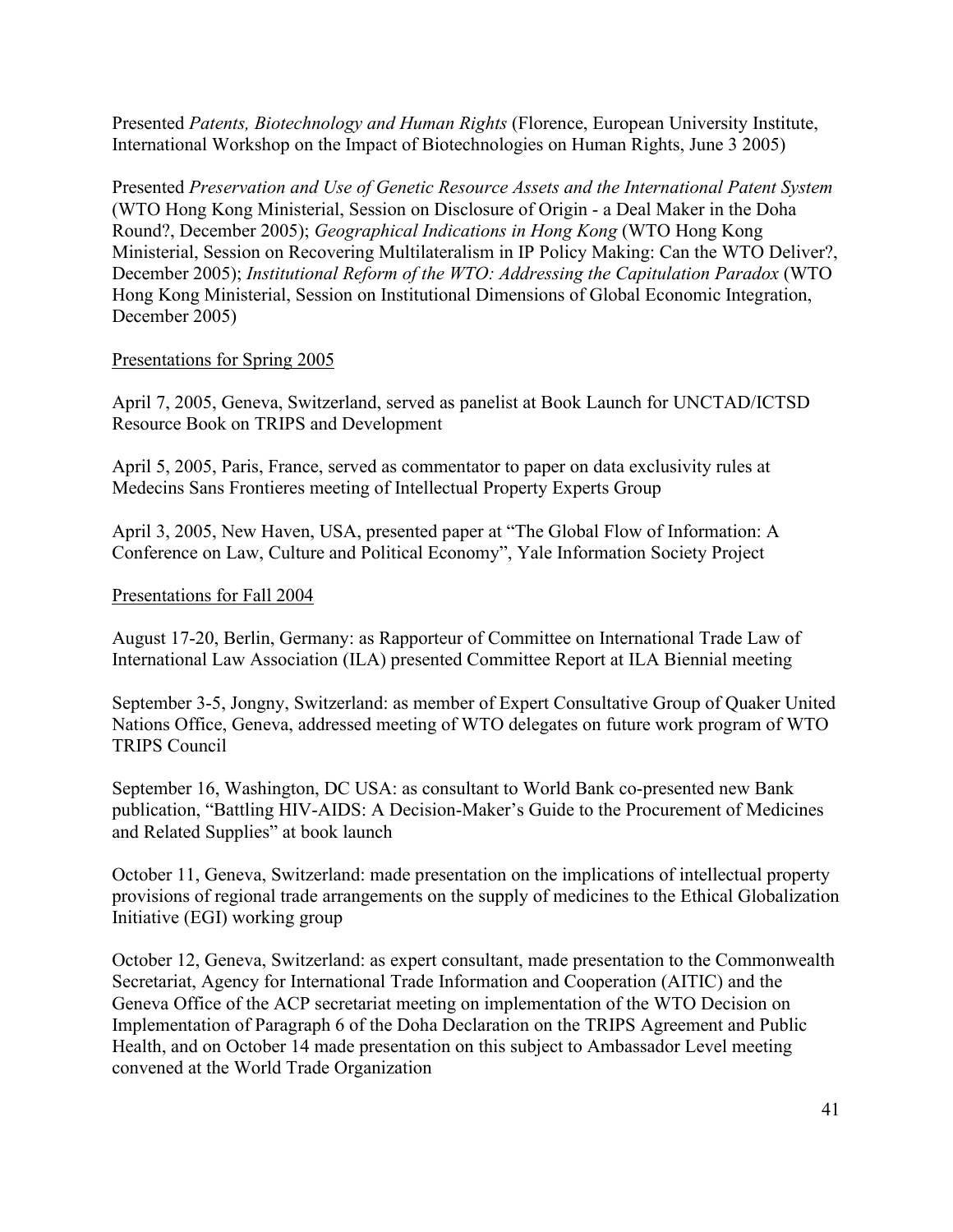October 13, Bellagio, Italy: gave keynote presentation, "The Cycle of Action and Reaction: Latest Developments and Trends in IP and Health", at the Third Bellagio dialogue on development and intellectual property, Policy options for assuring affordable access to essential medicines

November 2, Mumbai (Bombay), India: made presentation, "The Geo-Politics of TRIPS and Its Implications for India's Industry" to the Executive Council of the Federation of Indian Chambers of Commerce and Industry (FICCI)

November 4, Mumbai (Bombay), India: made presentation "India at the Crossroads: The Patents (Amendment) Bill 2003 and the Future of Public Health", at the IndiaChem 2004 Conference

November 30, New York, USA: presented paper "China in the WTO 2004: Strategic Implementation of WTO Commitments", to Columbia Law School joint Trade Law and China Law seminar`

Apr. 5-6, 2004, made presentation "Coherence, Co-Option, Flanking and Containment: Distributed Governance Revisited" at Third Meeting of American Society of International Law Research Project on Human Rights and International Trade, Washington, DC

Apr.1, 2004, made presentation on panel concerning Intellectual Property Rights in Global Trade Framework: IP Trends in Developing Countries at American Society of International Law Annual Meeting in Washington, DC

Mar. 15-16, 2004, presented two day course on TRIPS Agreement at MILE Program at World Trade Institute, Berne, Switzerland

Feb. 12, 2004, attended meeting of Intellectual Property Advisory Group of Drugs for Neglected Diseases Initiative (DNDi), Geneva, Switzerland

Feb. 5-8, 2004, presented report at Third Meeting of Medecins sans Frontieres (MSF) Working Group on obligations of developing countries with respect to patent applications in the TRIPS mailbox pipeline on January 1, 2005, Penang, Malaysia

Jan. 15-16, 2004, chaired first meeting of Intellectual Property Advisory Committee of Foundation for Innovative New Diagnostics (FIND), Geneva, Switwzerland

Nov. 21-22, 2003, presented Options for Negotiation on Amendment of TRIPS Agreement to Implement Paragraph 6 of the Doha Declaration on the TRIPS Agreement and Public Health, QUNO Workshop, Jongny, Switzerland

Nov. 17, 2003, presented "The Competition Provisions in the TRIPS Agreement: implications for technology transfer" at Joint WIPO-WTO Workshop Intellectual Property Rights and Transfer of Technology, Geneva, Switzerland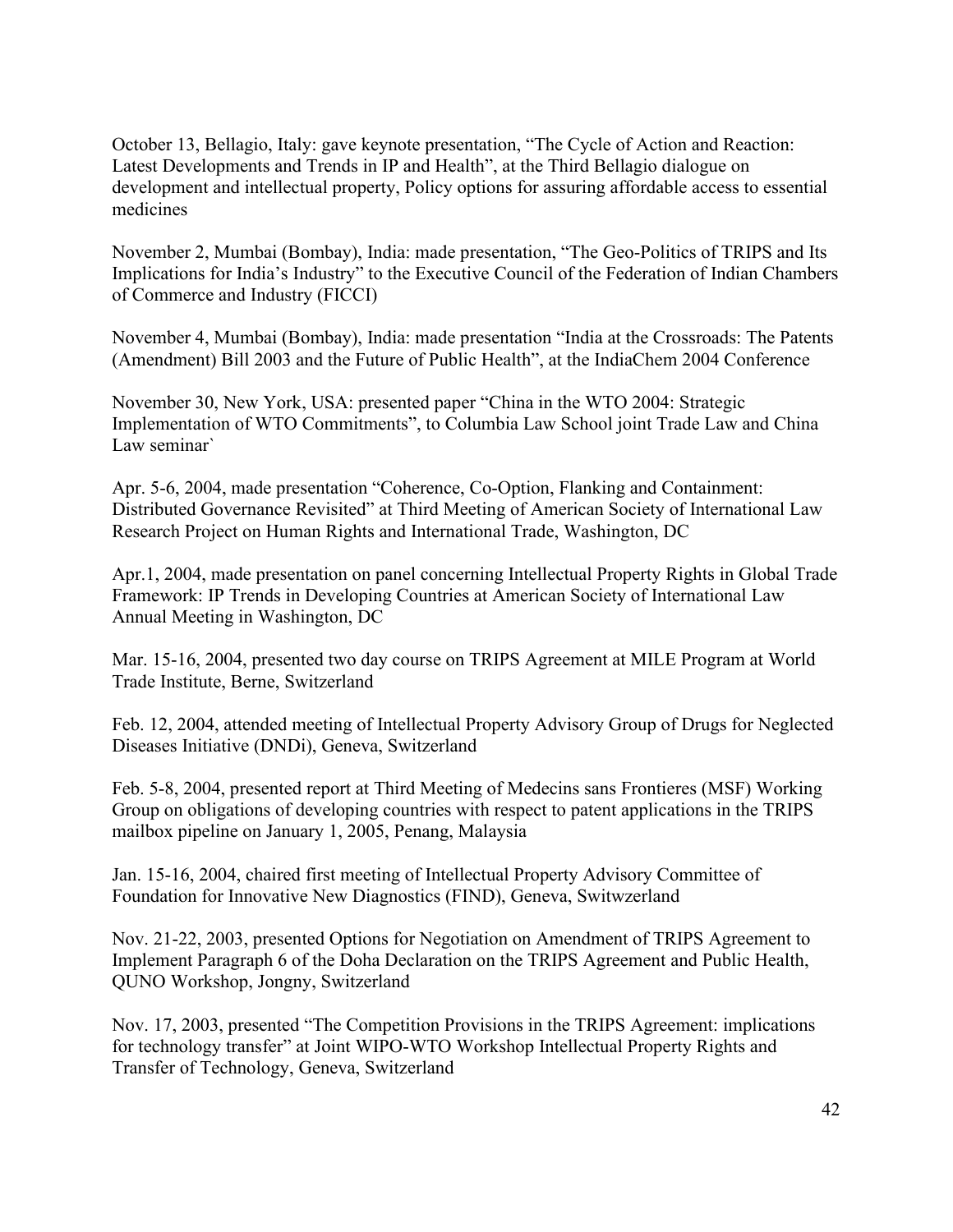Nov. 13-14, 2003, attended meeting of International Pharmaceutical Coordination Group (WHO, World Bank, UNICEF, UNAIDS) in New York on behalf of World Bank Global HIV/AIDS Group and made presentation based on World Bank IPRs training program

Nov. 12, 2003, presented Intellectual Property Rights in Medicines Procurement at World Bank Human Development Week seminar organized by Global HIV/AIDS Program, Washington, DC

Nov. 3-4, 3003, presented "Reformulating American Foreign Health Policy: TRIPS and Priority-Setting" at Globalization, Justice and Health Conference, National Institutes of Health Washington, D.C.

Sept. 11, 2003, presented "Trade Diplomacy, the Rule of Law and the Problem of Asymmetric Risks in TRIPS" at IPRs, Trade and Challenges for Development Cancun Trade and Development Symposium (ICTSD/El Colegio de Mexico), at WTO Fifth Ministerial Conference, Cancun, Mexico

Aug. 11-12, 2003, as member of Expert Consultative Group, attended planning meeting and spoke at South Centre Workshop on "Regional Economic Communities and the Use of TRIPS Flexibilities for Public Health Protection in Developing Countries", Geneva, Switzerland

July 30-31, 2003, presented training session on procurement of HIV-AIDS medicines at World Bank Meeting on Strengthening Fiduciary Management in Multi-Sectoral National HIV-AIDS Program for Sub-Saharan Africa, George, South Africa

June 27-28, 2003, presented a report, "Are the Competition Rules in the WTO Agreement on Trade-Related Intellectual Property Rights Adequate?" At European University Institute Florence/BP Chair Conference Series on Preparing the Doha Development Round – WTO Negotiators Meet The Academics, Challenges to the Legitimacy and Efficiency of the World Trading System: Democratic Governance and Competition Culture in the WTO, Florence, Italy

June 24-25, 2003, as member of the Generics Consultative Group, spoke at meeting at the World Bank in Washington, DC, on the Role of Generics and Local Industry in Attaining the Millennium Development Goals (MDGs) in Pharmaceuticals and Vaccines

June 13-14, 2003, as Co-Director of the American Society of International Law Project on Human Rights and International Trade, co-chaired and presented a paper, "The "Rule of Reason" and the Right to Health: Integrating Human Rights and Competition Principles in the Context of TRIPS", at Second Project Meeting held at the World Trade Institute, Berne, Switzerland. This meeting was co-sponsored by the Edward Ball Chair of FSU College of Law

June 2-12, 2003, taught course on International Technology Transfer at the Central European University, Budapest, Hungary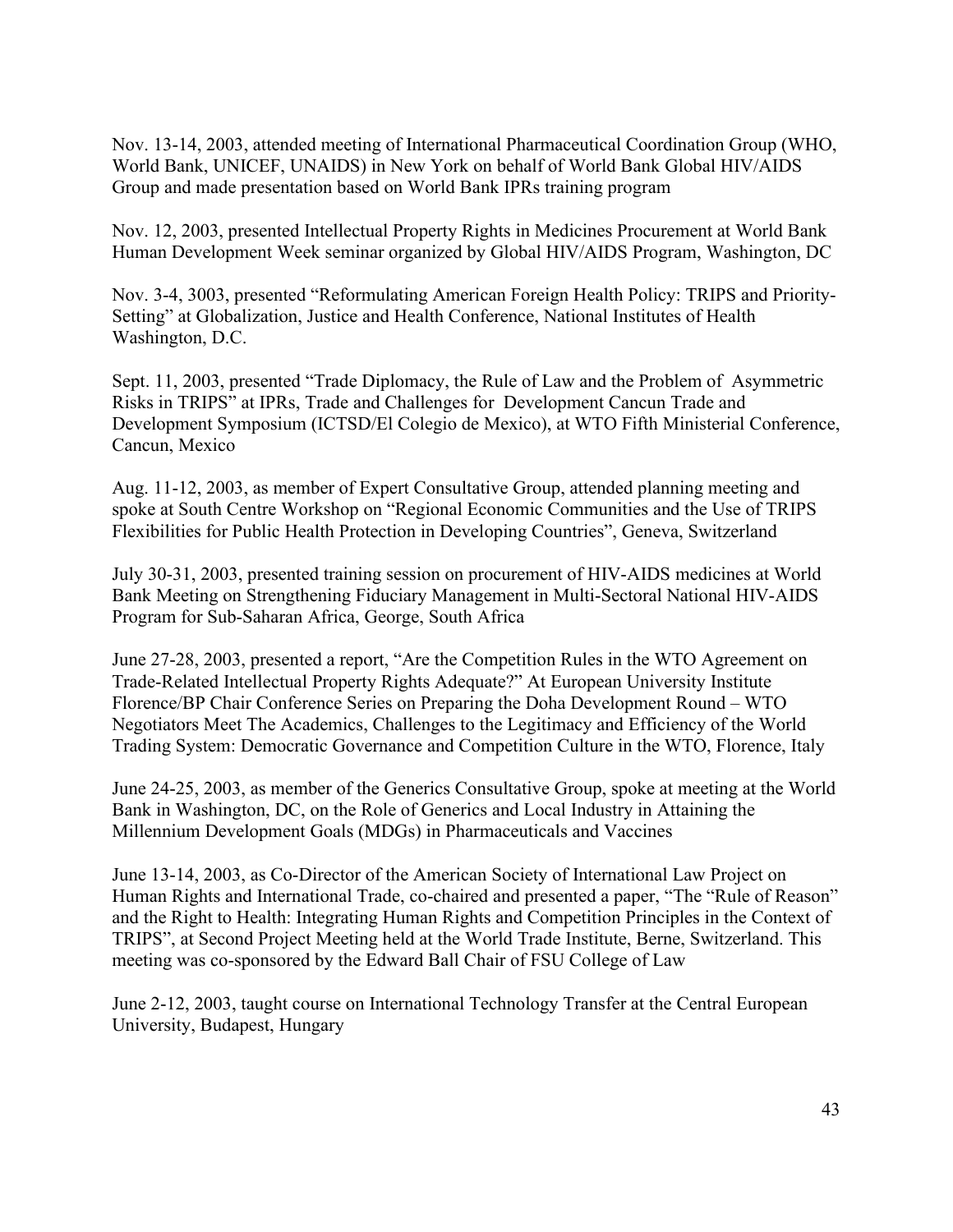May 27-28, 2003, as a member of the Quaker United Nations Office Consultative Group, participated in meetings in Geneva with developing country delegations to the WTO regarding TRIPS negotiating objectives and preparations of the Cancun Ministerial Conference

April 4, 2003, presented "Managing the Hydra: Resolving Roadblocks to Ensuring Access to Essential Medicines" at a Meeting on International Public Goods, the Public Domain, and the Transfer of Technology after TRIPS, Duke University Law School (including PowerPoint presentation)

March 26-27, 2003, taught for two days at the MILE program of the World Trade Institute of the University of Berne on the subject of trade-related aspects of intellectual property rights

March 17, 2003, presentation at University of Stellenbosch near Cape Town, South Africa, as Rapporteur for the ILA Trade Law Committee to the South Africa ILA branch on the subject of trade, development and medicines

March 12, 2003, at New York University Law School's Engelberg Center on Innovation Law and Policy, presented paper *The Continuing Struggle for Access to Medicines: Patents in the U.S. Trade Policy Arsenal* and debated the Director General of the International Federation of Pharmaceutical Manufacturers Associtions (IFPMA) on the subject of patents and access to essential medicines

February 3, 2003, presented a World Bank seminar on "Negotiations in the WTO TRIPS Council pursuant to Paragraph 6 of the Ministerial Declaration on the TRIPS Agreement and Public Health". This program was recorded and is available for viewing on the World Bank's B-Span video network (including PowerPoint presentation)

December 2-3, 2002, presented paper on *Technology Transfer and the TRIPS Agreement: what are the obligations of the industrialized world, and what is actually happening?*, at DND Working Group Meeting, Medecins sans Frontieres, Rio de Janeiro, Brazil, December 2-3, 2002 (including PowerPoint presentation)

October 30-Nov. 1, 2002, in Bellagio, Italy, presented paper and served as workshop leader at Conference: International Centre for Trade and Sustainable Development – United Nations Conference on Trade and Development, Towards Development-Oriented IP Policy: Setting An Agenda For The Next Five Years**,** October 30 – November 2, 2002 (part of the Rockefeller Foundation Bellagio Series on Development and Intellectual Property Policy)

September 2-3, 2002, taught two-day training seminar on TRIPS for developing country trade negotiators at UNCTAD in Geneva

August 27, 2002, spoke at Caribbean Commercial Law Workshop, Paradise Island, Bahamas on WTO TRIPS Agreement negotiations and relevance to the Caribbean region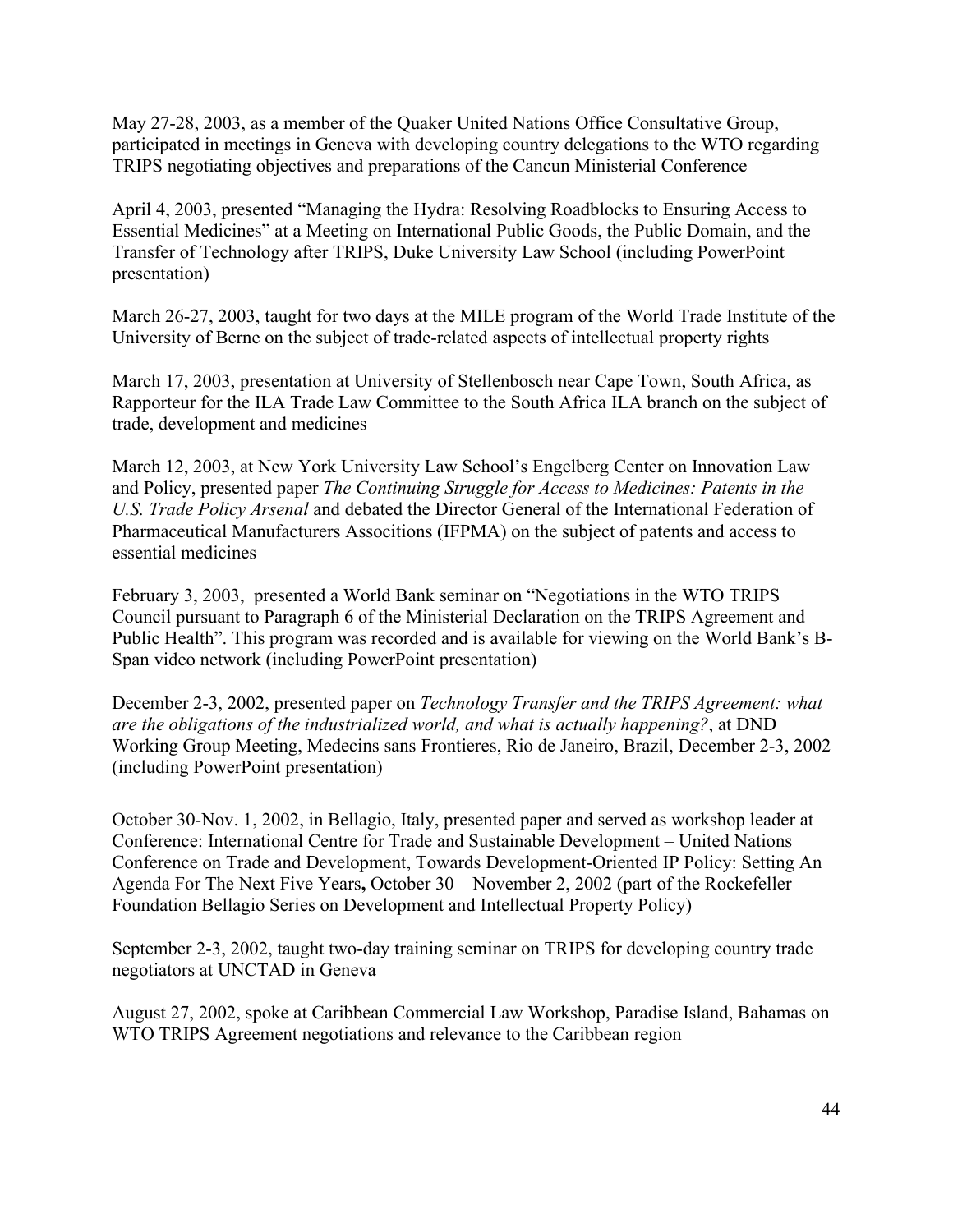May 2002 presented paper at meeting of Transatlantic Business Dialogue dispute settlement forum in Florence, Italy

May 2002 taught course on International Technology Transfer at Central European University, Budapest

April 2002 served as World Health Organization technical adviser at first joint WTO-WIPO-WHO training program on TRIPS implementation to be held in Dar Es Salem, Tanzania.

March 2003 presentation on alternative dispute resolution mechanisms for patent disputes at meeting organized by MSF on Technical Assistance to Developing Countries in connection with WIPO International Patent System conference, Geneva

March 2002, served as commentator at Patent System Reform Conference at University of California at Berkeley Law School. Spoke on panel at University of Wisconsin Law School conference on Access to Medicines in the Developing World. Spoke on panel at Drugs for Neglected Diseases conference organized by Doctors without Borders in New York. Served as chair of two panels at American Society of International Law Annual Meeting in Washington DC (Biotechnology, Human Rights and Intellectual Property, and Trade and Human Rights). The ASIL panel on Trade and Human Rights qualified for CLE credit for the Virginia Bar Association.

February 2002, presented paper on Compulsory Licensing for Public Health Needs to meeting of developing country delegations in Geneva, Switzerland.

November 2001, spoke on a panel addressing the International Protection of Intellectual Property Rights at the International Bar Association meeting in Cancun, Mexico. In London presented Report to the British Commission on Intellectual Property Rights on the WTO TRIPS Agreement and Its Implications for Access to Medicines in Developing Countries.

September 2001, participated in meetings in Geneva and Jongny-sur-Vevey, Switzerland, organized by the Quaker United Nations on a "A Development Agenda for Implementing TRIPS: Addressing Biodiversity, Food and Health Needs". These meetings were attended by developing country delegations in Geneva, non-governmental organizations and representatives from the private sector. At that meeting, presented "The TRIPS Agreement, Access to Medicines and the WTO Doha Ministerial Conference".

September 2001, in Warsaw, Poland , acted as technical consultant for the World Health Organization participating in a meeting on "The TRIPS Agreement and Its Impact on Access and Prices of Pharmaceuticals in Eastern Europe".

August 2001, chaired meeting on Human Rights and International Trade at the World Trade Institute in Berne, Switzerland, and present a paper on TRIPS and Human Rights.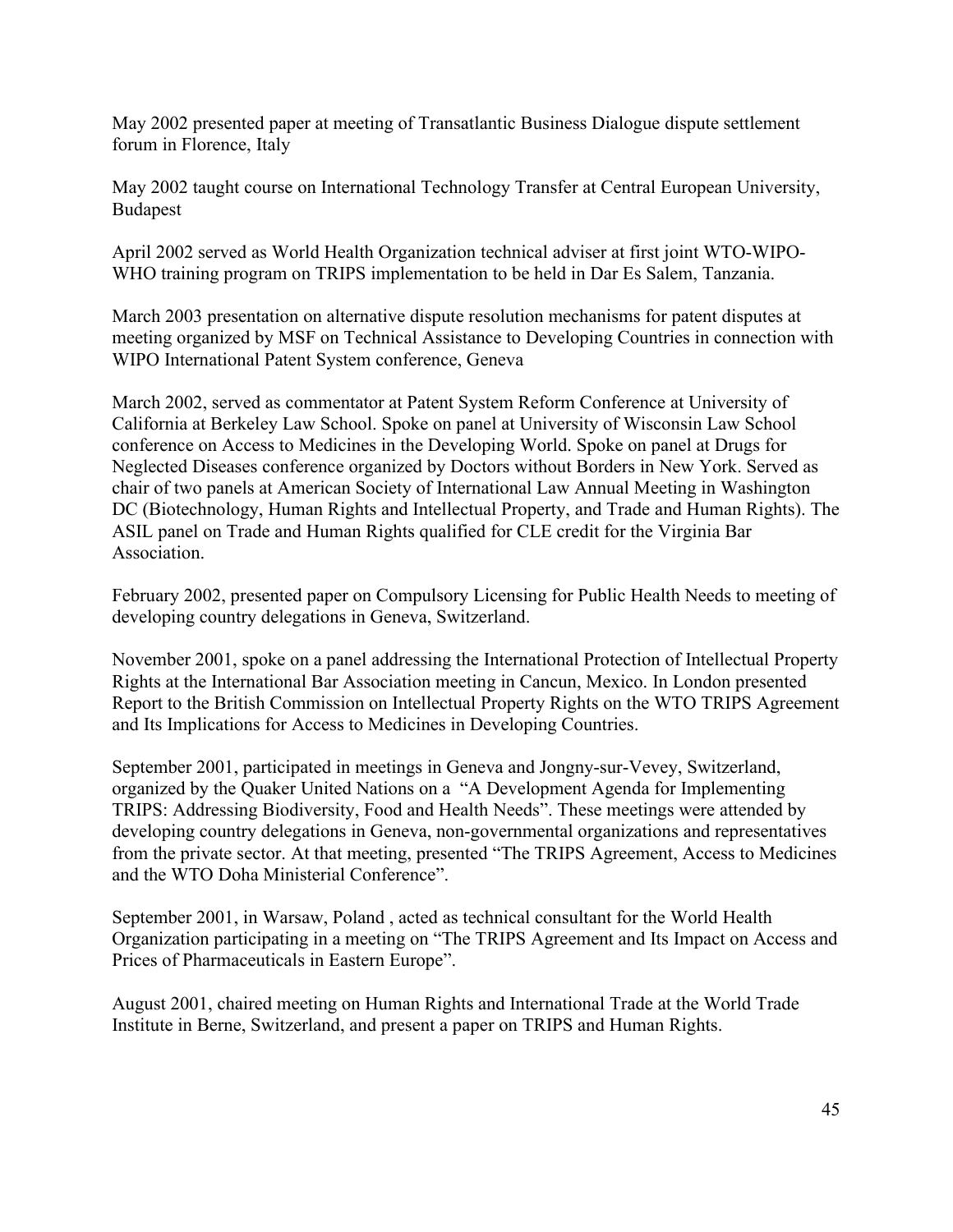August 2001, Co-lead a workshop in Harare, Zimbabwe on TRIPS and the Implementation of Its Safeguards in relation to the WHO Africa Region.

July 2001, lectured on Intellectual Property and Electronic Commerce at the Institute for European Studies in Macau, China, and was luncheon speaker at a meeting of trade officials in Tokyo, Japan.

June 2001, participated in consultative meeting of experts on TRIPS and Public Health for Medicins sans Frontieres (Doctors without Borders) in New Delhi, India. Gave two-week course on International Technology Transfer for graduate students at Central European University (CEU) in Budapest, Hungary. While at CEU, he delivered a public lecture on the South Africa Pharmaceuticals Case. In Geneva, Switzerland, he spoke on human rights, intellectual property rights and competition law at a program sponsored by the World Trade Organization, World Intellectual Property Organization and the University of Geneva. Served as Rapporteur for a meeting of the International Trade Law Committee of the International Law Association.

Acted as consultant to the U.S. Department of Treasury in connection with trade and intellectual property issues (2001)

May – June 2001

Served as Rapporteur and made two presentations at meeting of Committee on International Trade Law of International Law Association, Geneva, Switzerland

Lecturer for program in Human Rights, Trade and Dispute Settlement in Geneva, Switzerland co-sponsored by WTO, WHO, UNCTAD, UNHRC and WIPO

Participated in consultative meeting of experts for Medicins sans Frontieres on TRIPS and Public Health in New Delhi, India

Taught 2 week course on International Technology Transfer at Central European University, Budapest

# April 2001

Returned to South Africa as adviser to government in action brought by pharmaceutical companies

Chaired panel at American Society of International Law Annual Meeting (as Chair of Intellectual Property Law Interest Group) on Year in Review

Delivered the Karen Kennedy Memorial Lecture, University of California at Berkeley School of Law (Boalt Hall), Sponsored by the Berkeley Health Law Society and the Berkeley Center for Law and Technology, April 11, 2001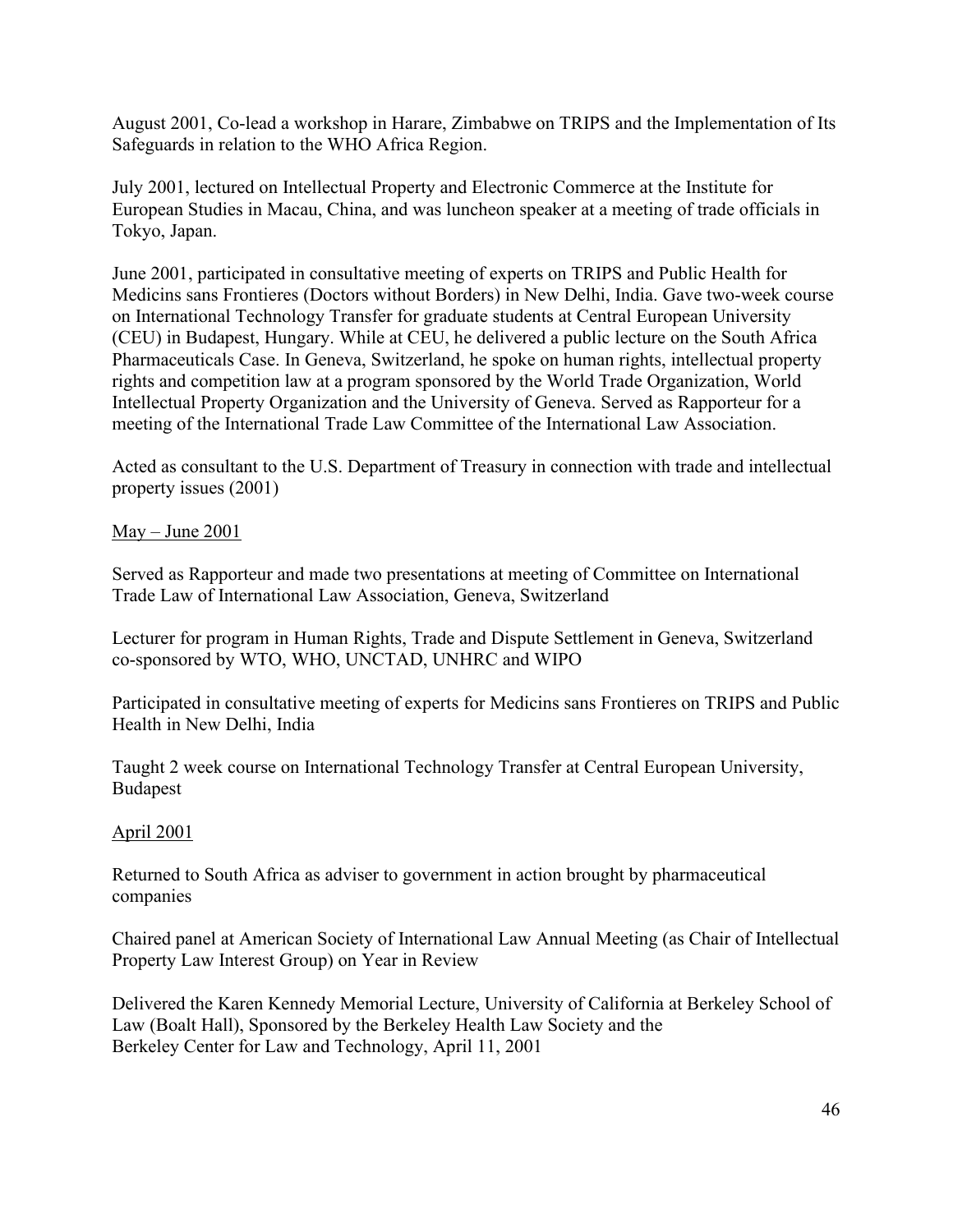#### March 2001

As expert recommended by World Health Organization, served as Legal Adviser of Government of South Africa in case brought by pharmaceutical companies challenging Medicines and Related Substances Control Amendments Act of 1997; attended and advised at trial

As expert consultant, attended World Health Organization meeting in Bangkok, Thailand to discuss impact of WTO TRIPS Agreement on Access to Essential Medicines

Speech at World Trade Forum/GETS conference in Geneva on TRIPS and Public Health Taught two-week intensive international trade law course at Vanderbilt University Law School

#### January 2001

On January 20, present paper at conference in Hannover, Germany sponsored by Max-Planck-Institute on reform of United States financial services market and its implications for international monetary reform.

On January 10, as contributing author attended presentation to Prof. John Jackson at Georgetown Law School of festschrift book in his honor.

On January 8-9, 2001, guest lectured at Harvard Law School on trade-related aspects of intellectual property rights.

On January 4, 2001, at AALS meeting in San Francisco, led joint AALS-American Society of International Law Workshop on Shifting Boundaries: Globalization and Its Discontents session on Intellectual Property.

Human Rights and International Trade Project of American Society of International Law (for which serve as Project Director) awarded \$75,000 grant from MacArthur Foundation Program on Global Security and Sustainability, November 2000

Panel presentation on the WTO TRIPS Agreement and Developing Countries, Association of the Bar of the City of New York Trade Committee, New York, October 2000

Presented paper *The WTO TRIPS Agreement and Sustainable Development: Political Economy, Public Health and Equity* at trilateral meeting of the American, Canadian and Japanese Societies of International Law, Ottawa, October 2000

Remarks on the interests of developing countries in WTO TRIPS negotiations, Widener Law School symposium on the World Trade Organization and the Structure of Global Governance, Wilmington, October 2000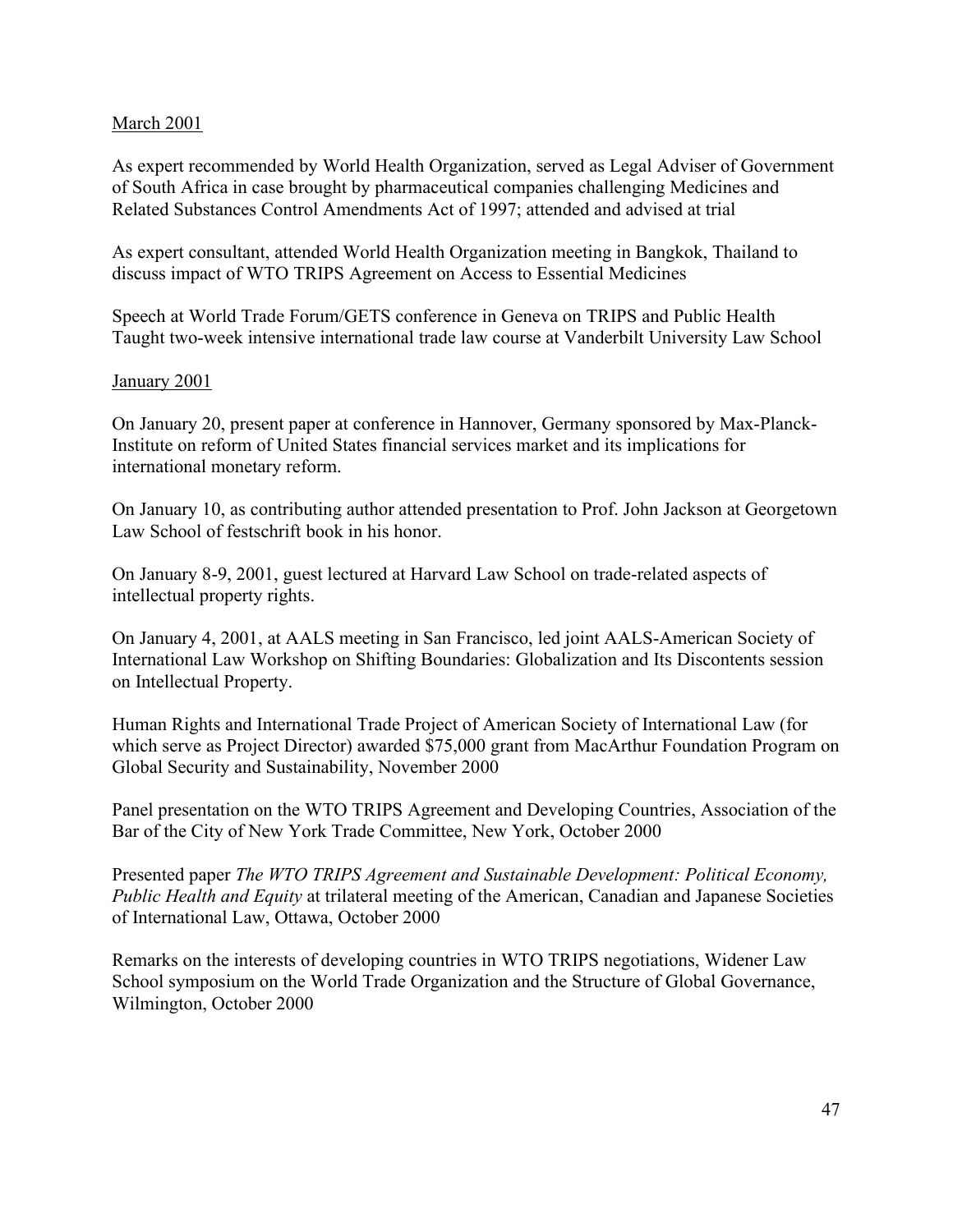Presented paper *The New Global Political Economy of TRIPS: Genies, Bottles and Public Welfare* at conference in honor of Robert Hudec, University of Minnesota Law School, Sept. 2000

Panel commentator on the role of the judge in international trade law, World Trade Forum, Berne, August 2000

Presented Second Report (Final) to the Committee on International Trade Law of the International Law Association on the Subject of the Exhaustion of Intellectual Property Rights and Parallel Importation,  $69^{th}$  Conference, International Law Association, London, July 2000

Panel presentation on the WTO dispute settlement system, First Joint Meeting, American Society of International Law, and the Australian and New Zealand Societies of International Law, Sydney, Australia, June 2000

Presented two-week graduate law course on International Technology Transfer, Central European University, Budapest, Hungary, May 2000

Served as expert consultant for the World Health Organization regarding the public health implications of patent protection on pharmaceutical products in developing countries, Rockefeller Foundation, New York, May 2000

Chaired panel on The Limits of International Trade: Workers' Protection, the Environment and Other Human Rights at the Annual Meeting of the American Society of International Law, Washington, DC., April 2000

Remarks on Political Economy of NAFTA Chapter 11 at Hastings College of the Law Symposium on NAFTA investment disputes, San Francisco, February 2000

Presentation on *The Evolution of the WTO-WIPO Relationship in the Context of TRIPS* at Symposium on The WTO After the Seattle Ministerial Conference: Recent Developments and Future Perspectives, Research Institute for European Affairs, Vienna, Austria, December 1999

Co-Chaired Human Rights and World Economic Law Project Meeting, Georgetown University Law School, October 1999

Presented paper on *The Exhaustion of Intellectual Property Rights and Competition Law from the North American Perspective* at Conference on Intellectual Property: Trade, Competition and Sustainable Development, World Trade Forum, Berne, Switzerland, August 27-28, 1999

Faculty at University of San Diego Summer Program, Public International Law, Paris, France, June-July 1999

Chaired session of ILA International Trade Law Committee on global electronic commerce and presented *Second Report (preliminary) to the Committee on International Trade Law of the*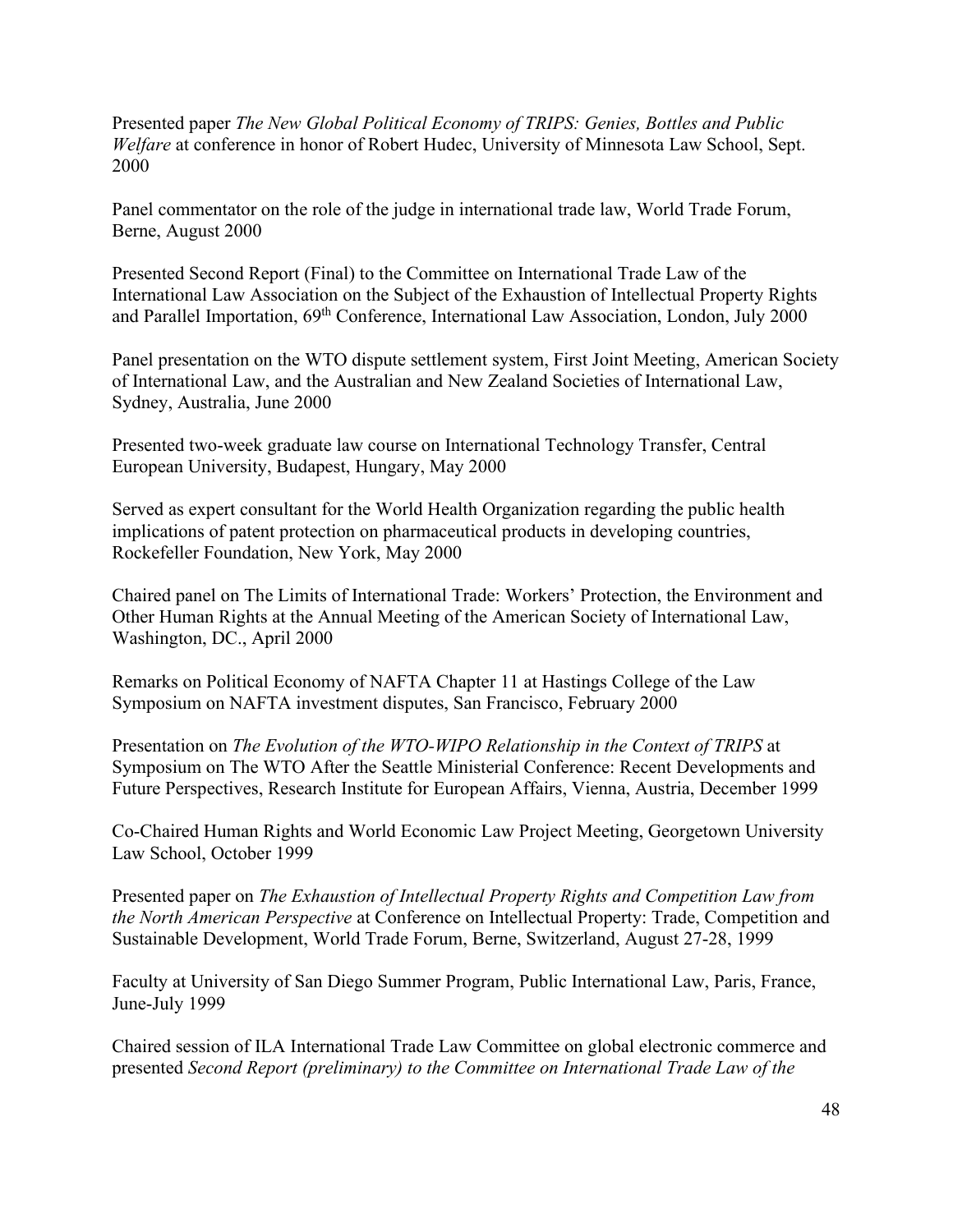*International Law Association on the Subject of the Exhaustion of Intellectual Property Rights and Parallel Importation* at WIPO headquarters, Geneva, June 25, 1999

Presented paper on *The Exhaustion of Intellectual Property Rights and the Interests of the Developing Countries: Proposals for an UNCTAD Research Agenda* at Pre-UNCTAD X Seminar on the Role of Competition Policy for Development in Globalizing World Markets, Geneva, June 14-15, 1999

Panel presentation on China's accession to the WTO and paper presentation on the WTO and Regional Integration (APEC, EU and NAFTA), Institute of European Studies of Macau (China) (sponsored by European Commission), Macau, May 1999

Presented paper on implementation of intellectual property rights treaties in national law, AIPPI Conference, Lyon, France, March 1999

Lectures on NAFTA and EU in WTO System for University of St. Gallen, Switzerland, Masters in Business Law program, Geneva, March 1999

Address to the German-American Lawyers Association on *The Prospects for World Competition Law: An American Perspective*, Cologne, Germany, November 1998

Organized conference on the subject of parallel importation for the International Trade Law Committee of the International Association, Geneva, Switzerland, November 1998

Presented Specialized Course on The North American Integration Regime and Its Implications for the World Trading System, Ninth Session of the Academy of European Law, European University Institute, Florence, Italy, July 1998

Faculty at University of San Diego Summer Program, International Aspects of Intellectual Property Law, Florence, Italy, May-June 1998

Presented Report of the International Trade Law Committee at Sixty-Eighth Conference of International Law Association, Taipei, Taiwan, May 1998

Invited Participant in Internet Think Tank sponsored by World Bank Economic Development Institute (EDI) and Science and Technology Network (TechNet), and World Trade Organization, Apr. 22 - May 19, 1998

Panelist at American Society of International Law annual meeting on Year in Review in International Economic Law, Washington, D.C., April 1998

Presented paper on *Intellectual Property in the World Economy: Balancing Protection and Diffusion of Knowledge*, at panel on The Emerging Law for Intellectual Property and High Technology in a Global Age, Boalt in the Global Age, U.C. Berkeley School of Law, Berkeley, April 1998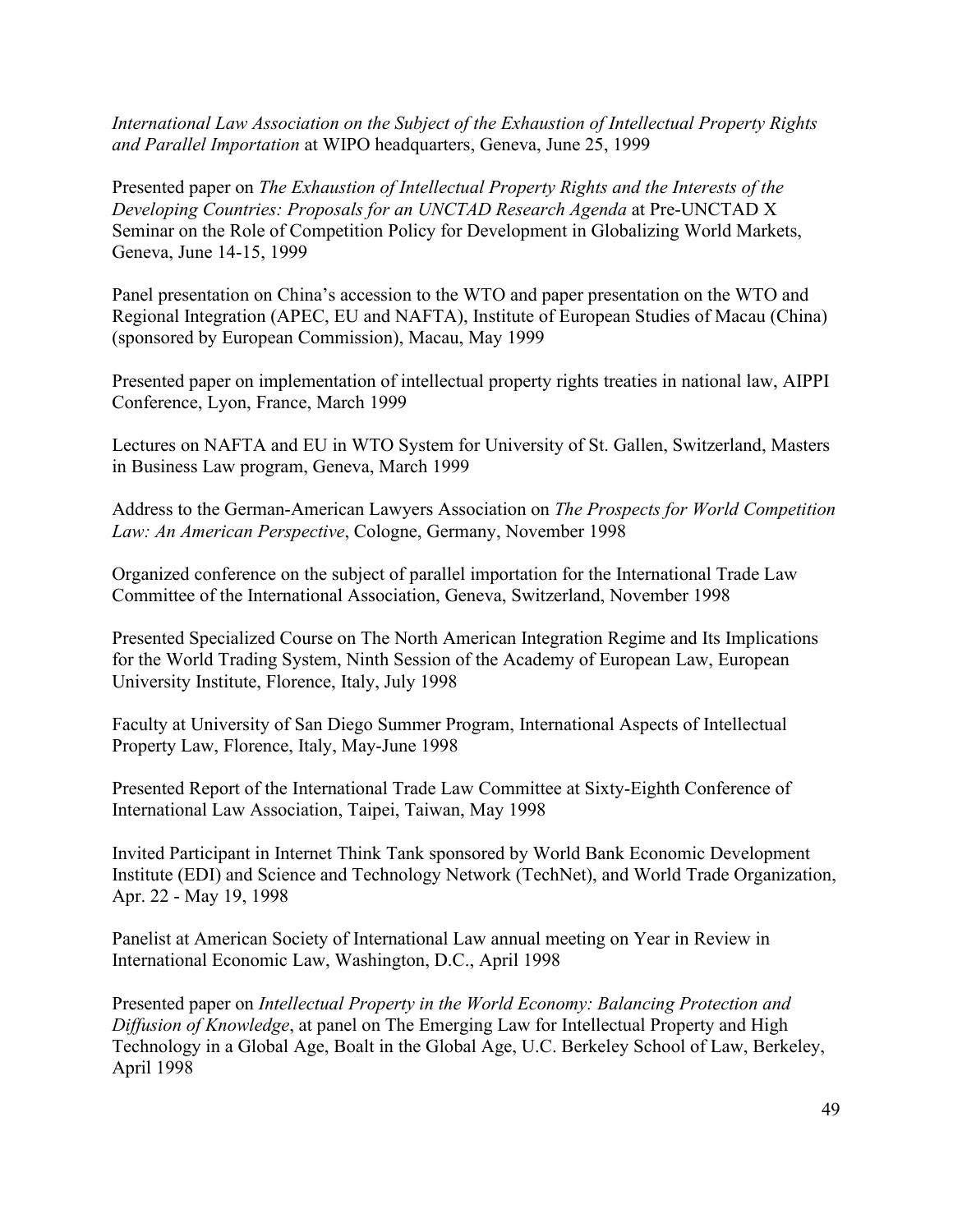Invited Participant in World Bank Seminar on Intellectual Property Rights and Economic Development, Washington, D.C., March 1998

Faculty in University of St. Gallen, Switzerland, Masters in European and International Economic Law program, Geneva, Switzerland, March 1998

Panelist on Japan-U.S. Trade Relations at Joint Workshop on the Prevention and Settlement of Economic Disputes between Japan and the United States, Tokyo, Japan, March 1998

Chaired Chicago-Kent forum on International Institutions for the Lawful Use of Force and International Institutions for Economic Integration: *Designing Command and Control Structures for Complex Multinational Settings*, and presented *Institutions for International Economic Integration as Prototypes for Public Order Institutions*, Chicago, February 1998

Appeared as panelist at Intellectual Property Law Section Meeting at annual meeting of American Association of Law Schools, January 1998

Organized Third Library of International Relations Conference on *China in the World Trading System*, Chicago, November 1997 (designated a regional meeting of the American Society of International Law)

Participant as faculty in the World Law Institute with respect to international intellectual property issues, Atlanta, October 1997

Speech on the *WTO as New Arena for European-U.S. Trade Relations* for Joint Meeting of the German-American Lawyers Association (Deutsch-Amerikanische Juristen-Vereinigung) and German Industry and Trade Council (Deutsche Industrie- und Handelstag), Bonn, Germany (September 1997)

Speech at the University of Berne on *The State of the European Union: An American Perspective*, Berne, Switzerland, June 1997

Chaired session of ILA International Trade Law Committee on TRIPS at headquarters of World Intellectual Property Organization, Geneva, Switzerland, June 1997

Paper presentation on NAFTA and domestic politics at conference for Project on Domestic Politics and International Law, St. Helena, California, June 1997

Paper presentation on Japan-U.S. Trade Relations at Joint Workshop on the Prevention and Settlement of Economic Disputes between Japan and the United States, Washington, D.C. April 1997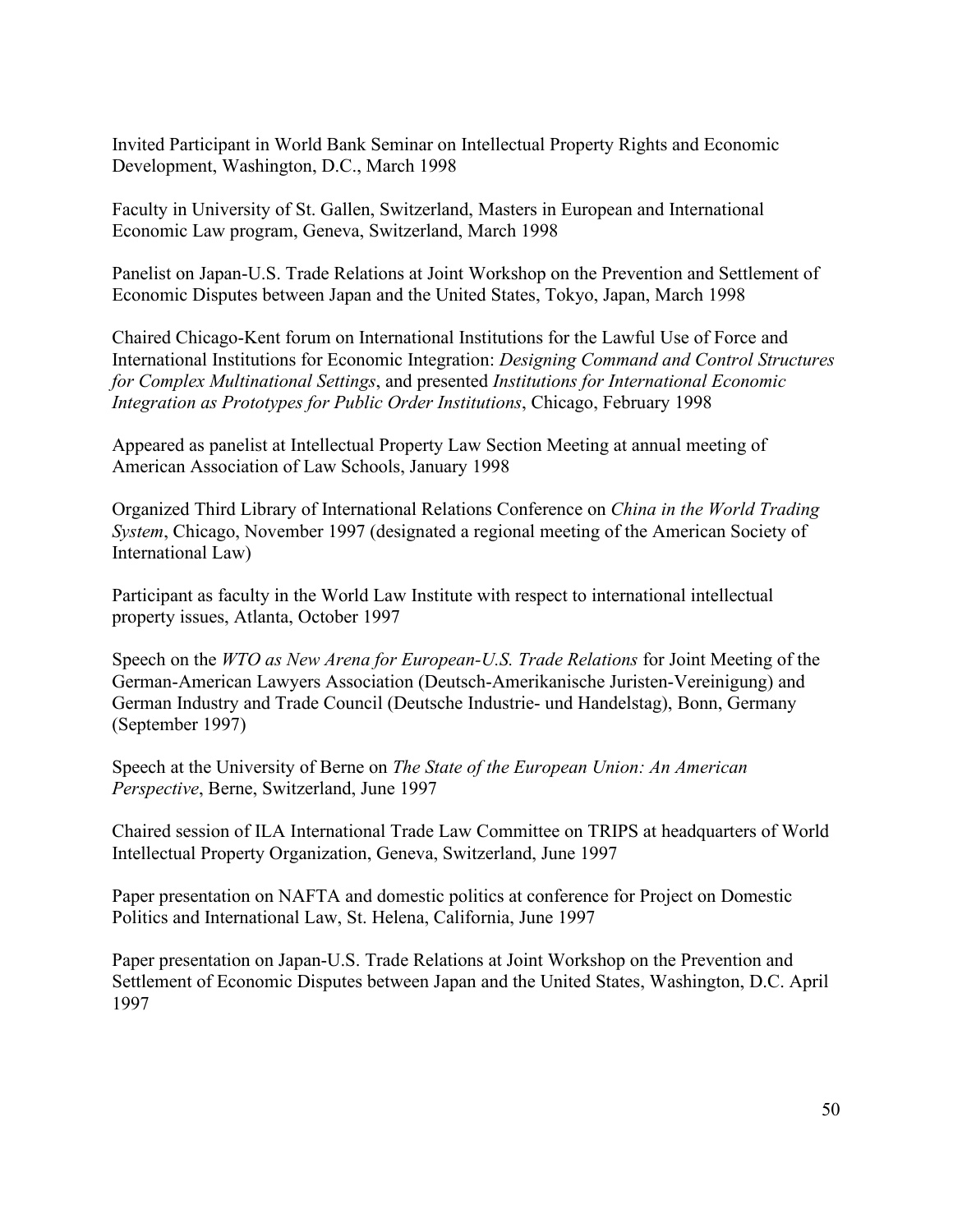Lectured on the NAFTA and Europe, and the Role of Courts in the International Economic Sphere, University of St. Gallen, Switzerland, Masters in European and International Economic Law program, Geneva, Switzerland, March 1997

Lectured on the NAFTA and U.S. Policy at the Amsterdam School of International Relations, University of Amsterdam, March 1997

Chaired panel on Trade and the Environment at the National Association of Environmental Law Societies Annual Meeting, Chicago-Kent College of Law, March 1997

Organized and chaired Second Library of International Relations Conference, in cooperation with various international organizations, governments, and private sector groups, on *Integration of the Americas: Trade and the Future for Midwest Business*, Chicago, November 1996

Presented Second Report of the International Trade Law Committee of the ILA, Helsinki, Finland, August 1996

Presented paper on Parallel Importation at the Max-Planck-Institute for Foreign and International Patent, Copyright and Competition Law, Munich, Germany, July 1996

Lectured on the NAFTA at the University of Munich law faculty, Munich, Germany, July 1996

Served as Jean Monnet Professor, Center for European Economic Law, University of Bonn, Germany, April-August 1996

Panel presentation concerning TRIPS at American Society of International Law/UNAM Joint Meeting, Mexico City, Mexico, June 1996

Panel presentation at Conference on Institutions for International Economic Integration, ASIL International Economic Law Interest Group, Washington, D.C., May 1996

Chaired panel on Institutions for International Economic Integration, American Society of International Law, Annual Meeting, Washington, D.C., March 1996

Panelist speaking on Regional Trade Agreements and the Environment at conference on Trade and the Environment: Challenges for 1996, sponsored by Global Trade and Environment Study and New York University Law School, New York, Jan. 1996

Appeared on AALS Intellectual Property Law Section panel to discuss WTO TRIPS Agreement, San Antonio, Texas, January 1996

Presented paper on the World Trade Organization at the International Agricultural Trade Research Consortium (Economics) Annual Meeting, Tucson, Arizona, December 14-16, 1995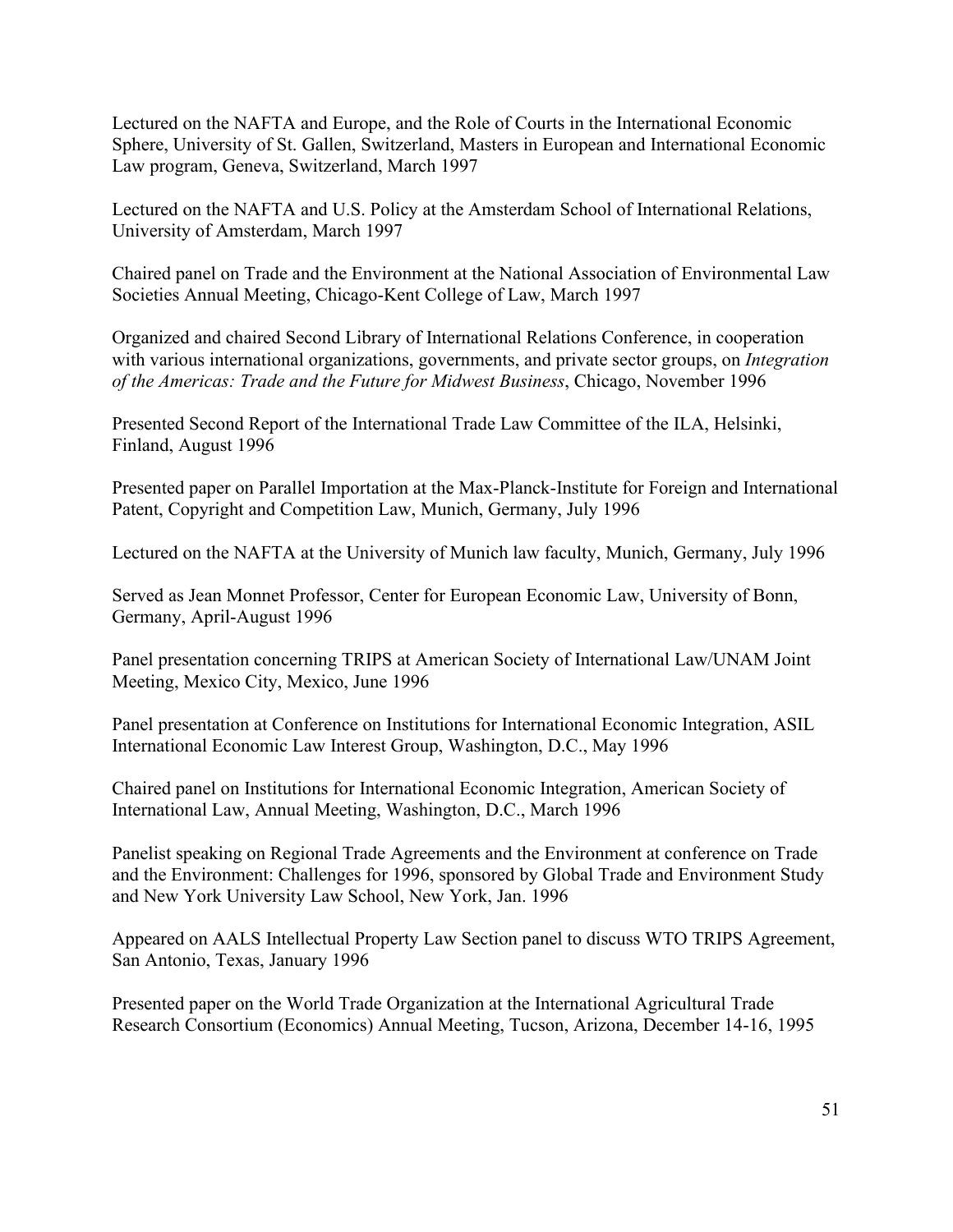Presented paper on inter-institutional relations in the fields of trade and intellectual property, Conference on the Multilateral Trade Regime in the 21st Century, Columbia University School of Law, November 3-4, 1995.

Co-Organizer of Symposium on Public Policy and Global Technological Integration, Chicago-Kent College of Law, Library of International Relations, Chicago, Illinois, October 6-7, 1995

Presented paper *From Theory to Practice: The Second Phase of the NAFTA Environmental Regime*, at conference Enforcing Environmental Standards: Economic Mechanisms as Viable Means?, Max-Planck-Institute for Comparative Public and International Law, Heidelberg, Germany, July 1995

Rapporteur=s Report to ILA International Trade Law Committee on WIPO Meeting regarding Implementation of the WTO TRIPS Agreement, at Headquarters of the World Trade Organization, Geneva, Switzerland, June 23, 1995

Chaired meeting of International Law Association, International Trade Law Committee, at Headquarters of the World Intellectual Property Organization, regarding Implementation of the WTO TRIPS Agreement, Geneva, Switzerland, June 22, 1995 (meeting included reports by senior officials of WIPO and the WTO)

Lectures on *The World Trade Organization* at China International Lawyers Training Center, newly established venture of Ministry of Justice of the Peoples' Republic of China and the PRC's State Bureau of Experts, Shanghai, PRC, May 1995

Lectures on *The World Trade Organization* at the Public Finance Training Institute, Ministry of Finance, Taiwan, May 1995

PARLIAMENTARY PARTICIPATION IN THE MAKING AND OPERATION OF TREATIES: A COMPARATIVE STUDY (1994) (edited with Stefan Riesenfeld) awarded American Society of International Law Certificate of Merit for a Preeminent Contribution which Exhibits High Technical Craftsmanship and is of High Utility to Practicing Lawyers and Scholars, ASIL Annual Meeting, New York, April 1995

Presented Graduate Legal Studies Lecture in International and Comparative Law at the University of California, Berkeley, School of Law, *The Second Phase of North American Integration: Looking Forward in a Period of Crisis,* Berkeley, California, March 1995

Panel presentation on the *Relationship between the NAFTA and World Trade Organization* at conference co-sponsored by U.S. Department of Commerce and George Washington University Law School, Washington, D.C., February 1995

Panel presentation on *The WTO and NAFTA Dispute Settlement Mechanisms and U.S. Sovereignty,* Regional Program of the American Society of International Law, Chicago, February 1995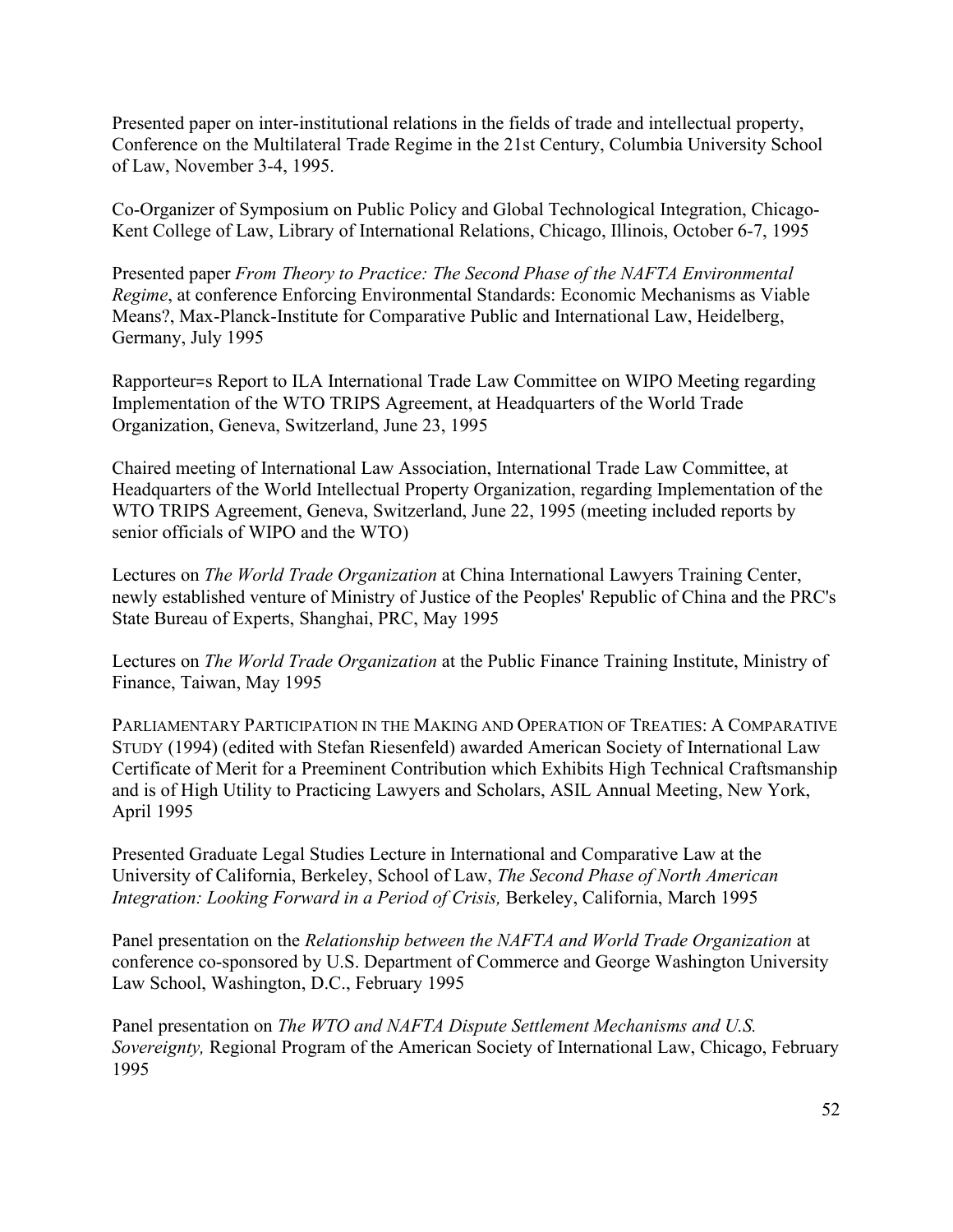Chaired meeting of Section on International Law at the AALS conference in New Orleans. Arranged and served as moderator for panel addressing *International Trade and Social Welfare,*  January 1995

Panel presentation on the place of regional integration arrangements in the new World Trade Organization system, Workshop on the WTO, ILA Buenos Aires Conference, Argentina, August 1994

Presented Report of the International Trade Law Committee of the International Law Association, Buenos Aires, Argentina, August 1994

Lectures at the Public Finance Training Institute, Ministry of Finance, Taiwan, *The General Agreement on Tariffs and Trade,* March 1994

*Reflections on the North American Free Trade Agreement and Its Implications for the European Union*, speech to the Max-Planck-Institute for Comparative Public and International Law, Heidelberg, Germany, December 1993

*The Legal Structure of United States - European Community Trade Relations,* speech at the University of Tübingen, Germany, December 1993

*The Future of United States - European Trade Relations*, speech at the University of Nêuchatel, Switzerland, December 1993

Report to the German Branch of the International Law Association Economic Law Section on *Trade-Related Aspects of Intellectual Property Rights*, Frei University, Berlin, Germany, October 1993

Chaired panel on *Reconciling National Laws* and chaired luncheon meeting on *Transatlantic Economic Relations in a New Era of Regionalism* at American/Dutch Societies of International Law Joint Meeting, The Hague, Netherlands, July 1993

Named *Norman and Edna Freehling Scholar* by Chicago-Kent College of Law for three year period beginning 1993-94 academic year

Awarded Fellowship at Max-Planck-Institute for Comparative Public and International Law Heidelberg, Germany, Summer-Fall 1993

*NAFTA and the Future of United States - European Community Trade Relations*: *The Consequences of Asymmetry in the New Era of Regionalism*, at symposium on the European Community, Hastings College of the Law, San Francisco, California, March 1993

Lectures at the Public Finance Training Institute, Ministry of Finance, Taiwan, *The General Agreement on Tariffs and Trade,* May 1993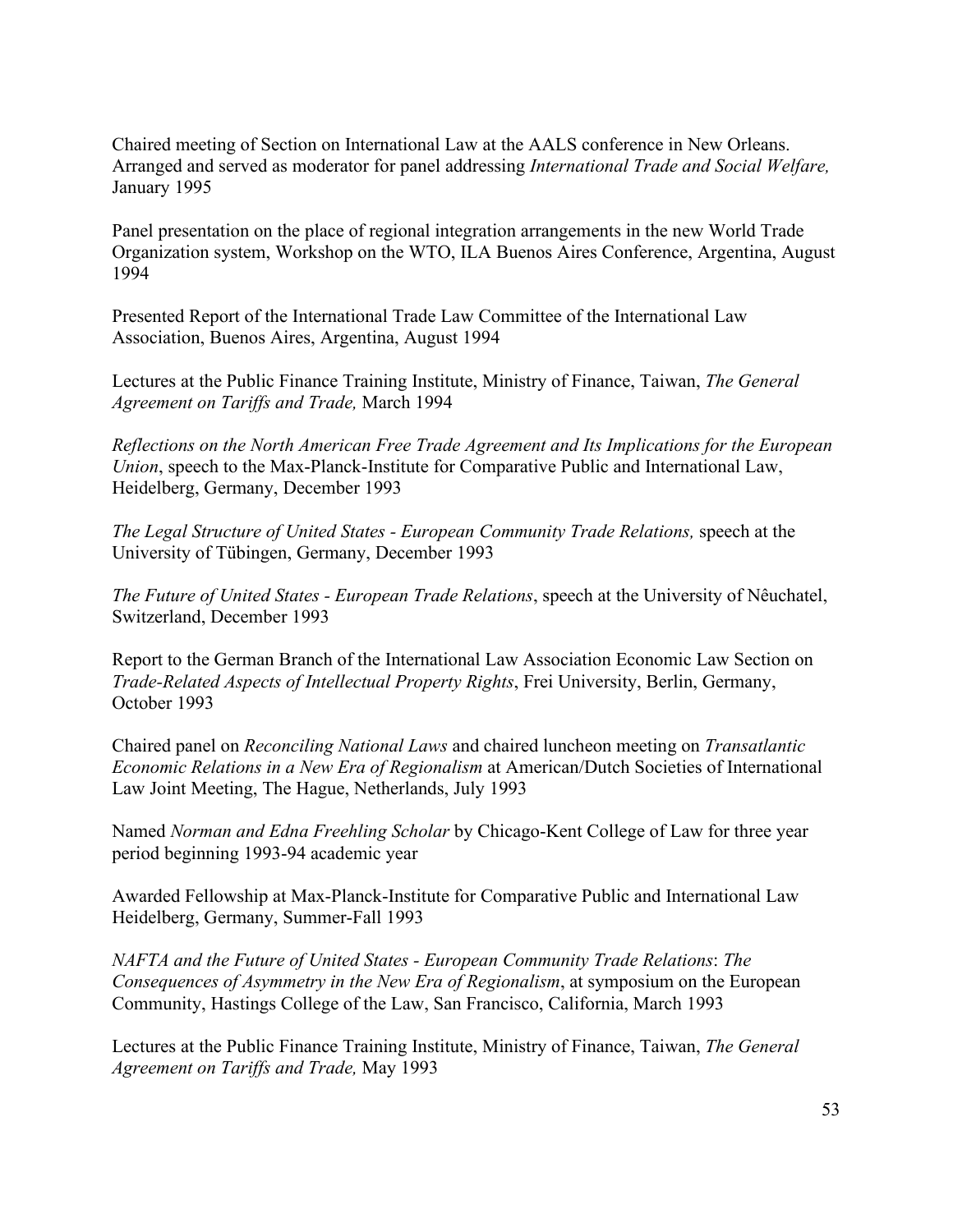*The NAFTA Dispute Settlement Institutions and Their Impact on Courts and Claimants: The Effect of the NAFTA in U.S. Law*, conference on The Globalization of Law, Politics and Markets: New Perspective on Domestic Law, University of Indiana, Bloomington, School of Law, March 1993

*The Political and Legal Context of the Draft North American Free Trade Agreement*, Fair Trade Center, Tokyo, Japan, December 1992

*GATT Law on Agricultural Trade in Light of the United Nations on Environment and Development*, International Symposium on GATT and Trade Liberalization in Agriculture, Otaru University of Commerce, Otaru, Hokkaido, Japan, December 1992

*The International Legal System Governing Intellectual Property Rights*, speech at American Association of Law Librarians Annual Meeting, San Francisco, California, July 1992

*The External Implications of the North American Free Trade Area*, speeches to the Fair Trade Center and Japanese Institute of International Business Law, and faculty-student seminar presentation, University of Tokyo, Japan, June 1992.

Lectures at the Public Finance Training Institute, Ministry of Finance, Taiwan, *The General Agreement on Tariffs and Trade*, June 1992

Commentary on GATT Dispute Settlement Negotiations, Legal Aspects of International Trade and Investment Symposium (ASIL sponsored), Washington, D.C., April 1992

*The GATT Intellectual Property Negotiations*, panel presentation at SUNY Buffalo Internationalization of the Law Conference, Buffalo, New York, February 1992

Co-chaired (with Stefan Riesenfeld) Symposium on Parliamentary Participation in the Treaty-Making Process, Geneva, Switzerland, November, 1991

*Integration Without Institutions: The NAFTA Mutation of the EC Model and the Future of the GATT Regime,* paper presented to American Society of Comparative Law Annual Meeting, Berkeley, California, October 1991

Lectures at the Public Finance Training Institute, Ministry of Finance, Taiwan, *The General Agreement on Tariffs and Trade*, July 1991

Various other speaking activities regarding international law, international trade law and international aspects of intellectual property law

WIPO Arbitration and Mediation Center

As Administrative Panelist under the Uniform Domain Name Dispute Resolution Policy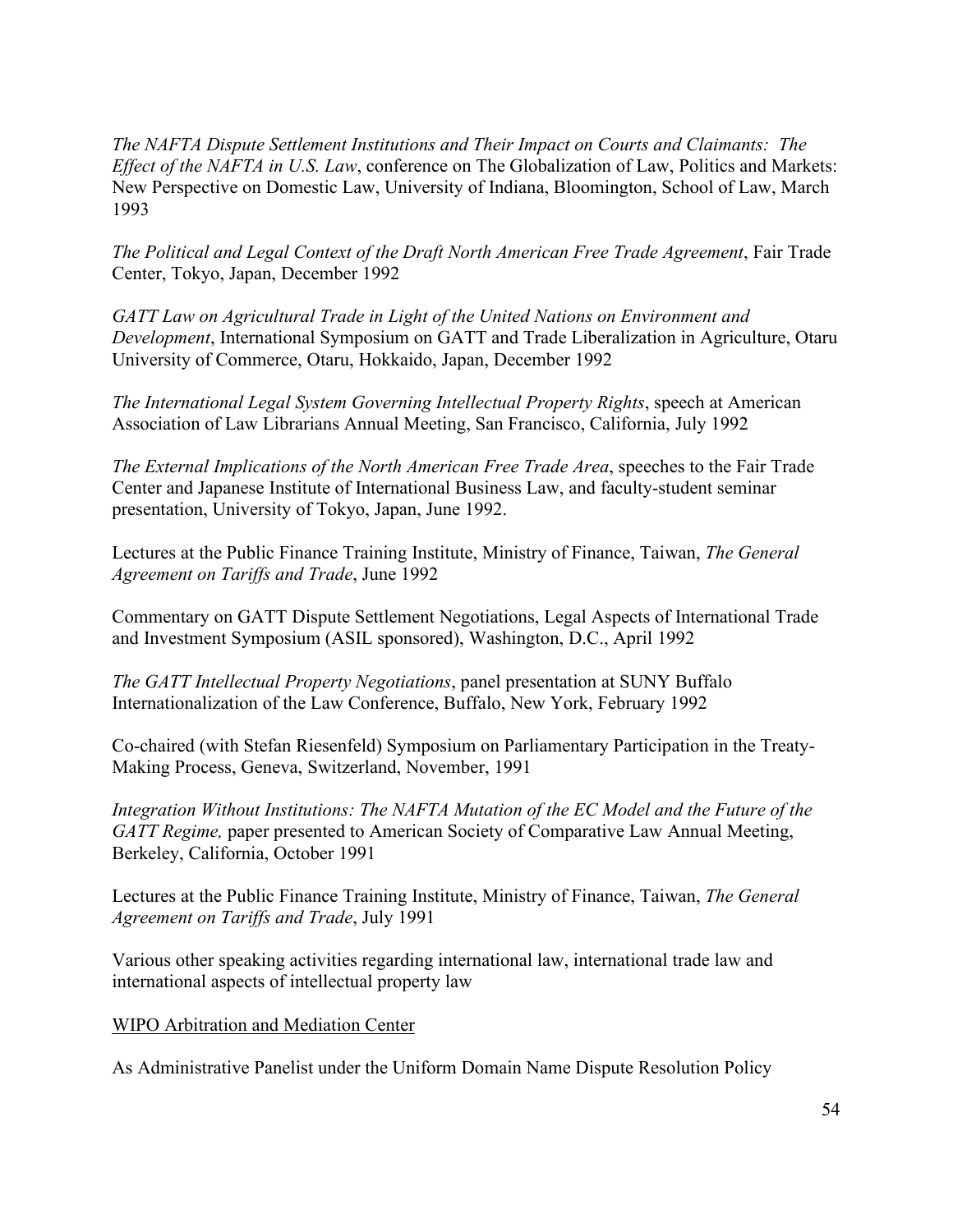have rendered approximately 400 decisions between 2000 and 2019

Reported and available at website of WIPO Arbitration and Mediation Center, [http://www/wipo.int,](http://www/wipo.int) and at [http://www.frederickabbott.com/frederickabbott/UDRPDecisions.aspx.](http://www.frederickabbott.com/frederickabbott/UDRPDecisions.aspx)

# Professional Associations

*American Association of Law Schools*

Chair, Section on International Law (1994-95) Chair-Elect, Section on International Law (1993-94) Secretary/Treasurer, Section on International Law (1991-92) Executive Committee, Section on International Law (1990)

*American Bar Association*: Member

Sections on International Law and Practice; Patent, Trademark & Copyright

# *American Society of International Law*: Member

Chair, 2010-11 Book Award Committee, awarding certificates of merit for creative scholarship, technical merit and specialized work Project Co-Director, Human Rights and International Trade Research Project (2000-2004) Chair, Intellectual Property Law Interest Group (1999-2002) Co-Chair, Intellectual Property Law Interest Group (1998-99) Co-chair, American Society of International Law, International Economic Law Interest Group, Committee on Netherlands/U.S. Hague 1993 Meeting Program

*California State Bar*: Active Member

*International Law Association*

Co-Chair, Committee on Global Health Law, International Law Association (2014-present)

Committee on International Trade Law: Rapporteur (1993-2014)

American Branch: Member

Law School Administration

*Florida State University College of Law* Various administrative committees Member of Dean Search Committee (2015-2016)